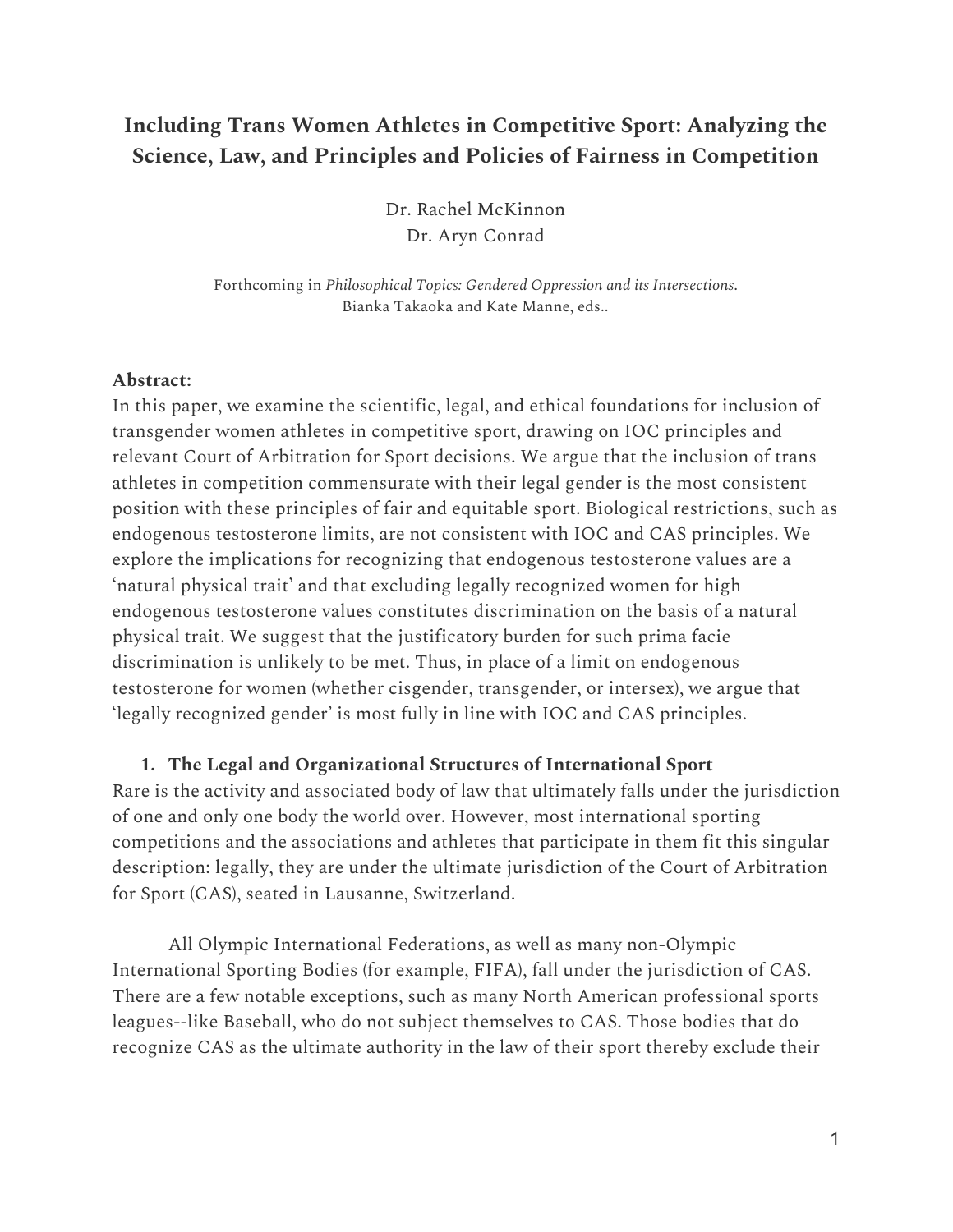events from the jurisdictions of other national, regional and international courts.<sup>1</sup> In the case of many countries, including the United States and Canada, this is done by statute. The International Olympic Committee (IOC) requires that federations be subject to CAS if they wish to field teams at the Olympics. Though CAS executes a number of functions, it is most important as the primary appellate body for the decisions of international sporting federations. There are no appeals from CAS's final decisions, effectively rendering CAS the Supreme Court of that sport.

As its name implies, CAS is not a purely adjudicative body, but a quasi-arbitral tribunal. Hence, there is some debate as to whether a common law style doctrine of *stare decisis* exists for CAS rather than a civil law style doctrine of *jurisprudence constante*, and therefore, whether existing precedent is binding or highly persuasive. 2 In common law jurisdictions, under *stare decisis*, existing precedent must be followed by lower courts and higher courts are unlikely to overturn established precedent except in extraordinary circumstances. Under *jurisprudence constante*, civil law courts follow past lines of decision "unless clear error is shown and injustice will arise from continuation of a particular rule of law."<sup>3</sup> Regardless, CAS decisions routinely cite previous CAS decisions, and they are thus at least highly persuasive to subsequent decisions. Therefore, studying previous CAS decisions gives indication of how the court will decide in the future in previous cases.

All eligibility disputes in sport fundamentally concern when discrimination against a particular athlete is justified--whether on the basis of gender, or some other physical characteristic. As in most areas of life, some forms of discrimination are permissible--as Rawls's famous example of the would-be surgeon with the shaky hands, and some are not--as, for example, discrimination on the basis of race in nearly every context.<sup>4</sup> Thus the question of trans inclusion in sport is a question of if and when discrimination on the basis of an athlete's status as transgender is justified. That is, it is a question of when and if trans athletes should be deemed eligible.

The case of Dutee Chand involved a similar question of when an intersex athlete with naturally high endogenous testosterone who identified as female should be

<sup>1</sup> There has been one unique exception where Canadian cyclist Kristen Worley took the UCI and Cycling Canada to the Ontario Human Rights Commission, which survived a challenge that only CAS had jurisdiction. <https://www.sportsintegrityinitiative.com/worleys-case-to-proceed-in-human-rights-tribunal/> Last accessed March 3 2019.

<sup>2</sup> See, e.g., Bersagel 2012.

<sup>3</sup> Bersagel 190 quoting Black's 9th.

<sup>4</sup> Exceptions are rare, but would include such things as choosing a black actor over a white actor to play Martin Luther King, Jr. in a Hollywood film.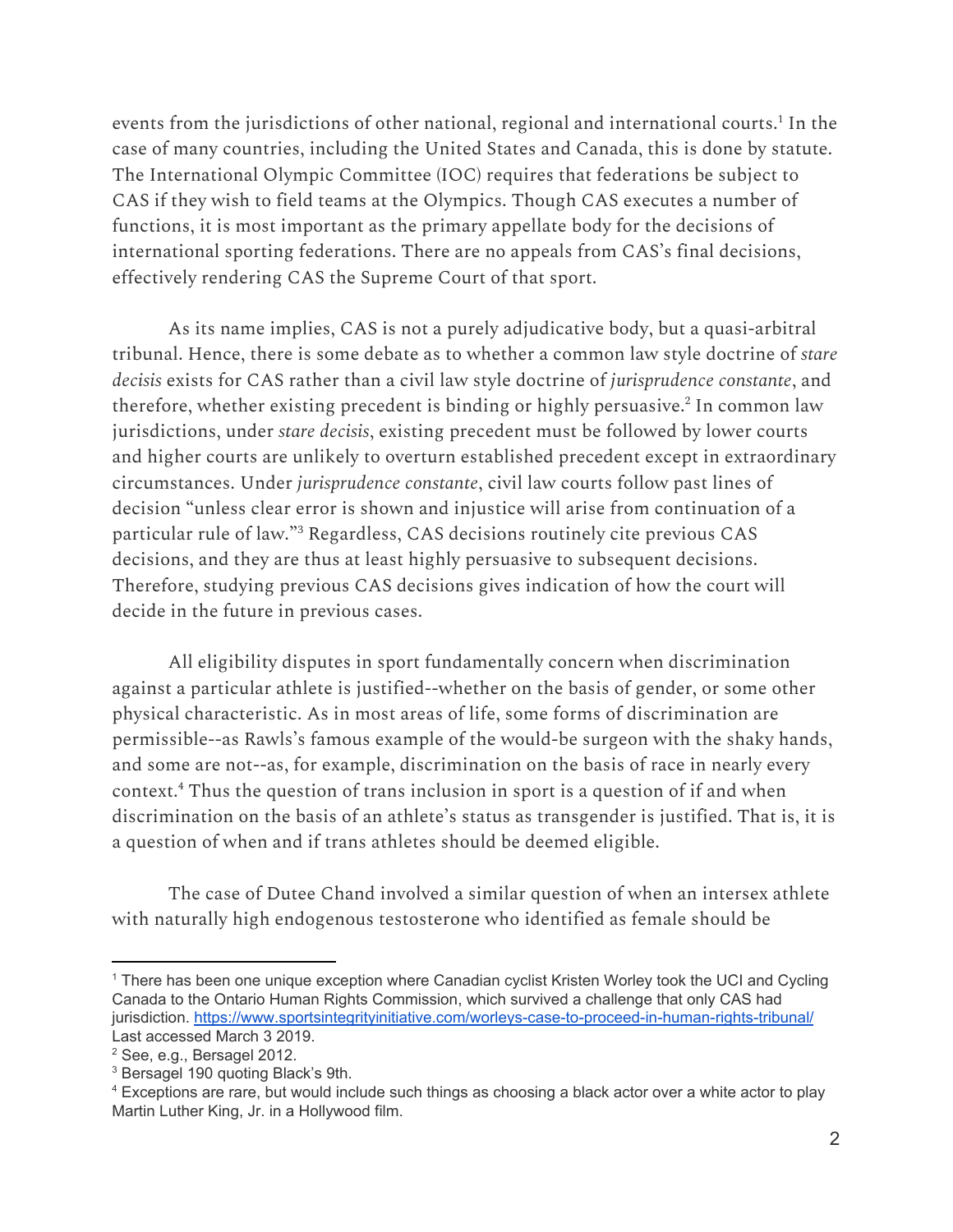considered eligible to compete in track events, including those that ultimately determined eligibility for Olympic competition. CAS looked to the International Olympic Charter (hereinafter, "Charter") as well as the applicable regulations promulgated by International Association of Athletics Federation (IAAF), which was the international governing body of the sport recognized by the IOC as the primary governing body as the applicable body of substantive law to decide the case. They also considered the constitution and laws of Monaco.

We assume for this paper that any decision made by CAS on the eligibility of a trans athlete would similarly look to the Charter and the regulations promulgated by the IOC-recognized international governing body of the sport in question. Because of the scope of this paper, we will ignore such picky legalistic questions like how the IAAF's being seated in Monaco rather than Switzerland could affect such decisions.

Another central legal issue to such CAS cases is the concept of burden of proof. The legal concept of the burden of proof and its accompanying standards are often misunderstood and misapplied in popular parlance. Often, one hears that a particular individual who stands accused of a crime but who is not on trial has not been proven guilty beyond a reasonable doubt. However, such statements misunderstand the term "proof beyond a reasonable doubt," which belongs only in courtroom settings, primarily those involving criminal sanctions.

The burden of proof in common law courts refers to which party in an adversarial legal proceeding bears the responsibility, or burden, of making a showing of evidence to the finder of fact, which may be an adjudicator like a judge or a jury, that a given proposition is the case. In the American legal system, the standards range from the forgiving "probable cause" used to justify police searches without a warrant, to the stringent "beyond a reasonable doubt"required for the governmental deprivation of life or liberty in criminal cases with the fifty percent plus a feather "preponderance of the evidence" used notably in many civil cases and the more demanding "clear and convincing evidence," common in patent cases and euthanasia decisions. 5

In theory, the party bearing the burden of proof may fail to make an adequate showing of evidence even if the other party provides nothing to the finder of fact. In practice, this rarely happens and is rarely likely to be successful. Different questions even within the same legal proceeding may require different standards of proof--for example, whether or not an expert is qualified in a legal proceeding may have one

<sup>5</sup> This is not an exhaustive list of either the standards or their applicability but is provided to illustrate the broad range of standards of evidence.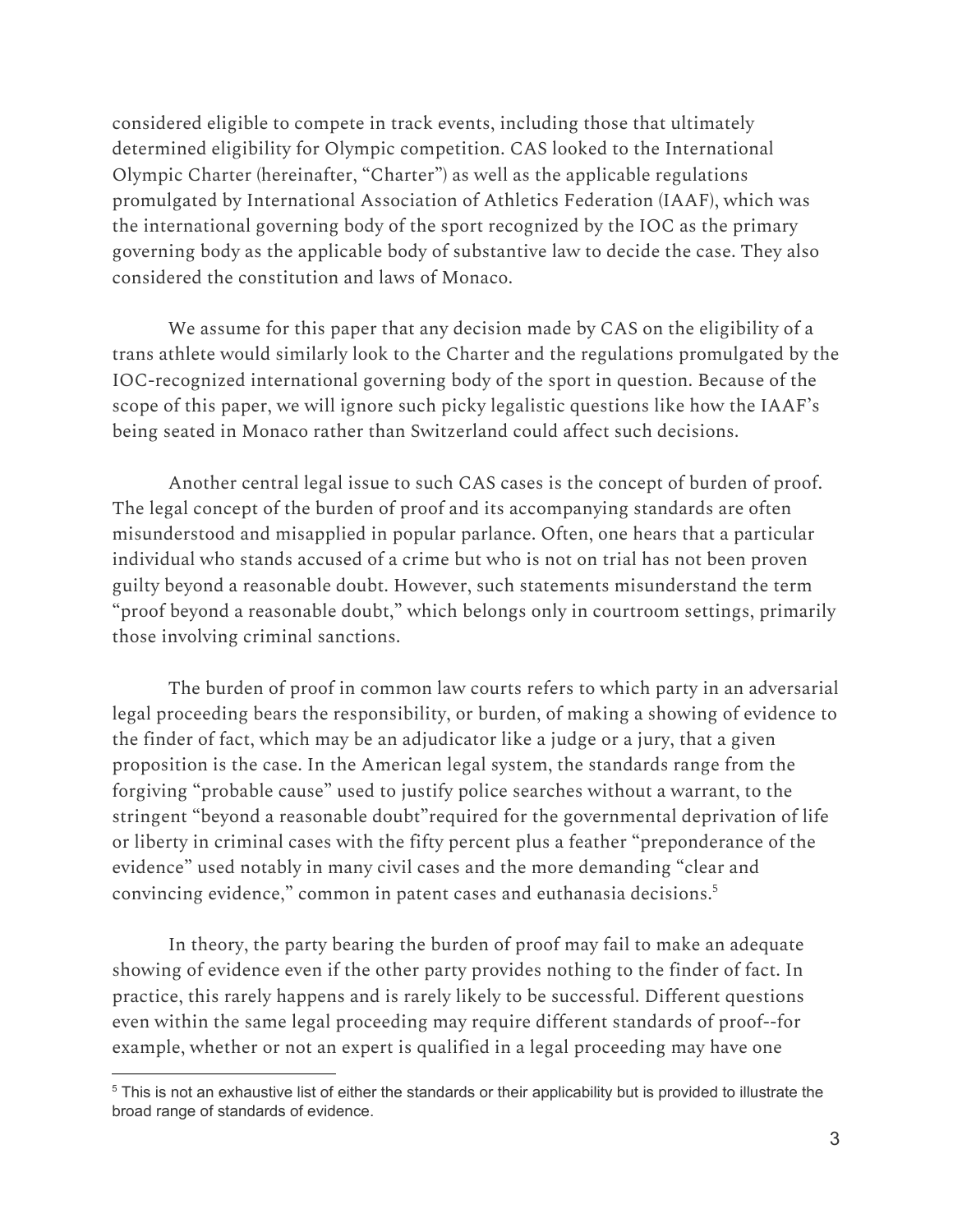standard of proof but the verdict may require another. Burdens of proof also may shift within a proceeding from one party to another if certain requirements are met by the party initially bearing the burden. Civil law courts, including CAS, sometimes differ from common law courts in that the burden of proof may require both sides to make a showing of evidence.

## **2. Chand v AFI/IAAF: The Law and Ethics of Discriminating on the Basis of a Natural Physical Trait**

Dutee Chand is an Indian-born athlete who has been competing in junior-level athletics competitions since 2007. (Chand Para. 7.) After complaints from other participants in events she participated in, in 2014 Chand was subjected to a number of gender verification tests by the Sports Authority of India (SAI) in her home country, including a hyperandrogenism test. (Chand Paras. 10-15.) She was subsequently notified that her "male hormone levels" were too high and she was therefore not eligible to compete in the upcoming World Junior Championships. This would affect her ability to qualify for the Commonwealth Games. (Chand Para. 16).

The SAI would later claim that the decision to exclude Chand was based on the IAAF regulations concerning hyperandrogenism, the IAAF Regulations Governing Eligibility of Females with Hyperandrogenism to Compete in Women's Competition (the "Hyperandrogenism Regulations"). (Chand Para. 20). Thereafter ensued a painful and sometimes public battle, wherein Chand was informed she would only be able to compete if she had surgery or pharmaceutical intervention to lower her endogenous testosterone levels, even when she thought that such treatments would be harmful to her health. Chand appealed the decision to exclude her to CAS. (Chand Paras. 15-31).

Chand challenged the Hyperandrogenism Regulations (HRs) as violating the principles against discrimination on the basis of sex and a natural physical characteristic found in the IAAF Constitution, the Charter, international human rights law, and the Monegasque Constitution in her appeal to CAS. (Chand Paras. 112-116). CAS determined that Chand bore the burden of proving, on the balance of probabilities, that the IAAF regulations were impermissibly discriminatory. However, if Chand could make out a case that the regulations were prima facie discriminatory, that is, discriminatory on their face, then the burden would shift to the IAAF to show that the regulations were justifiable necessary and proportionate. The IAAF stipulated to the HRs being *prima facie* discriminatory.

If the IAAF could prove the justification, then the burden would shift back to Chand to disprove the bases of justification. The Panel concluded that the standard of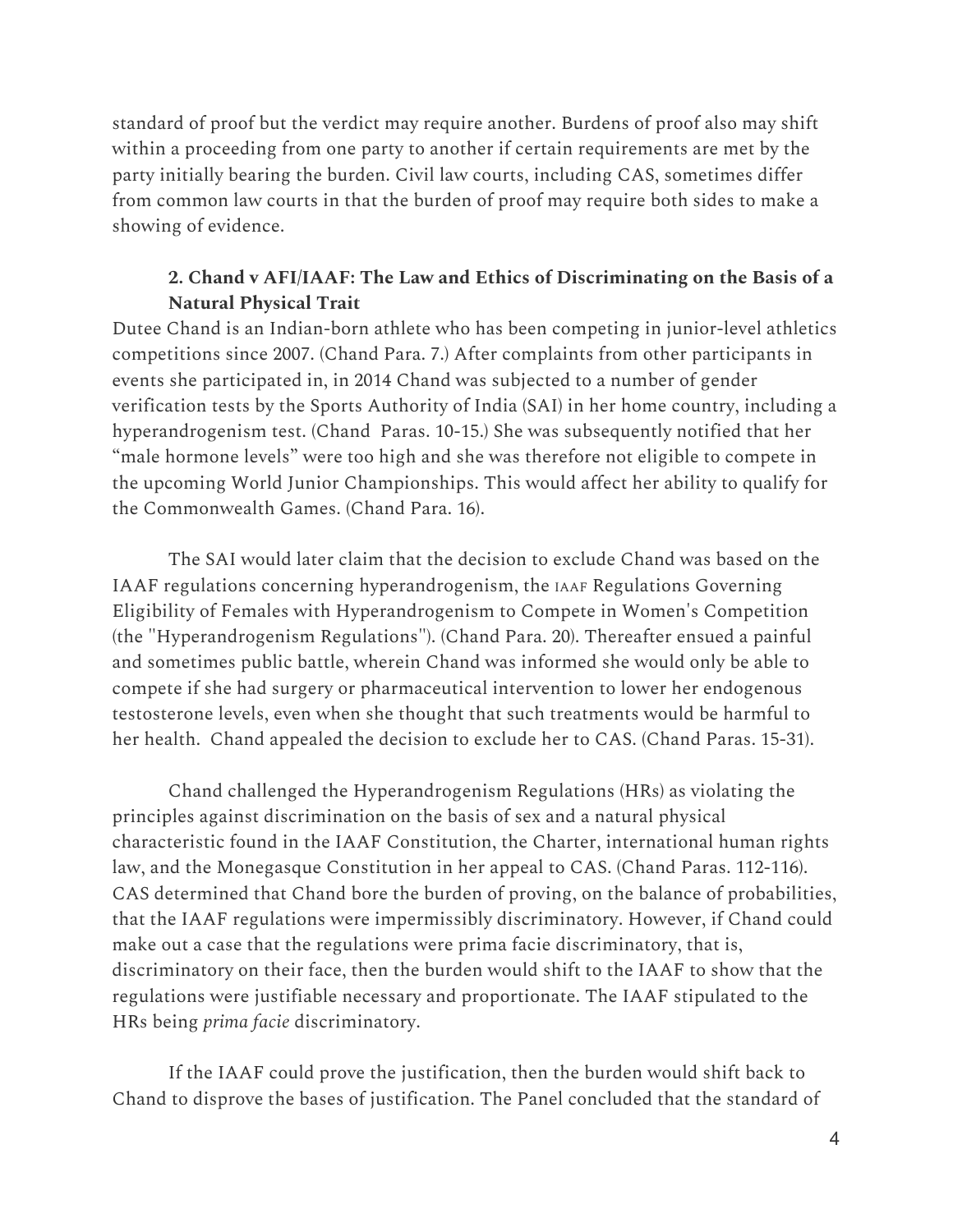proof for the IAAF once the burdened shifted needed to be stronger than simply the balance of probabilities. However, they also stated that the strong standard of "beyond a reasonable doubt" was too stringent, as was the intermediate standard of "to the comfortable satisfaction of the panel." (Similar to "clear and convincing evidence" in American jurisprudence.) They ultimately concluded that the balance of the probabilities was the correct standard for the IAAF, but that the IAAF would have to make an affirmative showing--or positively overcome the onus--to meet the burden. In other words, simply making a stronger showing than the other side was not enough--they had to bring the panel to believe, on the strength of their showing, that "the discrimination of a fundamental right, including the right to compete that is recognized in the Hyperandrogenism Regulations themselves," was justified. (Chand Paras. 443-447).

The Charter lays out the Fundamental Principles of Olympism. The Panel stated that Principles 2, 4 and 6 were those relevant to this decision. Principle 2 states that the "goal of Olympism is to place sport at the service of the harmonious development of humankind, with a view to promoting a peaceful society concerned with the preservation of human dignity."

Principle 4 declares that the "practice of sport is a human right." It further states that every individual must have the possibility of practicing sport, "without discrimination of any kind and in the Olympic spirit, which requires mutual understanding with a spirit of friendship, solidarity and fair play." While the Charter does not explicitly state that the practice of sport must be competitive sport, we may infer that this refers to competitive sport as the IOC is concerned only with competition.

Principle 6 states that each of these rights and freedoms must be secured without any discrimination on the basis of race, colour, sex, sexual orientation, language, religion, political or other opinion, national or social origin, property, birth or other status." (Chand 39). We note that while 'gender identity' is not mentioned, the list is explicitly open-ended, which allows 'gender identity' to be considered an additional relevant prohibition of discrimination. Moreover, many US jurisdictions have been recently deciding that 'gender identity' is included under protections against 'sex' discrimination. 6

<sup>&</sup>lt;sup>6</sup> For a large list of US case law, see <https://transequality.org/federal-case-law-on-transgender-people-and-discrimination>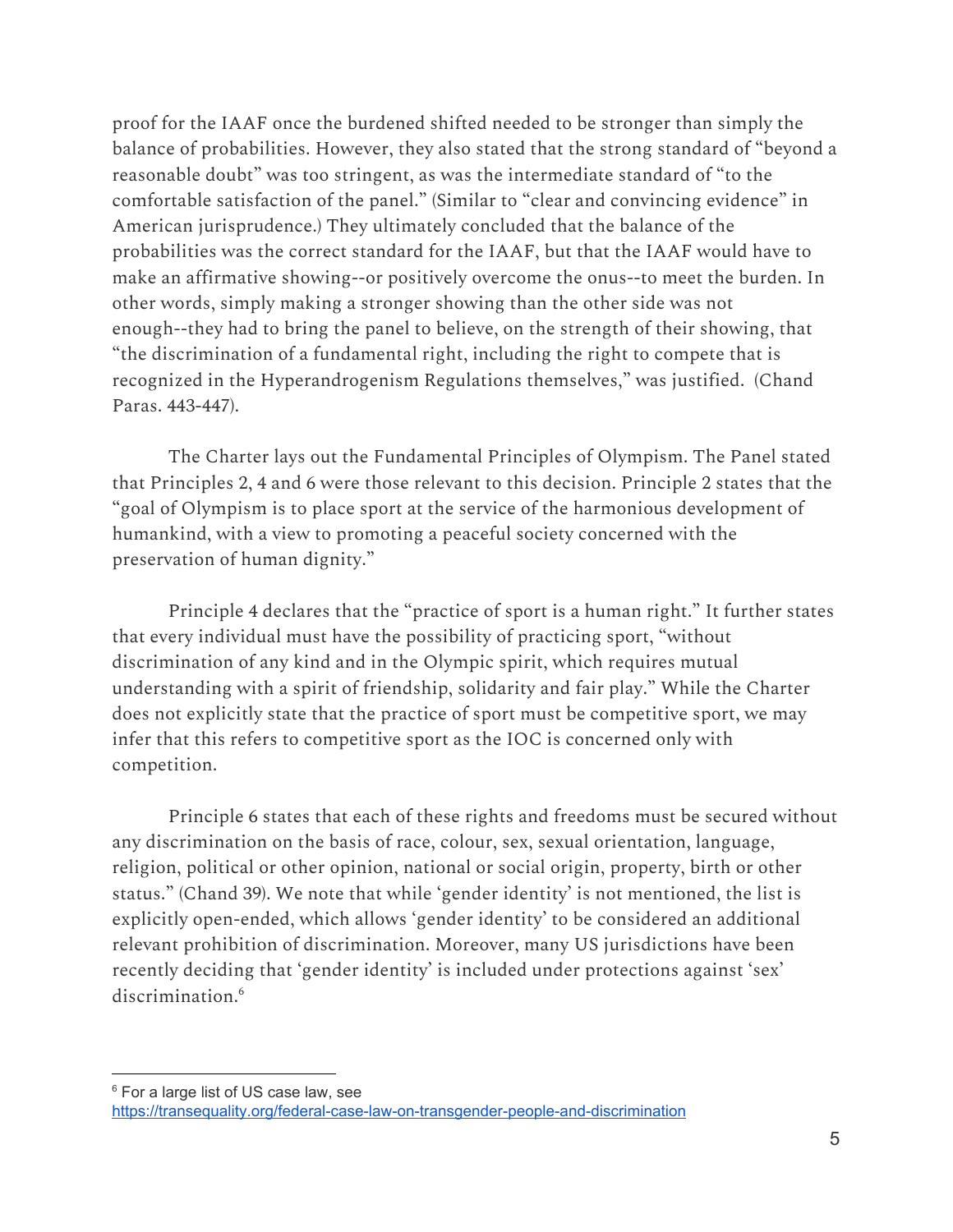The relevant portion of the IAAF Constitution is Article 3, points 2-4. These state that among the objectives of the IAAF are to promote Athletics and its ethical values as educational, life-affirming and life-enhancing, to encourage participation in the sport regardless of age, gender or race and to "strive to ensure that no gender, race, religious, political or other kind of unfair discrimination exists, continues to exist; or is allowed to develop in Athletics in any form, and that all may participate in Athletics regardless of their gender, race, religious or political views or any other irrelevant factor." (Chand 40).

The Panel discussed the HRs at length, including an exposition of the preface, which lays out the purposes of the HRs. (Chand Paras. 41-68). The Panel was careful to point out that these rules are eligibility rules that flow from the divide between male and female competition. (Chand Paras. 41-43).<sup>7</sup> Thus, the IAAF argued, and the Panel agreed, that the HRs are about distinguishing eligible female athletes from ineligible female athletes, not between female and male athletes.

Generalized references to Monegasque law pepper the decision, with rare instances of specificity. Chand pointed out that the laws of Monaco required the IAAF to take "all appropriate measures to eliminate discrimination against women." (Chand Para. 115) Also, the Panel briefly noted that, as to proportionality, "the detrimental impact of a measure must be proportionate, in that it must not exceed that which is reasonably required in the search of the justifiable aim." (Chand Para. 230)

Common to many human rights legal frameworks, such as the [European](https://www.echr.coe.int/Documents/Convention_ENG.pdf) [Commission](https://www.echr.coe.int/Documents/Convention_ENG.pdf) on Human Rights ([ECHR](https://www.echr.coe.int/Documents/Pub_coe_HFfiles_2005_01_ENG.pdf)) and the [United Nations Universal Declaration](http://www.un.org/en/udhrbook/pdf/udhr_booklet_en_web.pdf) of [Human](http://www.un.org/en/udhrbook/pdf/udhr_booklet_en_web.pdf) Rights, is a structure for determining whether prima facie discrimination can ultimately be justified. A discriminatory policy is permitted when it is in service of a worthy social goal, the the policy is necessary and effective at promoting that worthy social goal, and the benefit to society is proportional to the harm caused to the affected group or individuals.

For example, people have a right to freedom of movement. However, this right is overridden when we imprison people for murder. The policy of imprisoning murderers is in service of the worthy social goal of 'public safety.' Plausibly, imprisoning murderers is both necessary and effective at promoting public safety--particularly from the murderer. And the benefit to society is proportional to the harm experienced by the prisoner. However, a practice such as solitary confinement likely fails to be both

<sup>7</sup> Behrensen (2013) argues that policies such as the HRs are sex-verification policies by another name.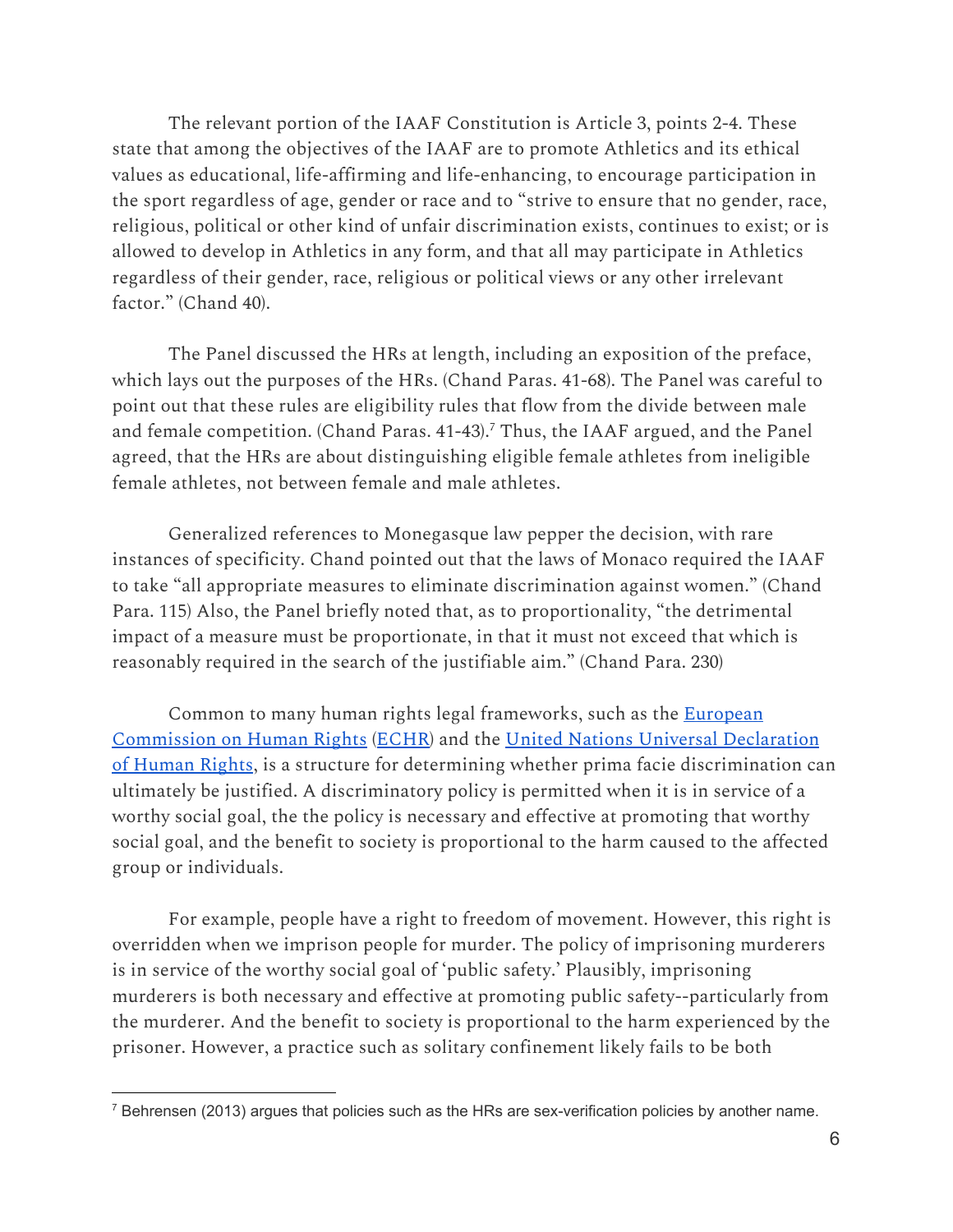necessary and effective at promoting any worthy social goal, and the harm caused to the victim is not proportional.

The question for our purposes is whether excluding hyperandrogenic women, including trans women (and trans women who aren't hyperandrogenic) meets these criteria for justifying prima facie discrimination. The policy is in service of the worthy social goal of 'fairness in competition.' But the crux of the matter will be whether such policies are necessary and effective at promoting fairness (we argue that they do not), and whether the harm visited upon hyperandrogenic and trans women is proportional to any benefit to society (we argue that it is not).

In Chand, the Panel laid out four issues that needed to be decided in order to dispose of the case. (Chand Para. 32). They stated them thus:

## ISSUE 1: Discrimination

Do the Hyperandrogenism Regulations discriminate impermissibly against certain female athletes on the basis of: (i) a natural physical characteristic; and/or (ii) sex? *Id.*

ISSUE 2: Scientific Basis for the Hyperandrogenism Regulations Should the Hyperandrogenism Regulations be declared invalid on the basis that there is insufficient scientific evidence: (i) that endogenous testosterone improves athletic performance in female athletes; and/or (ii) that IO nmol/L is the scientifically correct threshold at which female athletes are in the "male range" of endogenous testosterone and therefore enjoy the benefits of male levels of androgens? *Id.*

## ISSUE 3: Justification

Are the Hyperandrogenism Regulations disproportionate in the context of: (i) the fact they discriminate on the basis of a natural physical characteristic and/or sex; and/or (ii) the harm they cause to female athletes? *Id.*

## ISSUE 4: Unauthorized Doping Sanction

Are the Hyperandrogenism Regulations invalid because they are a form of unauthorised anti-doping sanction in violation of Articles 4.3.3, 10 and 23.2.2 of the World Anti-Doping Agency Code? *Id.*

For the sake of logical flow, we shall discuss the issues out of order, beginning with four, then two and then one and three, which merge together. Note the differing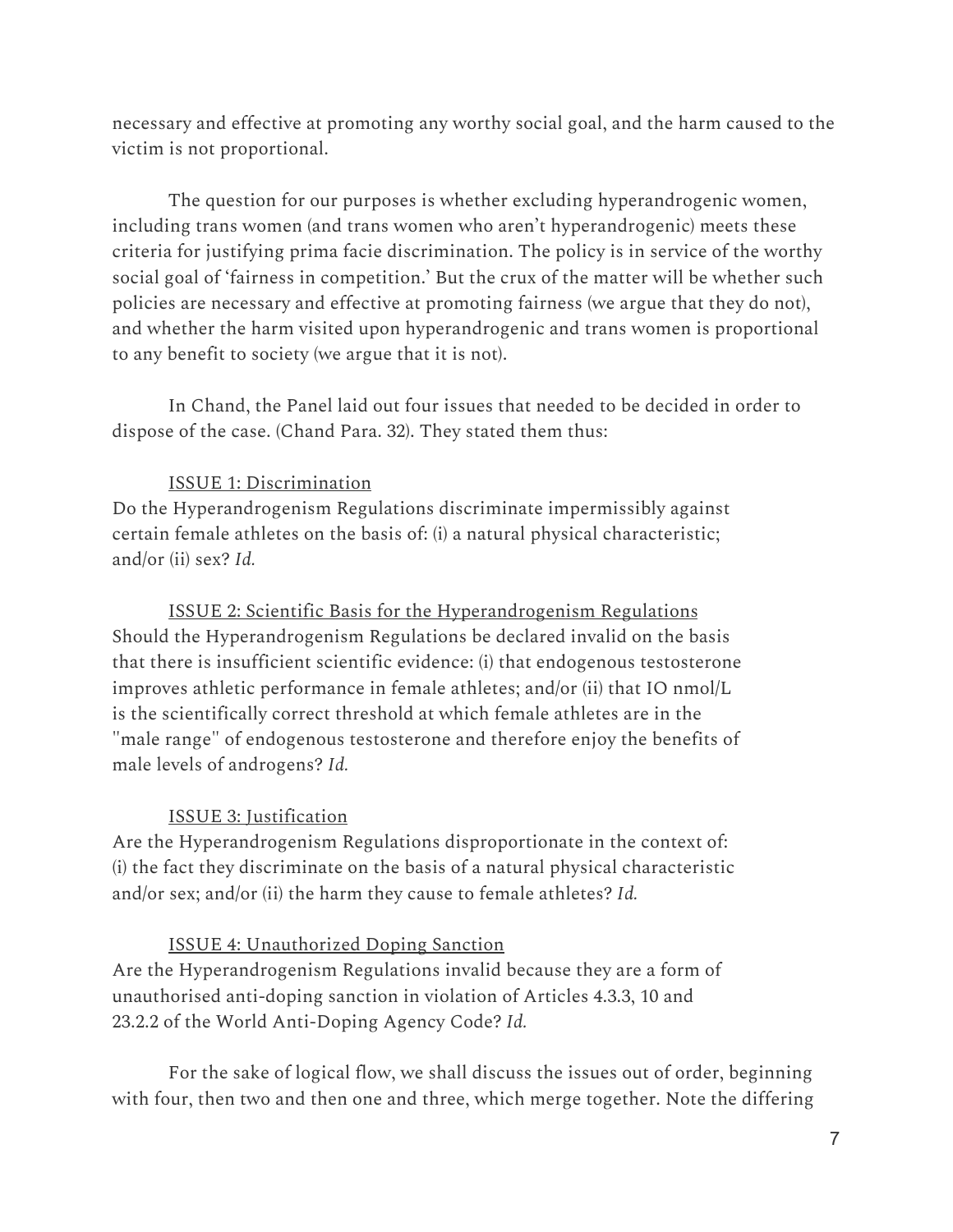philosophical calls to each question: Issue four is basically a legal question, while issue three is more of a scientific/epistemic question about the warrant for the regulations. Finally, one and three together form a normative question that touches on issues of law, policy and ethics.

Issue four is not particularly important for the purposes of this paper. Moreover, the Panel disposed of it quite quickly. Essentially, the question asks whether an athlete with a high level of endogenous testosterone, who has not in any way done anything affirmative to have this level, is thereby punished by the HAR in the same way that an athlete who had doped with exogenous testosterone as an unauthorized application of the World Anti-Doping Agency ("WADA") Code. The Panel concluded that the HAR was not a sanction under the WADA Code because it was an eligibility rule rather than a sanction created to impose a punishment on an athlete. (Chand Paras. 539-546).

While analyzing issue two, the Panel noted the common ground between the two parties: Both agreed that Lean Body Mass ("LBM") contributed to the differences in strength and athletic performance between males and females. However, the two parties agreed about the effect that testosterone had on LBM, as well as whether or not endogenous testosterone had the same effect on LBM. (Chand Para. 454). For both questions, the onus of proof was on the athlete. After reviewing the expert testimony put forward by both parties, the Panel concluded that while Chand had suggested many testable hypotheses that could eventually establish her position, she had not "established that there is no relationship between testosterone and athletic performance." (Chand Paras. 452-472).

In the case of the effects of endogenous testosterone versus exogenous testosterone, the onus of proof was very important as the Panel ultimately concluded that "no single study has established, to an appropriate level of certainty, a scientific basis to come to a definitive conclusion one way or the other." (Chand Para. 474). Because the onus was on Chand, she was not able to discharge her burden on this matter. (Chand Para. 488). Had the burden been reversed, the IAAF would have lost. Ultimately, because she did not meet her onus on either point, and because the IAAF did put forth sufficient evidence to convince the Panel on the balance of the probabilities to support their case, the Panel concluded that "there is a scientific basis in the use of testosterone as a marker for the purposes of the Hyperandrogenism Regulations." (Chand Paras. 489-499).

As to issue one, the Panel quickly determined that because the HRs required only females and not males to undergo testing, they were discriminatory on their face.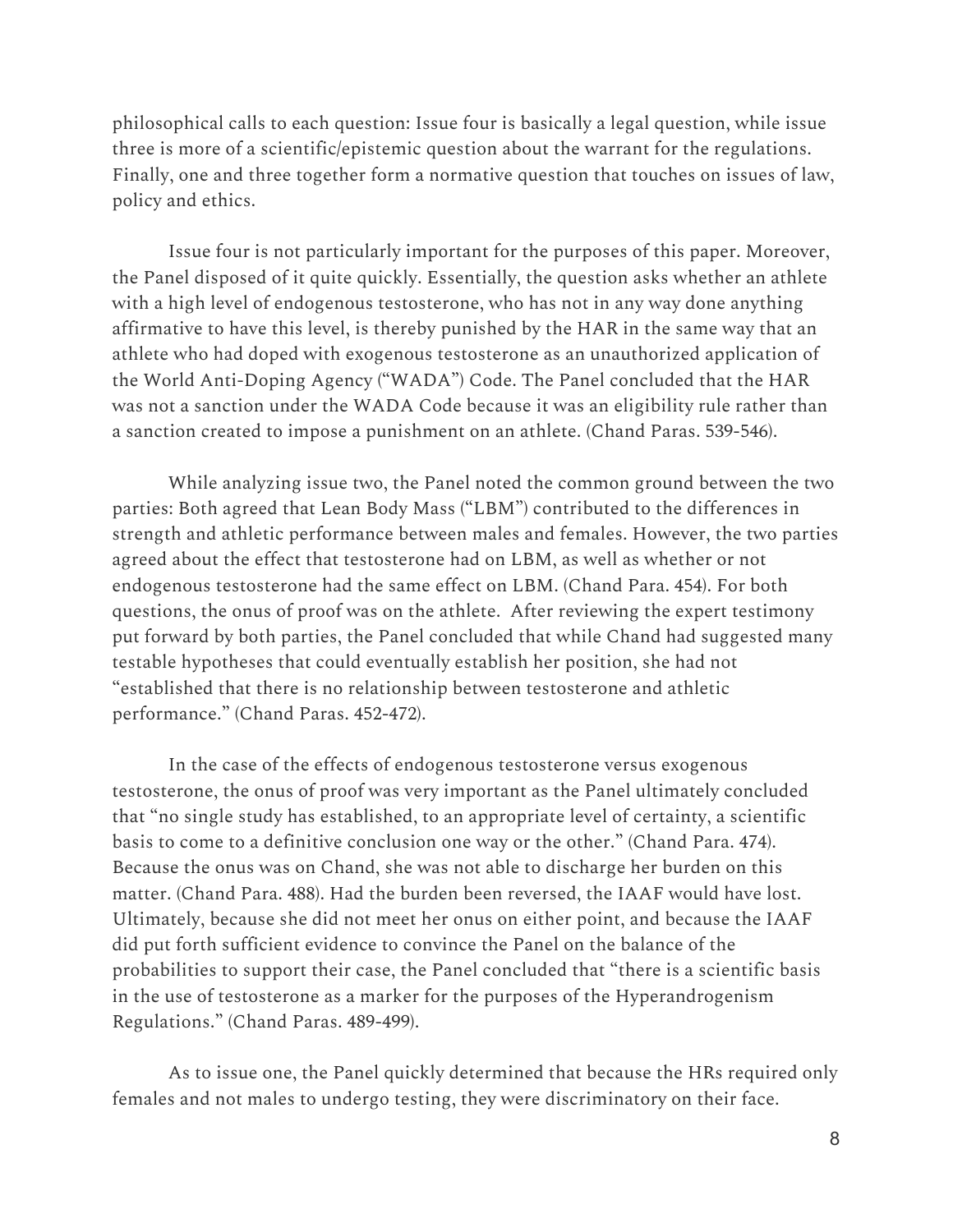(Chand Para. 448). Because the HAR were prima facie discriminatory, the onus shifted to the IAAF to show that such discrimination was "necessary, reasonable and proportionate for the purposes of establishing a level playing field for female athletes." (Chand Para. 450). The issue of justification just is issue three--whether this discrimination on the basis of gender or a physical trait is justified.

One of the issues that the Panel pointed to in analyzing issue three was the fact that sporting events, with a few exceptions, are currently divided into male and female categories, and yet, sex in humans occurs along a continuum rather than in a binary. (Chand 504). According to the Panel, the divide between male and female athletes is justified by the degree of competitive advantage that one gender has over the other. However, whether or not a person is male or female is, as far as the Panel is concerned, a legal issue. The women affected by the HRs are therefore female, and only eligible to compete as females. Thus, the divide policed by the HRs is a divide between one set of female athletes with a particular physical characteristic and those that lack it, namely, a particular level of androgens and androgen sensitivity. Enforcing the HRs would thus create a group of females who were unable to compete at all. However, both the Charter and the HRs themselves either imply or outright state a right to compete.

For the HRs to be justified, as far as the Panel was concerned, the advantage conferred on the class of female athletes to be excluded would have to be roughly on the same order as that of the advantage conferred on males over females, which is claimed to be 10-12%. While the IAAF had an expert *estimate* that endogenous testosterone could confer some advantage to female athletes (about 3%, Bermon suggested without admissible evidence), there was no evidence that it was anywhere near the same level as that which justifies the male/female split. Indeed, what evidence was adduced indicated the advantage was far lower. This, the Panel concluded, was not sufficient to justify denying female athletes with levels of endogenous testosterone above those allowed by the HRs their right to compete. (Chand Paras. 500-539).

However, what should we make of the CAS decision and reasoning? Endogenous testosterone is the only natural physical characteristic for which women/female athletes are deemed ineligible. There are no such characteristics for which men/male athletes are deemed ineligible. Moreover, there are many natural physical characteristics, we will argue, that confer larger advantages than those being attributed to endogenous testosterone, that are permitted. In what follows, we argue that this places an insurmountable burden on attempts to justify any limit on endogenous testosterone for (cis, trans, or intersex) women athletes. Simply put, such policies are neither necessary nor effective at promoting fairness in sport, and the harm to athletes deemed ineligible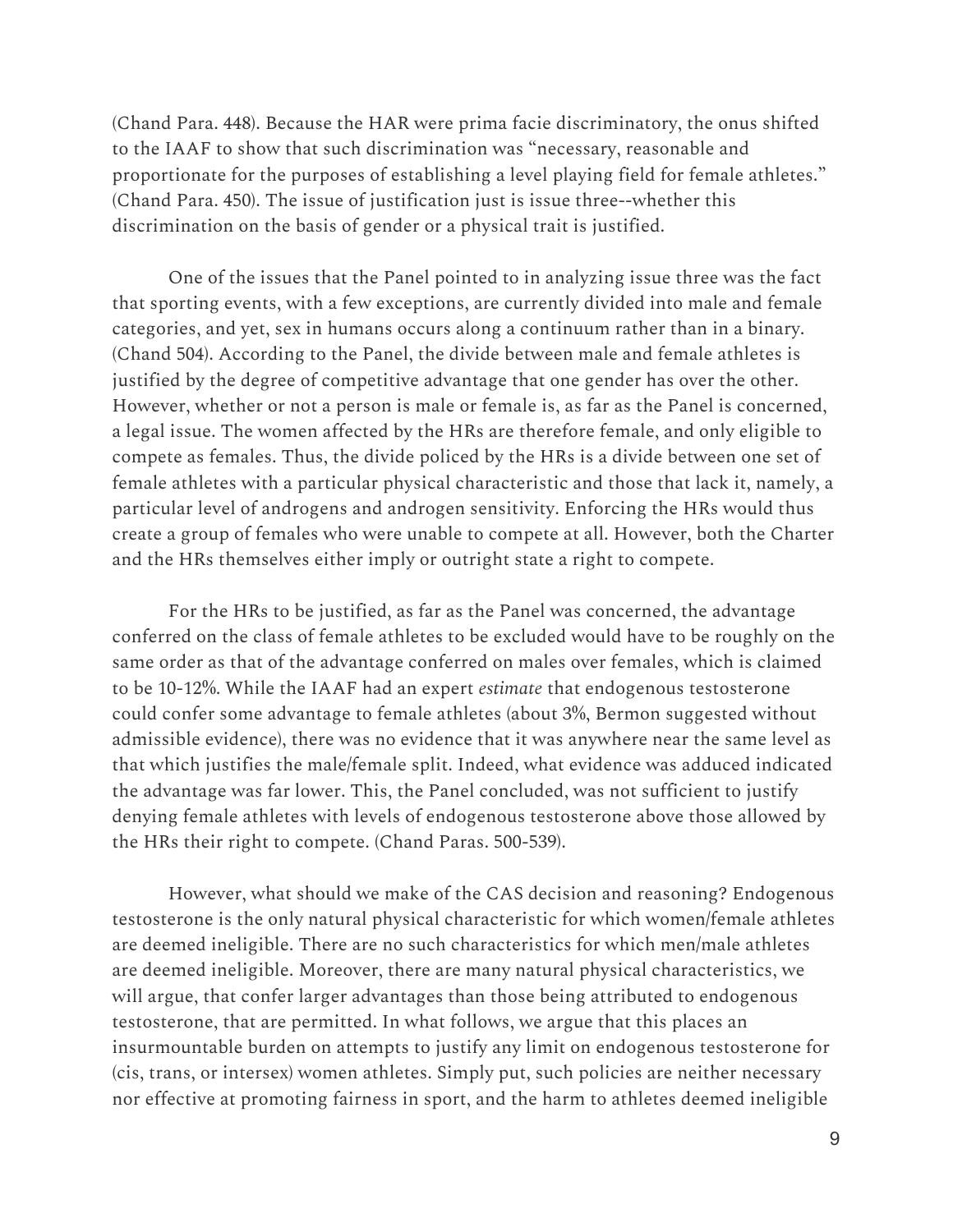by such policies is not proportional to the supposed social gain. But first, we need to have a firm grasp on the concept of 'fairness' in competition.

## **3. Fairness in Competition**

The concepts of 'justice' and 'fairness' are relatively highly theorized in moral philosophy. However, it's surprising how under-theorized the concept of 'fairness in competition' is, particularly as it relates to the question of whether it's fair for trans athletes to compete in their post-transition sex/gender in single-gender sports. One common pre-theoretic account of fairness in sport is something along the lines of, "Level playing field." So let's start there.

What does one mean by a sporting competition having a level playing field? Its lexical origin is unclear, but it has an attractive literal meaning in sports such as baseball, football, soccer, volleyball, basketball, billiards, and any sport where the field of play itself should be level. There shouldn't be bumps or features of the field of play itself that, in being unlevel, provides an advantage to one team.

Of course, there are many sports where the field itself isn't level in a literal sense. Some sports don't have a 'field.' So in order for this definition of fairness to generalize, we must mean something like, "The conditions of play must be sufficiently equal for all competitors." That is, the conditions of play themselves should not confer a competitive advantage to any competitors.

One way to explicate 'level playing field' is to say that all competitors also *play by the same rules*. So 'level playing field' means something like, "The rules of competition apply to each competitor equally, and the conditions of play must be sufficiently equal for all competitors." 8

However, this is inadequate for two reasons. First, it doesn't give us a means with which to judge whether the rules or conditions of play are themselves fair. For example, some rules are discriminatory; e.g., racial segregation rules in baseball during the pre-civil rights era of the USA. We need some notion of fairness in order to judge whether rules themselves are fair.

Second, this definition fails as a sufficiency criterion. If there remains a question whether it's fair for trans women to compete in women-only categories, then this definition cannot account for this: if the conditions of play are the same for all

<sup>&</sup>lt;sup>8</sup> A benefit of this definition is that it also applies to competitive contexts outside of sport such as finance and economics, which is another context where people use 'level playing field.'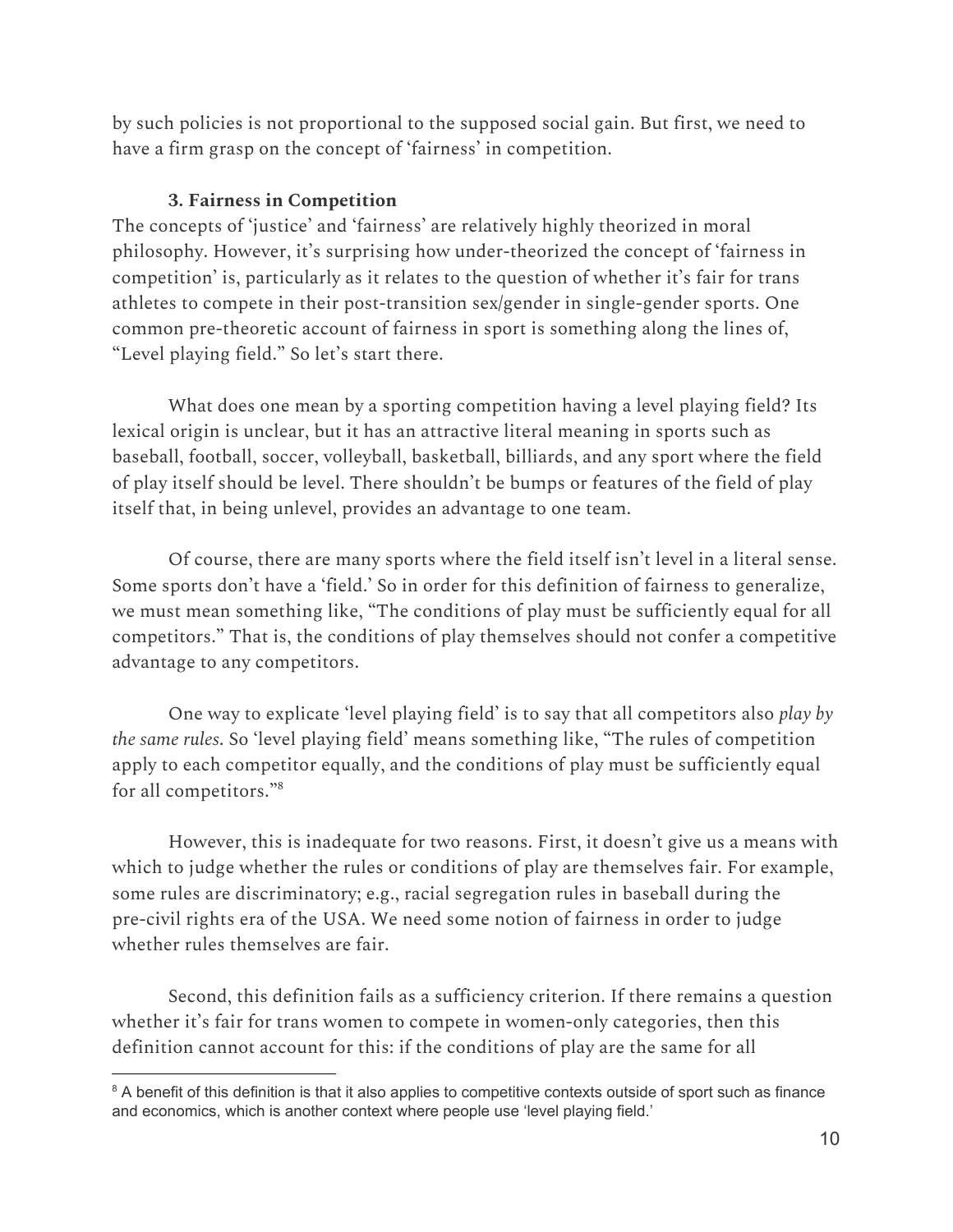competitors, and the trans women are following the rules, then it's fair for them to compete. But this will not satisfy those who wish to say that it is not fair for trans women to compete in women-only categories. So we would need some other notion of fairness. The question here is whether trans women have an unfair competitive advantage over their cisgender counterparts.

So perhaps "Level playing field" requires adding something like, "And no competitor has a competitive advantage." We can't include "unfair" in this definition on pain of circularity. But as Coggon et al (2008, p. 6, emphasis in original) note: "What is clear and must be conceded by all, though, is that while the playing field should be level, the athletes must not be equal. If *all* were equal, there would be little to derive from competition, for everything would result in a draw or a win that was only the result of chance." They're right: one-on-one competitions would become coin-flips, a six-way competition like the track cycling keirin event would become rolling a six-sided die, and so on. Clearly "no competitive advantage" cannot be a requirement of fairness in sport.

Instead, what we tend to mean is that a competitor shouldn't have "too much" of a competitive advantage over their fellow competitors. But this then builds in a degree of arbitrariness to our definition of fairness: how much of a competitive advantage is too much? For now, let's set this aside.

One attractive, common approach to issues of fairness in competition conceives of it and sport as a fundamentally cooperative project. This puts us in the realm of contractarian approaches to ethics. People come together and agree upon rules, agree to abide by those rules, and off they go. Suits (2005/1978, p. 55) offers a pithy definition of games: "playing a game is the voluntary effort to overcome unnecessary obstacles." There's no particular reason why I should want to get this rubber air-filled globe to drop through a metal ring placed 10 feet into the air, let alone restrict the ways in which I'm allowed to do that--such as not using a ladder. But that's how the game of basketball works. Players voluntarily agree to constitutive rules that define the game, but make achieving the lusory goal more difficult than it has to be.

Loland (2002) adopts what Loland and McNamee (2000) refer to as an "eclectic" moral framework. He borrows from many disparate, and often competing, moral frameworks including Aristotelian virtue ethics, deontology, utilitarianism, and contractarianism (i.e., Rawls), among others. However, his notion of *fairness* is distinctly Rawlsian in flavor. He writes: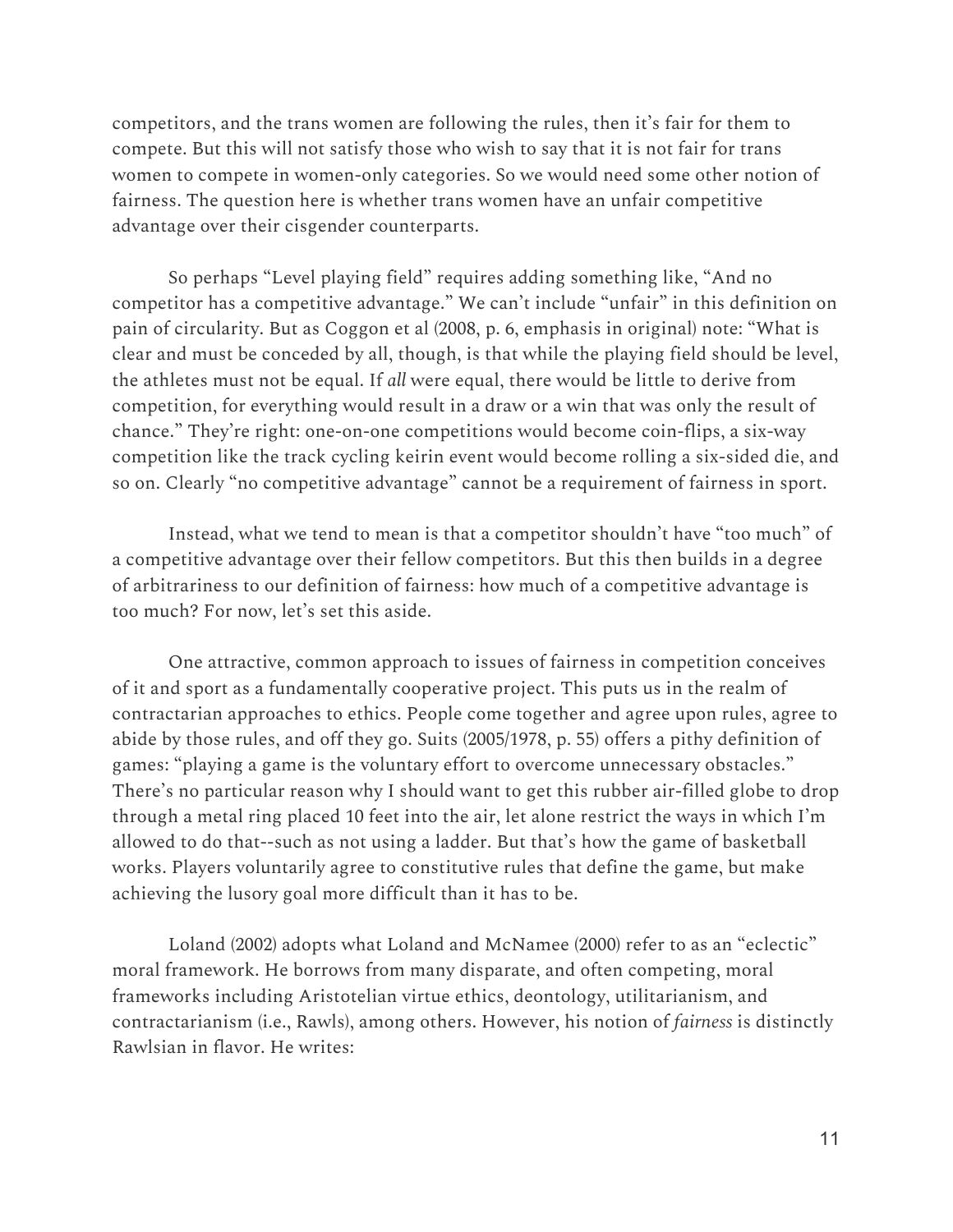I subscribe to the idea of moral norms as based on some kind of unforced, informed agreement that gains authority by the fairness of the procedures by which they arise. However, my ambition is somewhat different from that of Rawls. ... I have presented sport competitions as social practices that are realized through some kind of shared interpretation of the rules among participants, what I called an ethos. … Consequently, the understanding of the contract procedure I have proposed is not of rational decision-makers seeking full consensus behind a veil of ignorance, but, rather, of persons searching for a set of norms that can be readily accepted, or at least that cannot reasonably be rejected, as a basis for rational agreement (Loland, 2002, p. 31).

He thus proposes the following meta-norm for choosing norms of fair play: "Choose norms that no one can reasonably reject as a basis for unforced, informed general agreement" (Loland, 2002, p. 31).

Following Loland's lead, Coggon et al. (2008) also adopt a contractarian approach to fairness. They write:

A convincing suggestion for properly understanding fairness in sports asks us to consider it as being a moral requirement to follow a common interpretation of a set of rules….This ideal may be said to rest on a notion of reciprocity: an athlete may benefit from being allowed to participate, and in exchange surrenders liberty to the extent that his or her fellow athletes agree. Fairness so understood has as its core value equal respect for persons, as distinct from equal treatment of persons (Coggon et al, 2008, p. 6).

### They continue:

We may, therefore, conceive of taking part in sport as the consensual participation in a game with agreed, binding rules that are known from the beginning. This means that it can be fair to treat participants differently, so long as it has been agreed to by all the players: their agreement inferred by their willingness to participate according to the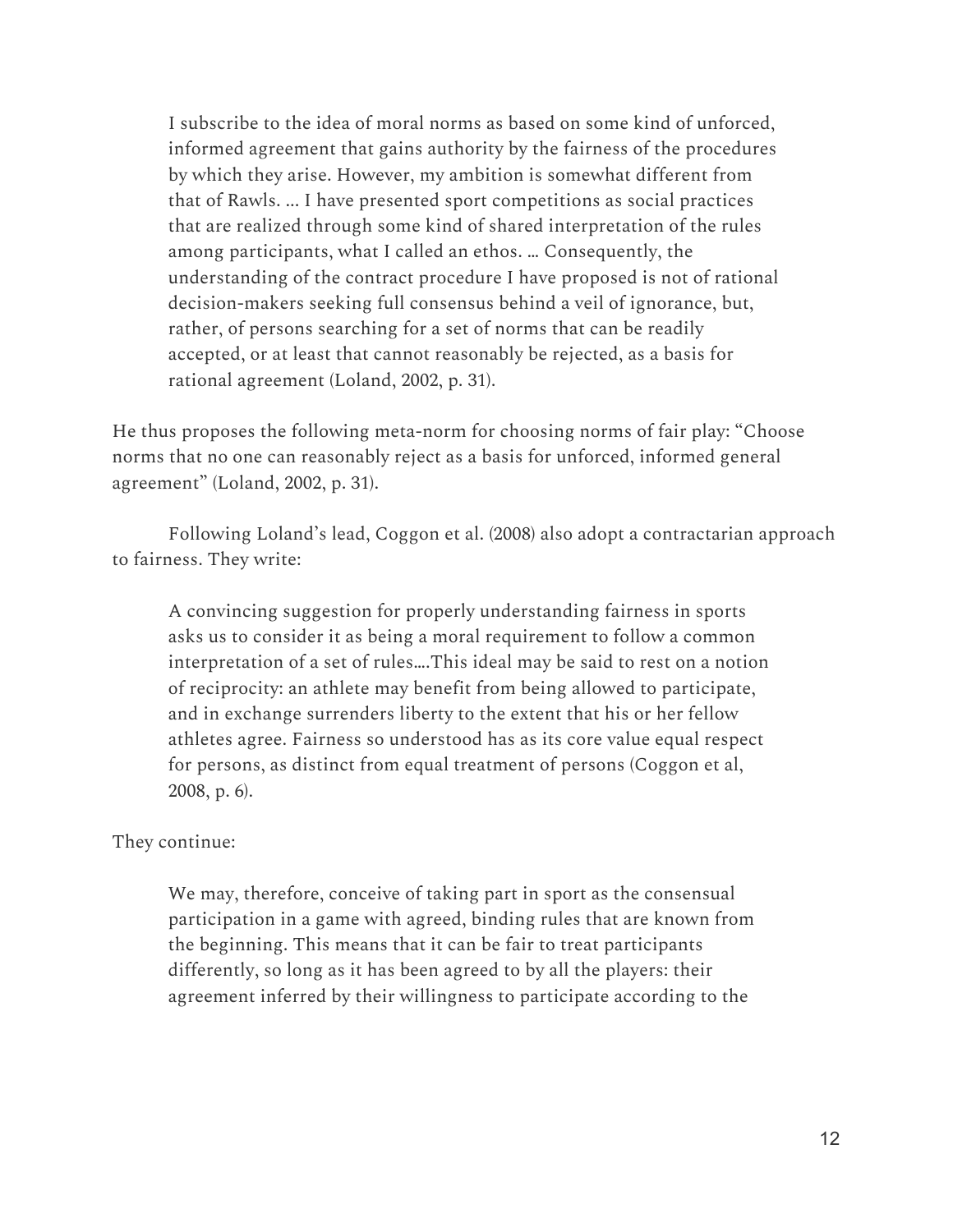rules.<sup>9</sup> It is unfair, however, to take some advantage outside of the agreed rules without the consent of other athletes (Coggon et al, 2008, p. 7).

The common thread here is a broadly Rawlsian contractarian account of fairness in competition. Both note that fairness should involve rules that competitors cannot reasonably reject, and both involve some notion of "consensus" in competitors coming to agree upon fair rules of play.<sup>10</sup> Unfortunately, in adopting a broadly Rawlsian framework, they jettison, largely without comment or argument, the most important feature of Rawls's view of justice as fairness: the mutual agreement on rules of fairness must be done behind the *veil of ignorance*.

For Rawls, it's no good to ask what people would reasonably agree to as principles of fairness if we allow their personal biases to influence their answers. He writes:

One reason why the original position must abstract from the contingencies--the particular features and circumstances of persons--within the basic structure is that the conditions for a fair agreement between free and equal persons on the first principles of justice for that structure must eliminate the bargaining advantages that inevitably arise over time within any society as a result of the cumulative social and historical tendencies" (Rawls, 2001, p. 16).

For example, it's no secret that white people accumulated unfair bargaining advantages in, among many other things, setting up the rules of racially segregated baseball in the US. If we want to answer whether it's fair, for example, for a particular group to compete with another group, we shouldn't simply poll the participants. Their answers will likely be biased by their knowledge of who they are in the society. Our conceptions of 'fairness' tend to unfairly favor people who are like us. Our moral intuitions are often

<sup>&</sup>lt;sup>9</sup> We note that it's a little odd for Loland and Coggon et al to draw on Aristotelian concepts of justice, such as treating unequals unequally, since Aristotle thought democracy was a degenerate version of government, and particularly opposed personal liberty approaches to justice. We also note that Aristotle's concepts of justice, for him, supported slavery and excluding women from politics. Such a conception of justice is incompatible with the Rawlsian framework they (and we) adopt. When we conceive of 'treating unequals as unequal,' the crux is which inequalities are relevant. We no longer think that language or skin color are relevant bases on which to treat people unequally, but Aristotle sure did: he thought it was rational and just to treat 'barbarians' as less than fully human, thus justifying a system of slavery. Aristotle also thought that men cannot be properly friends with women, since women are not equal to--and are merely degenerate forms of--men. This is not a suitable basis for modern conceptions of fairness.  $10$  C.f., Loland and McNamee (2000), p. 69 and p. 75.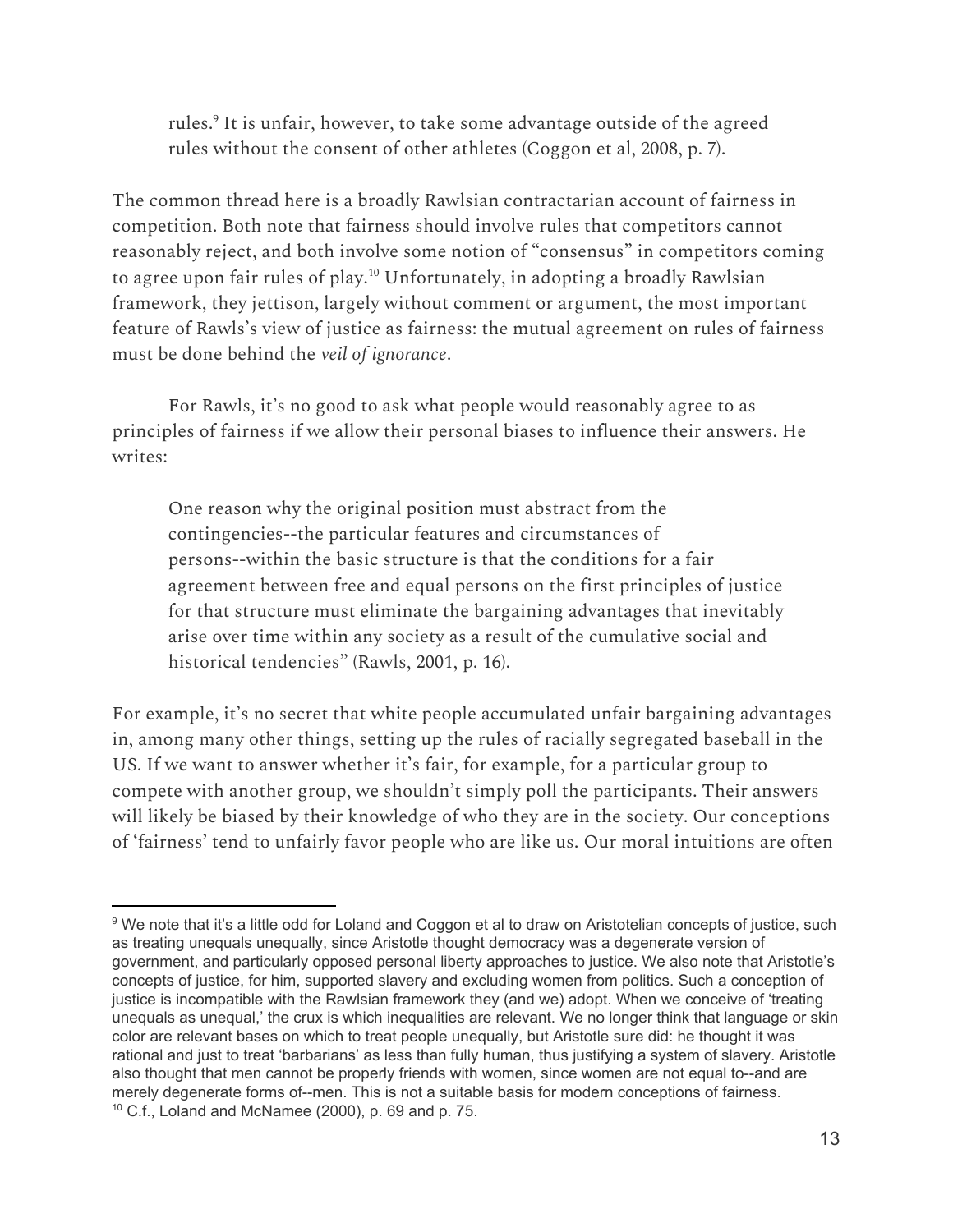predictably biased in this way; or, at least, we're inclined to agree to biased policies as 'fair' if they are biased in our favor. Our intuitions are also subject to framing effects. $^{\rm 11}$ 

Instead, Rawls uses the thought experiment of the "original position" to ask what we would reasonably agree to if we didn't know anything about our social identities. The veil of ignorance asks us to imagine that we don't know our race, sex, sexual orientation, gender identity, disability status, socioeconomic status, geographic location, and so on. Only then can the results of our deliberations on what constitute fair rules be, well, fair.

So when Loland (and McNamee), Coggon et al, and others adopt this "fairness by agreement" approach, not including the veil of ignorance is a serious mistake. For Rawls, the veil of ignorance is *everything*: it's doing the heavy lifting in his approach to justice as fairness. As it relates to our project, while one may reasonably agree to trans-exclusionary sports policies (including endogenous testosterone limits for women) if one knows that one is cisgender, one will *not* reasonably agree to such policies of one doesn't know one's gender identity: if it's possible that one would be asked to agree to a policy that could exclude oneself from sport, one wouldn't reasonably agree to such a policy. So while there are legitimate critiques of Rawls's theory of justice, we think that something broadly Rawlsian is a good account of fairness in competition. But such a conception *must* incorporate the veil of ignorance.

The second important aspect of this broadly Rawlsian "morals by agreement" $^{\rm 912}$ approach to fairness is the role of reason and rationality. Rawls in particular adopts a decision/game-theoretic approach. He argues that no reasonable person, in the original position behind the veil of ignorance, would gamble with basic human rights. He thinks that rational, self-interested people will agree to two fundamental principles of justice: the Liberty Principle and the Difference Principle.<sup>13</sup> The Liberty Principle is the most relevant for our purposes, so we focus only on it. It reads:

Each person has an equal right to a fully adequate scheme of equal basic liberties which is compatible with a similar scheme of liberties for all.

<sup>&</sup>lt;sup>11</sup> For a small set of examples, see Petrinovich and O'Neill (1996), Demaree-Cotton (2014), and Andow (2018).

 $12$  See also Gauthier (1986).

<sup>&</sup>lt;sup>13</sup> It's certainly remarkable that Rawls argues that everyone would agree to these two and only these two principles of justice. This is a common site of criticism for Rawls's view. However, we think that his *approach* to fairness is a good one.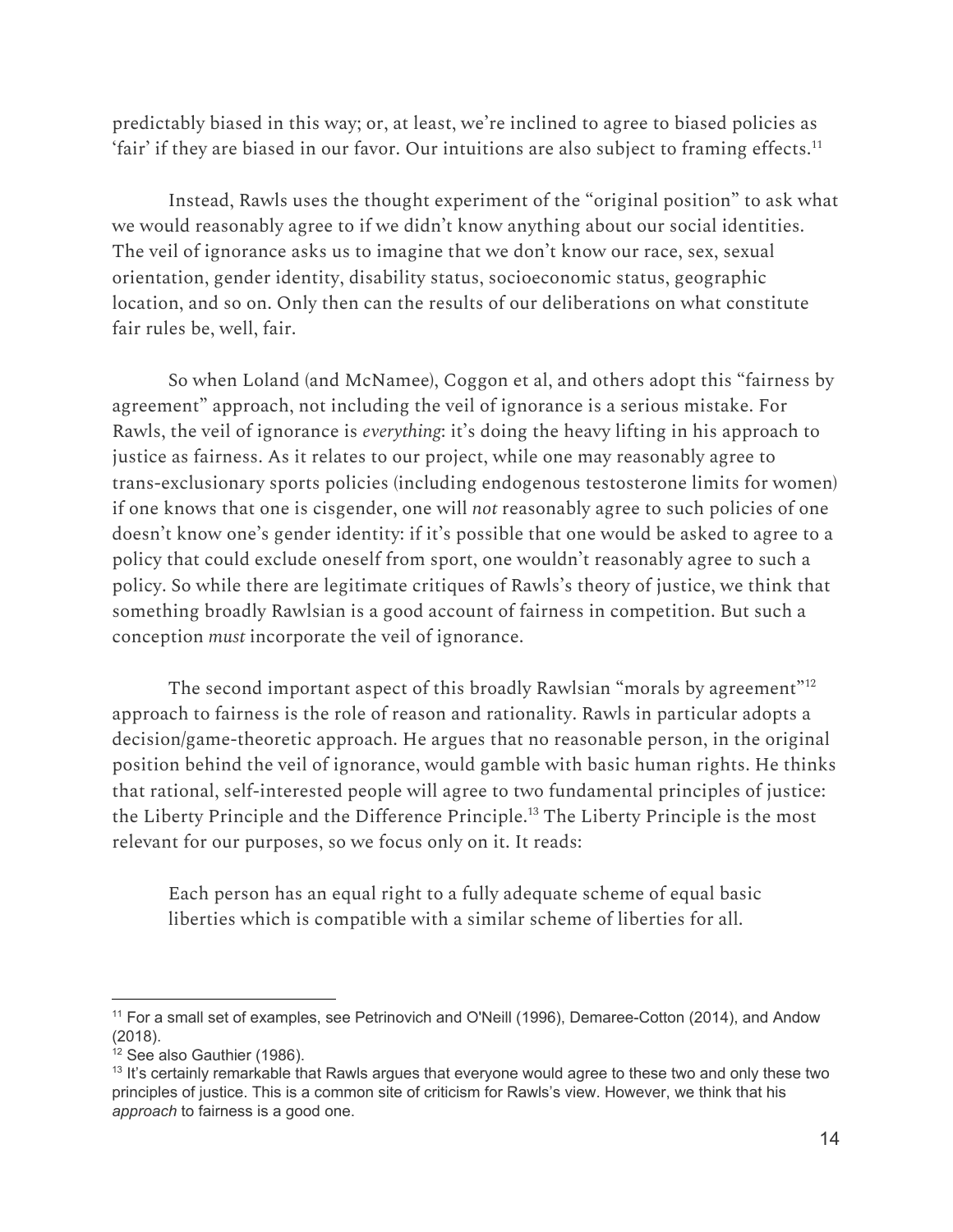Crucially, he thinks that rational, self-interested people would adopt maximin reasoning. Maximin reasoning is when we choose options that have the best, worst-case outcomes: we are trying to maximize the minimum we will come away with. In Rawls's original position, we're trying to maximize the situation for the worst-off members of society. We don't want to risk choosing policies that could seriously disadvantage a group of people since, for all we know, we *are* one of those people when the veil of ignorance is lifted.

Applying this to choosing fundamental human rights, Rawls thus thinks that rational, self-interested people would agree to as many as possible. This would likely include such things as a right to meaningful work; adequate food, water, and shelter; play; marriage equality; education; and so on. As noted in Section 2, the IOC has included participation in (competitive) sport as a fundamental human right. Applying a Rawlsian framework, would a reasonable person behind the veil of ignorance agree to a policy that excludes hyperandrogenic (cis, trans, and intersex) women? We suggest not. But it might depend on the policy. We think it's clear that no reasonable person would agree to a blanket ban on trans athletes, which was often the state of sport before the November 2003 IOC Stockholm Consensus on transgender athletes. 14

The 2003 policy reads:

The group recommends that individuals undergoing sex reassignment from male to female after puberty (and the converse) be eligible for participation in female or male competitions, respectively, under the following conditions:

- Surgical anatomical changes have been completed, including external genitalia changes and gonadectomy
- Legal recognition of their assigned sex has been conferred by the appropriate official authorities
- Hormonal therapy appropriate for the assigned sex has been administered in a verifiable manner and for a sufficient length of time to minimise gender-related advantages in sport competitions.

In the opinion of the group, eligibility should begin no sooner than two years after gonadectomy

<sup>14</sup> [https://bit.ly/2RbsZo3.](https://bit.ly/2RbsZo3) Justification given here: <https://bit.ly/2Vx3X1h>.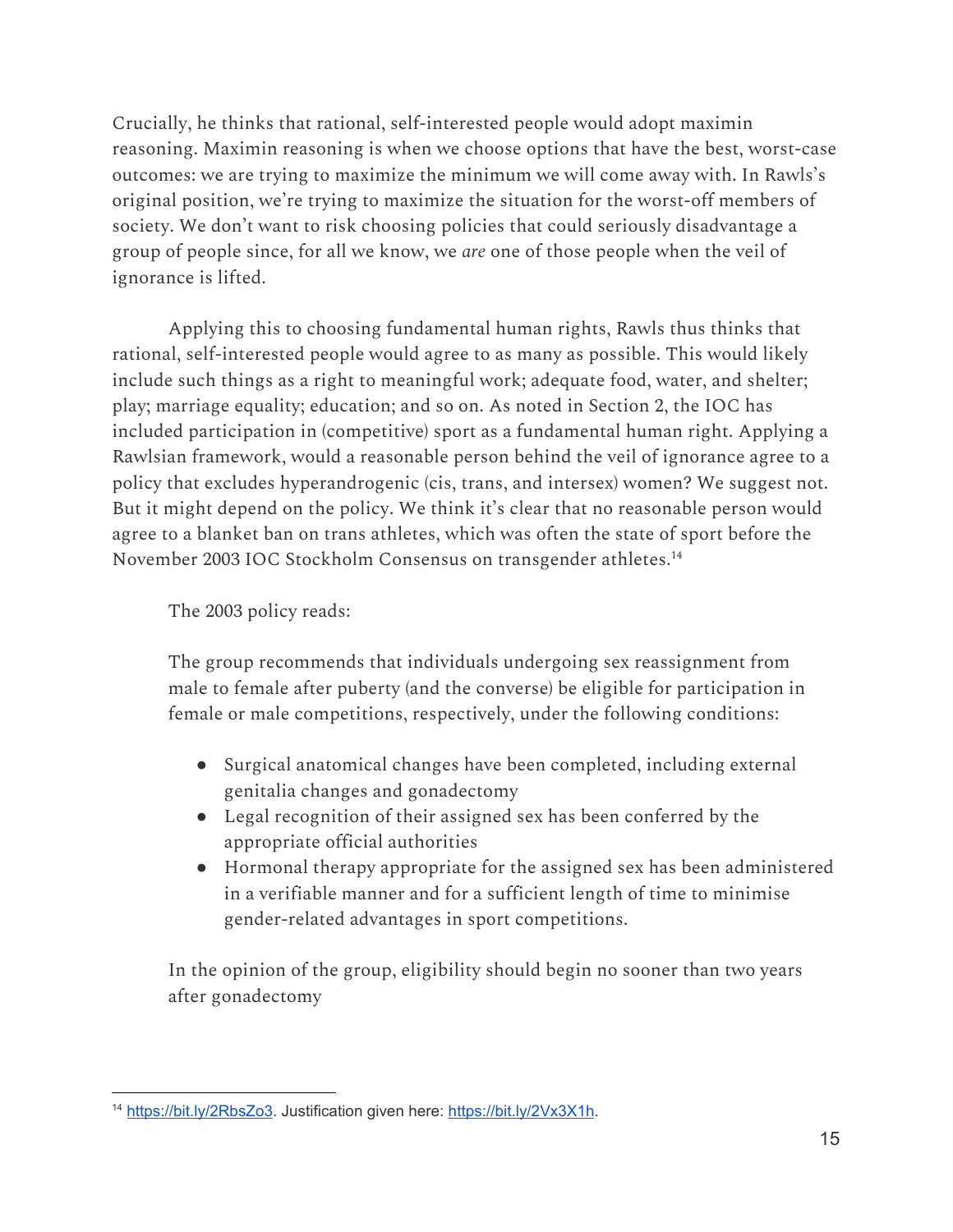It's also unlikely that a reasonable person would agree to the 2003 policy, since it required both genital surgery and a two-year waiting period. This policy was both without adequate scientific and medical evidence, and it raises issues of bodily autonomy, consent, and socioeconomic inequalities of genital surgery. Not every trans person wants it, nor can most afford it. In most jurisdictions, trans people must pay out of pocket, and the costs are often prohibitive (usually in the \$15,000 USD+ range). And for athletes for whom sport is the only means out of poverty, they may feel coerced into surgery or treatment they may otherwise not want. $^{15}$  Moreover, genitals do not play sports: genitals are absolutely irrelevant to sport performance.

Perhaps a reasonable person could agree to the 2015 IOC Consensus policy on transgender athletes.<sup>16</sup> It reads:

In this spirit, the IOC Consensus Meeting agreed the following guidelines to be taken into account by sports organisations when determining eligibility to compete in male and female competition:

- 1. Those who transition from female to male are eligible to compete in the male category without restriction.
- 2. Those who transition from male to female are eligible to compete in the female category under the following conditions:
	- 2.1. The athlete has declared that her gender identity is female. The declaration cannot be changed, for sporting purposes, for a minimum of four years.
	- 2.2. The athlete must demonstrate that her total testosterone level in serum has been below 10 nmol/L for at least 12 months prior to her first competition (with the requirement for any longer period to be based on a confidential case-by-case evaluation, considering whether or not 12 months is a sufficient length of time to minimize any advantage in women's competition).
	- 2.3. The athlete's total testosterone level in serum must remain below 10nmol/L throughout the period of desired eligibility to compete in the female category.
	- 2.4. Compliance with these conditions may be monitored by testing. In the event of non-compliance, the athlete's eligibility for female competition will be suspended for 12 months.

<sup>&</sup>lt;sup>15</sup> Chand testified that she was not complaining of any health issues based on her, then, undiagnosed intersex condition. She also testified that she believed any treatment she would be required to undertake as both unnecessary and harmful for her health.

<sup>16</sup> <https://bit.ly/29IcVCv>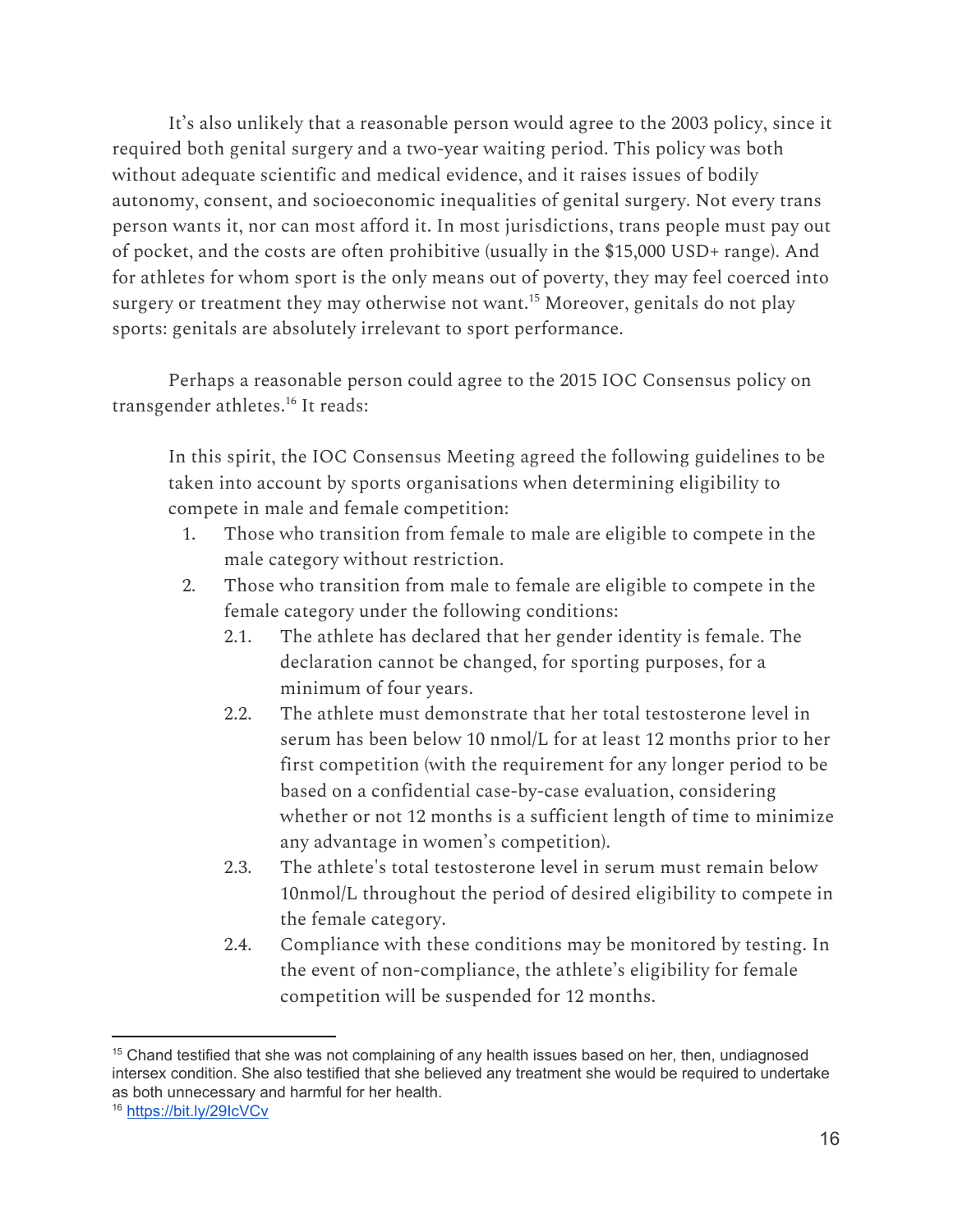We doubt that a rational person, behind the veil of ignorance, would agree to this policy, since it still requires medical interventions that an athlete may not desire--or that an athlete may not have reasonable access to, particularly in privatized medical systems like the US. But it's hard to say conclusively. This policy removed the surgery requirement and the subsequent two year waiting period, and replaced them with a one year testosterone suppression policy. Since we will argue that this policy fails to meet the justificatory burden for *prima facie* discrimination (thus it is not justified *ultima facie*), we suggest that reasonable people behind the veil of ignorance would also not agree to this policy. But we at least grant that this case is less clear than the others.

To conclude, then, we adopt a broadly Rawlsian approach to fairness, one that incorporates the veil of ignorance. It is a mistake, then, to ask what the current pool of athletes would agree to--by consensus or majority vote--since this opens up opportunities for the tyranny of the majority. These decisions aren't made from behind the veil of ignorance. So if we are asking whether we should adopt more trans-inclusive policies, what current athletes think is irrelevant to the ethical question. So let's turn to whether policies such as the 2015 IOC transgender policy can satisfy the justificatory requirements for *prima facie* discrimination on the basis of a natural physical trait.

## **4. Transgender Athletes, Endogenous Testosterone, and Performance "Advantages"**

As noted in Section 2, the primary reason given for having a transgender (woman) athlete policy at all is that elite cis men, on average, tend to have a ~8-12% performance advantage over (cis) women, with the strong implication that such advantages are unfair.  $17$  We will make two primary claims in this section: endogenous testosterone limits on women are not necessary for promoting fairness in sport, and they are not effective at promoting fairness in sport. Therefore, we argue, there should be no testosterone limit on women (just as there isn't for men).

As noted in the Chand decision, only women have an endogenous testosterone limit for eligibility. The CAS panel was convinced that endogenous testosterone is a primary cause of the performance gap between men and women. At the outset, though, we should note that this approach already treats trans women as 'really' male/men, who

<sup>&</sup>lt;sup>17</sup> While it's certainly undeniable that, at present, there is a performance gap between the best men and best women, it's not at all clear that that should be primarily attributed to differences in pubertal circulating testosterone (as Handelsman et al 2018 argue), and the gap is consistently closing over time. It's also unclear how much of that gap is due to sociological factors such as how misogynistic societies discourage athletic development in girls and women. For an early discussion of this, see Young (1980).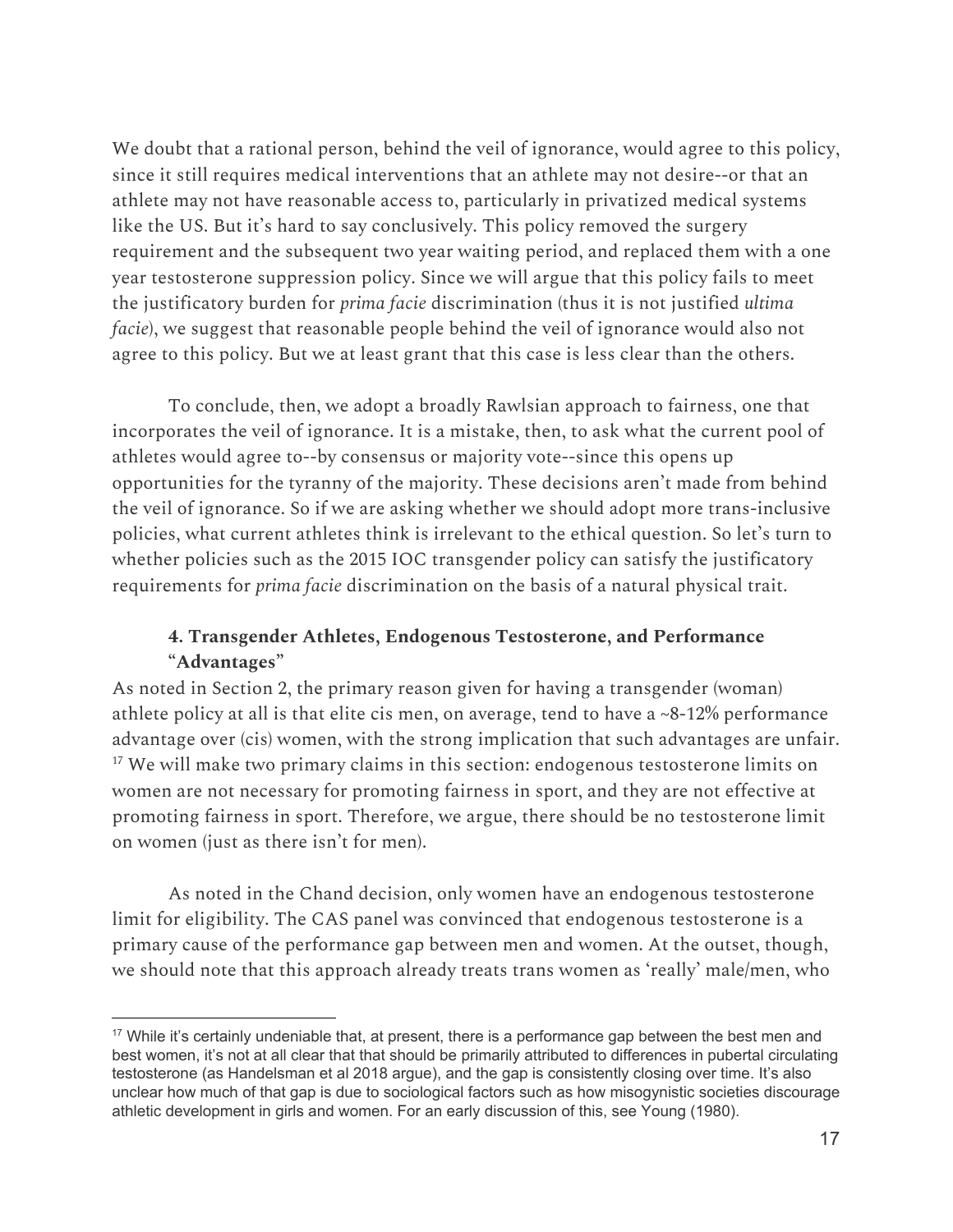only may become women after sufficient medical intervention.<sup>18</sup> Why else marshall the claim that (cis) men are, on average, 8-12% stronger, faster, etc. than (cis) women?

One could argue that the performance data on men vs women should be irrelevant for the discussion of trans and intersex women since they are *women*. And to reiterate, the CAS (and by extension the IOC) makes no distinction between sex and gender: trans and intersex women are women *and* female. So physiological data on (cisgender) males should be irrelevant to the evaluation of performance advantages, if there are any, that trans or intersex women have. In a sense, this boils down to the very simple question: are trans women *women* (and *female*), or not?

In Chand 2015, CAS reiterated that sports organizations are no longer in the business of sex-verification testing. Instead, an athlete's sex/gender is whatever their legally recognized sex/gender is in their country of citizenship. Trans women can be so recognized in many countries, and particularly important Olympic countries such as Canada, USA, Australia, UK, and so on. So if trans women are female, we ask, why would "male" physiological data be relevant to the question of fairness?

We know this won't be convincing. But it is an important question to confront. While we will consider some physiological data on men vs women, we will focus on where the AFI/IAAF focused in Chand 2015: endogenous testosterone. What should matter, then, is only data comparing women to other women: comparing men to women shouldn't be relevant. Statistics like 'men are on average x compared to women' are not as relevant as comparing women to other women. So here is the first question: is a hyperandrogenism policy (including the 2015 IOC transgender policy) necessary for promoting fairness in sport? Let's look at the available data.

It may be surprising that there is relatively little empirical data on the relationship between *endogenous* testosterone and athletic performance.<sup>19</sup> Endogenous testosterone is that which is produced by one's own body. Exogenous testosterone is added to one's body through an external source. When people think of testosterone and sport performance, they're typically thinking of *exogenous* testosterone, which is banned as doping for its well-documented significant performance enhancing effects. We *do* have massive amounts of data on the relationship between exogenous testosterone and performance: we know that it provides a large performance advantage. Unfortunately,

 $18$  Those who oppose trans women athletes often deploy the language of these athletes being "born a man." People are born babies. This language perpetuates a damaging myth that trans women are all big and strong.

 $19$  See Sonksen et al (2018) for a review of all available literature.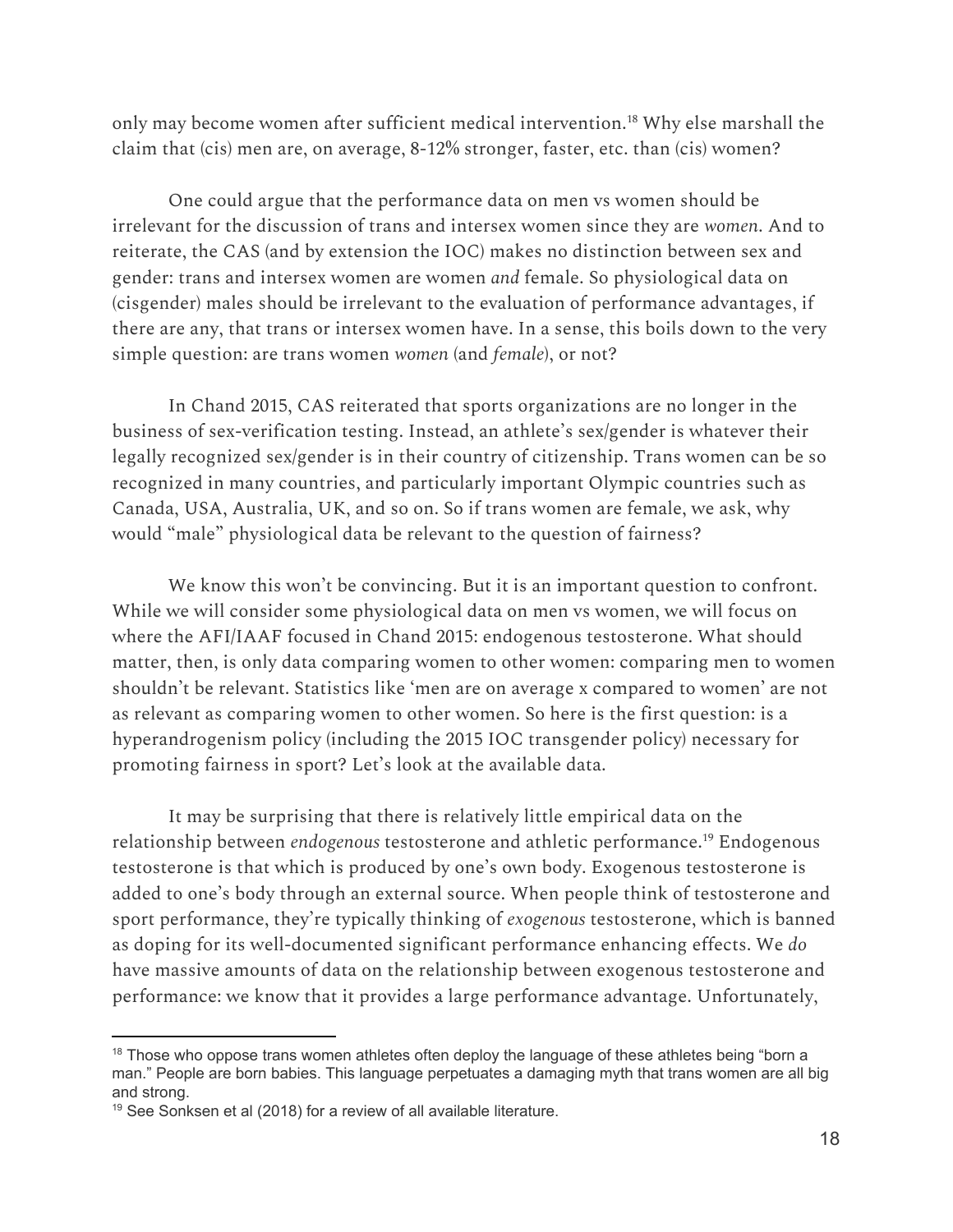people make a fallacious inference that having high (endogenous + exogenous) testosterone confers a competitive advantage, so having high endogenous only testosterone does too. But this is something that must be borne out by data, not relied upon as an assumption. 20

In short, all available scientific evidence suggests that there *is no relationship between endogenous testosterone and sport performance*. It will take the rest of this section to substantiate this. There is also no available scientific evidence that post-transition trans women have an unfair competitive advantage. Instead, what little research we have (e.g., Harper 2015, Harper et al 2018) indicates that post-transition trans women have no competitive advantage over cis women. Crucially, trans women are not cis men, so comparing cis men's performances to cis women's is irrelevant to the question at hand.

Gooren and Brunk (2004) note in their small sample size (19 trans women, 17 trans men), there is large overlap in mean muscle area between pre-transition trans women and pre-transition trans men. $^{\rm 21}$  After 12 months of hormone therapy (testosterone suppression for trans women, testosterone supplementation for trans men), there was complete overlap between mean muscle area. As Jones et al (2008) note, many studies have found that force is linearly related to muscle cross-sectional area. Muscle fibers are not sexed: on average, similarly trained men and women with the same muscle cross-sectional area will produce the same force. What accounts for men's average greater strength than women is that they have a higher average lean body mass (bone+muscle). It's often a myth that men's muscles are stronger than women: they're not, *ceteris paribus*, if they're of the same cross-sectional area. 22

Continuing with Gooren and Brunk (2004, p. 428), they write: "Androgen deprivation in [trans women] induces a loss of muscle area, but mean muscle area remained larger in reassigned [trans women] than in untreated [trans men], though with an almost complete overlap. This overlap between [trans women] and [trans men] existed even before cross-sex hormones, although not as extensively as after treatment." The key here is that there is near complete overlap between *untreated* trans people. We don't

 $20$  Interestingly, Bermon et al (2018) discuss Finkelstein et al (2013) who found that testosterone suppression in men, supplemented by an equalizing exogenous testosterone dose did not provide subjects any performance improvements over their pre-intervention state. This may be seen as good evidence that the body treats endogenous and exogenous testosterone sufficiently the same.  $21$  This isn't surprising: there is wide overlap between physiological features of cisgender men and women: we only arrive at a non-overlapping bimodal distribution by ignoring the overlapping cases (which is what Handelsman 2018 do). See Sapienza et al (2009) and Stanton (2011). See Figure 1 below. <sup>22</sup> See also Kanehisa, Ikegawa, and Fukunaga (1994).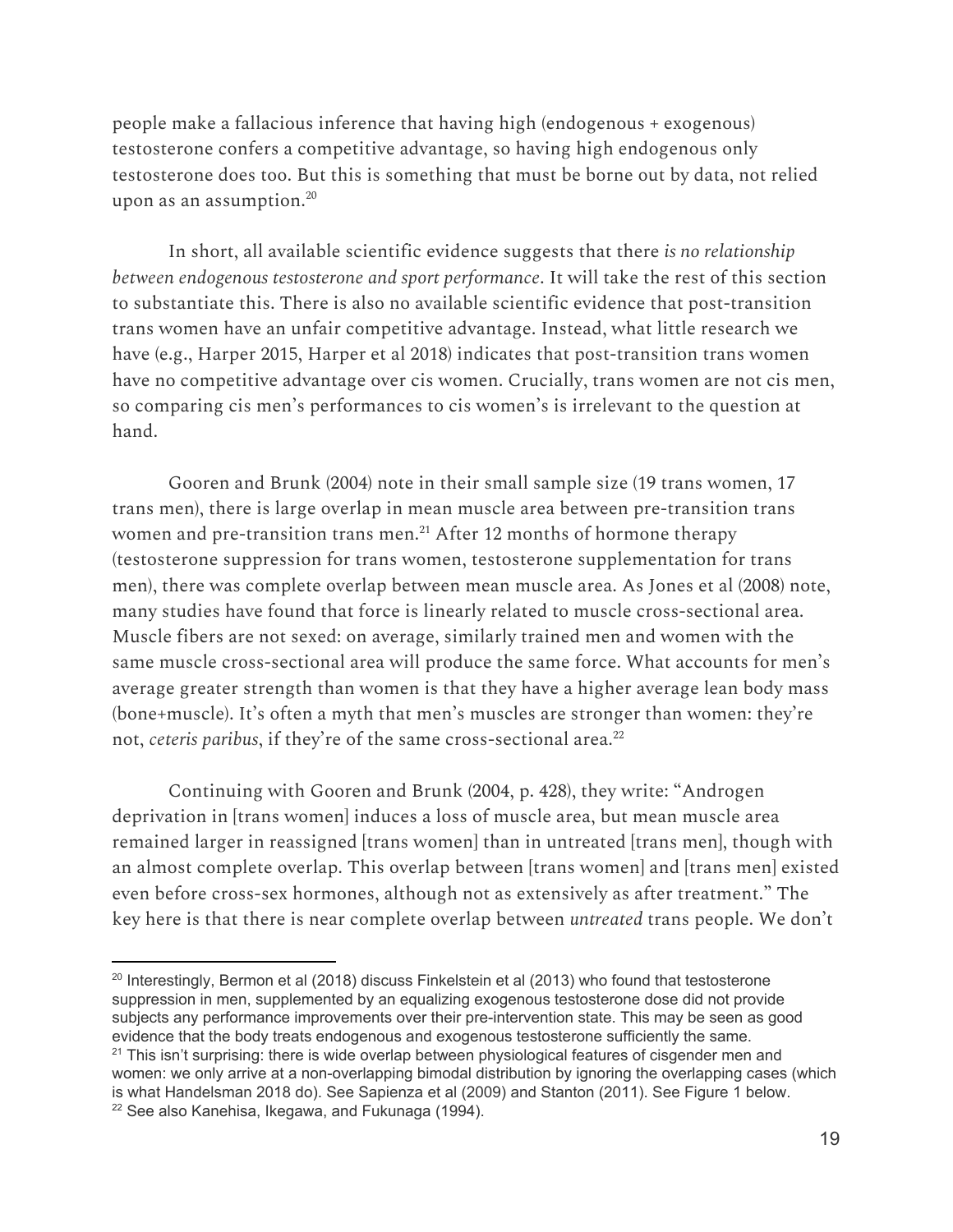want to paint pre-transition people as 'cis until proven otherwise,' but this isn't a surprising outcome.

Pick a secondary sex characteristic like height, bone density, lean body mass, mean muscle cross-sectional area, and so on, and there is almost *complete overlap* between men and women. A lack of overlap only happens at one side of the extremes: the tallest person is a man, the strongest is a man, and so on. But there are plenty of men below the average 'women,' and plenty of women above the average 'man.' Moreover, and this is key, *the differences within a gender are much larger than the average differences between genders*. The difference between the weakest and strongest woman, the shortest and tallest man, are much larger than the differences between the average woman and man.

The same is true for endogenous testosterone concentrations in 'male' and 'female' people. Even in samples that are too small to show a significant number of hyperandrogenic women, the amount of overlap between the groups is complete.



Figure 1. Salivary testosterone distribution in men and women. Sapienza et al (2009).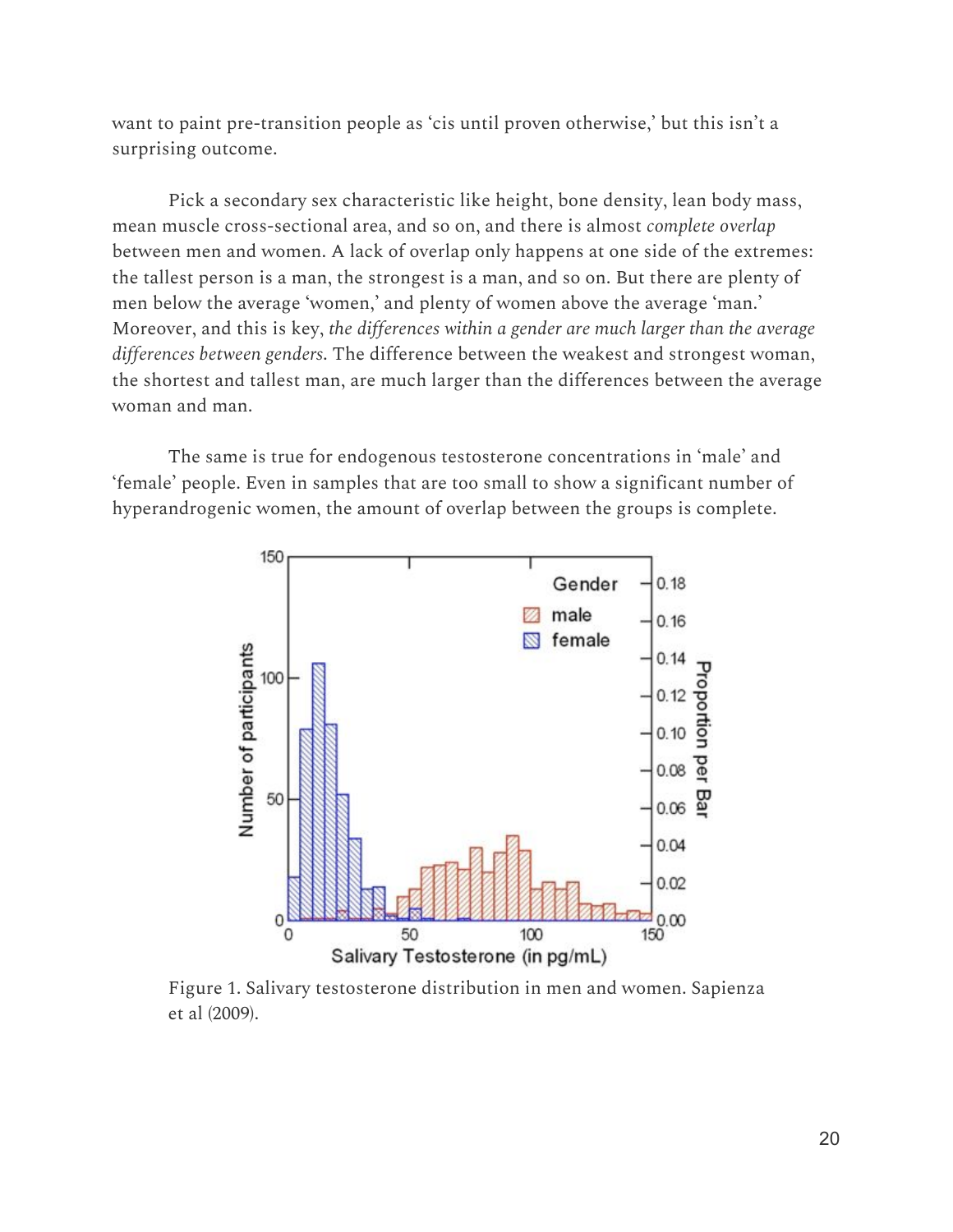

Figure 2. Serum testosterone in 445 elite male athletes and 231 elite female athletes. Sonksen et al (2018). Note how many elite cis men athletes are already naturally below the 10nmol/L limit. 23

 $23$  The x axis numbers refer to the following sports: (1) powerlifting, (2) basketball, (3) football/soccer, (4) swimming, (5) marathon, (6) canoeing, (7) rowing, (8) cross country skiing, (9) alpine skiing, (10) weight lifting, (11) judo, (12) bandy, (13) hockey, (14) handball, and (15) track and field.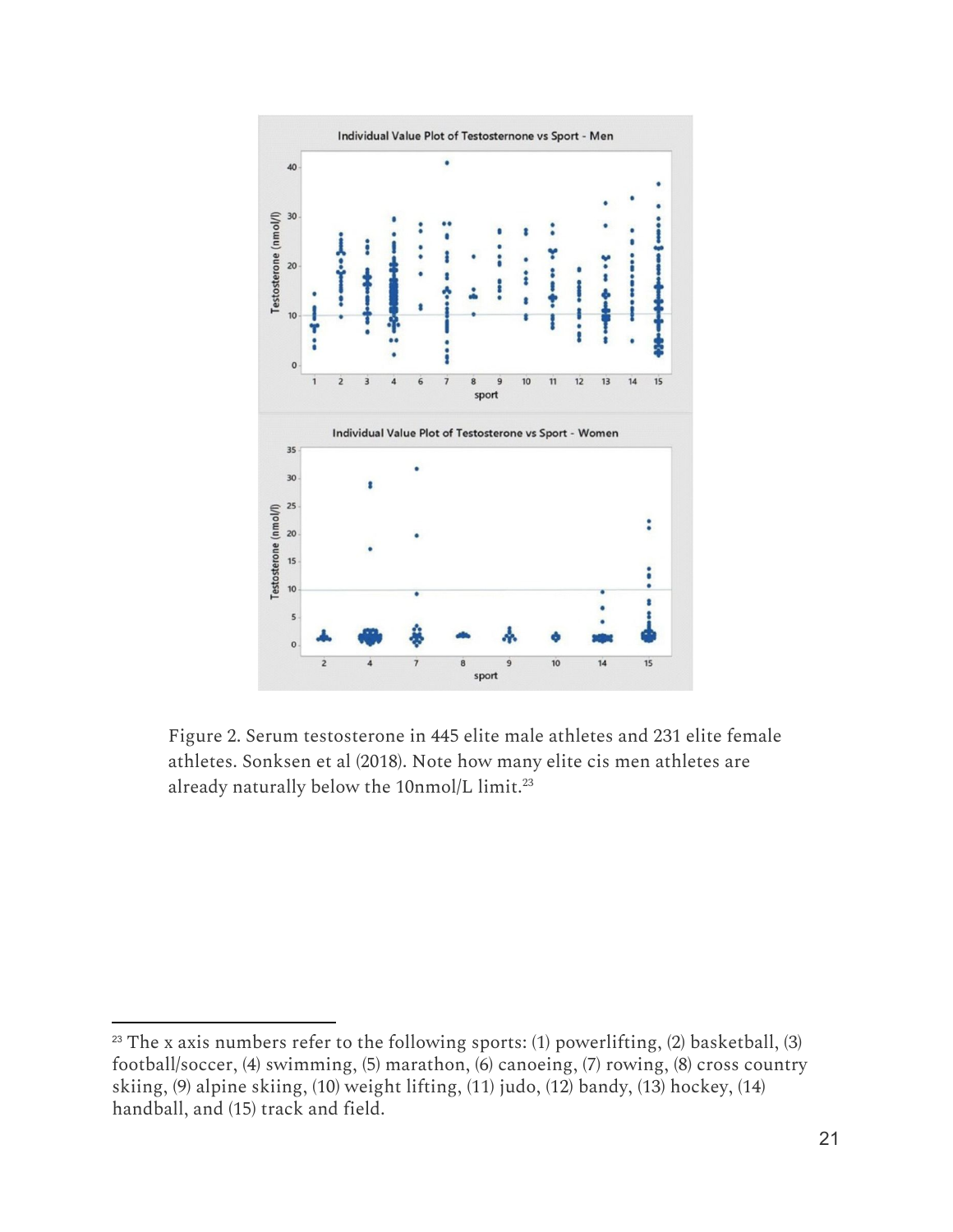Dotplot of serum testosterone in elite male athletes







Figure 3. Serum testosterone values in elite male and female athletes. Healy et al (2014).

Note that the male distribution completely covers the entire female range, right down to the lower limit, while the upper limit of the female range does not extend to the upper limit of the male range. This is referred to as "complete overlap" of the male testosterone range with the female range. This is true for every natural physical characteristic we wish to graph: height, lean body mass, power, etc.. Moreover, the difference between the lowest and highest testosterone value for males is much larger than the average difference between males and females. For any given natural physical characteristic, while the geometric means for 'male' and 'female' are significantly different, difference *within* a given sex is much larger.

We permit tall women to compete with large competitive advantages against short women in sports that heavily select for being tall such as volleyball, basketball,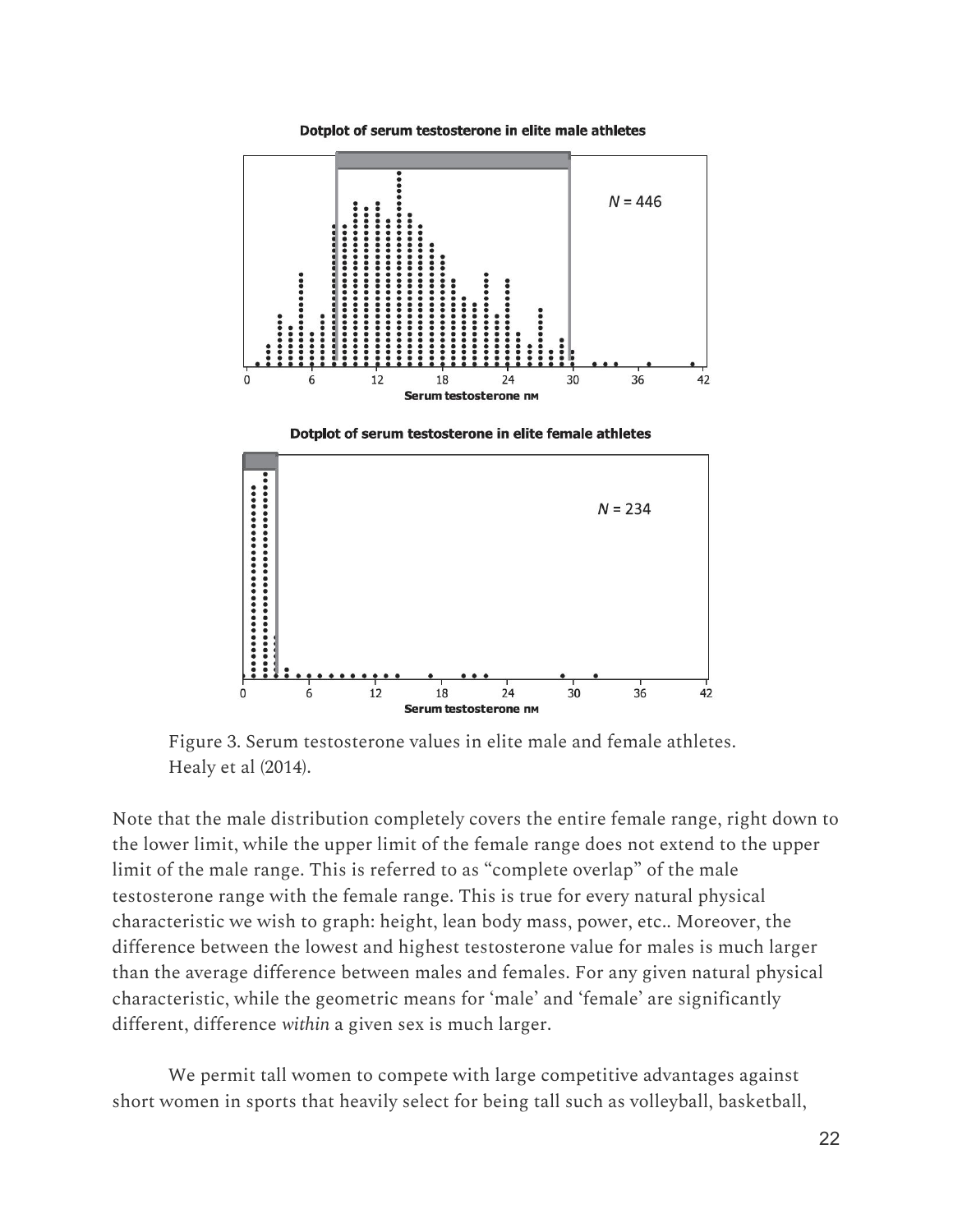rowing, and so on. We permit small women to compete with large competitive advantages in sports that select against height such as gymnastics. And we call such competition 'fair,' even though height is a natural physical characteristic that can confer large competitive advantages, much larger than the 8-12% being attributed to testosterone.

It's important not to lose sight of this when thinking about physiological data of trans women and asking if there's a competitive advantage for being a trans woman (compared to a cis woman). Endogenous testosterone is the *only* natural physical characteristic for which some women can be deemed ineligible for competition. One of our arguments is that it cannot be necessary to limit endogenous testosterone in women if we permit larger competitive advantages due to other natural physical characteristics such as height or genetic factors.

As we noted in Section 2, the CAS decision focused almost entirely on the connection between endogenous testosterone and performance. So let's analyze the data. In Chand 2015, the IAAF's key witness, Stephane Bermon, could only offer an educated guess that hyperandrogenic women have an approximately 3% performance advantage. We find this a striking admission: the justification for the HRs rests entirely on the claim that higher endogenous testosterone confers an unfair competitive advantage. But *there was no empirical data* to substantiate this. As we note in Section 1, the burden of proof is on the sports organization who seeks to discriminate against the athlete. Discriminatory policies cannot be created prior to adequate justificatory data. Once this admission was made, in our opinion, this is where Chand won her case.

As Chand 2015 was an interim decision, the IAAF was given two years to supply sufficient data to justify the HRs. The results of this study are published in Bermon and Garnier (2017). They argue that their study substantiates the relationship between endogenous testosterone and performance, and substantiates it to a degree that justifies the HRs. In fact, Handelsman, Hirshberg, and Bermon (2018) go further and argue that the data supports an even more restrictive endogenous testosterone limit of 5nmol/L. So let's examine their findings.

Bermon and Garnier (2017) collected endogenous testosterone data on an impressive number of athletes from the 2011 and 2013 IAAF World Championships, 1332 women and 795 men. They broke down the data sets by running and field events: 100m, 100m hurdles, 200m, and so on up to the marathon for running events; and discus, hammer throw, javelin, high jump, and so on for the field events. They compared the bottom tertile (thirds) endogenous testosterone group's performance against the top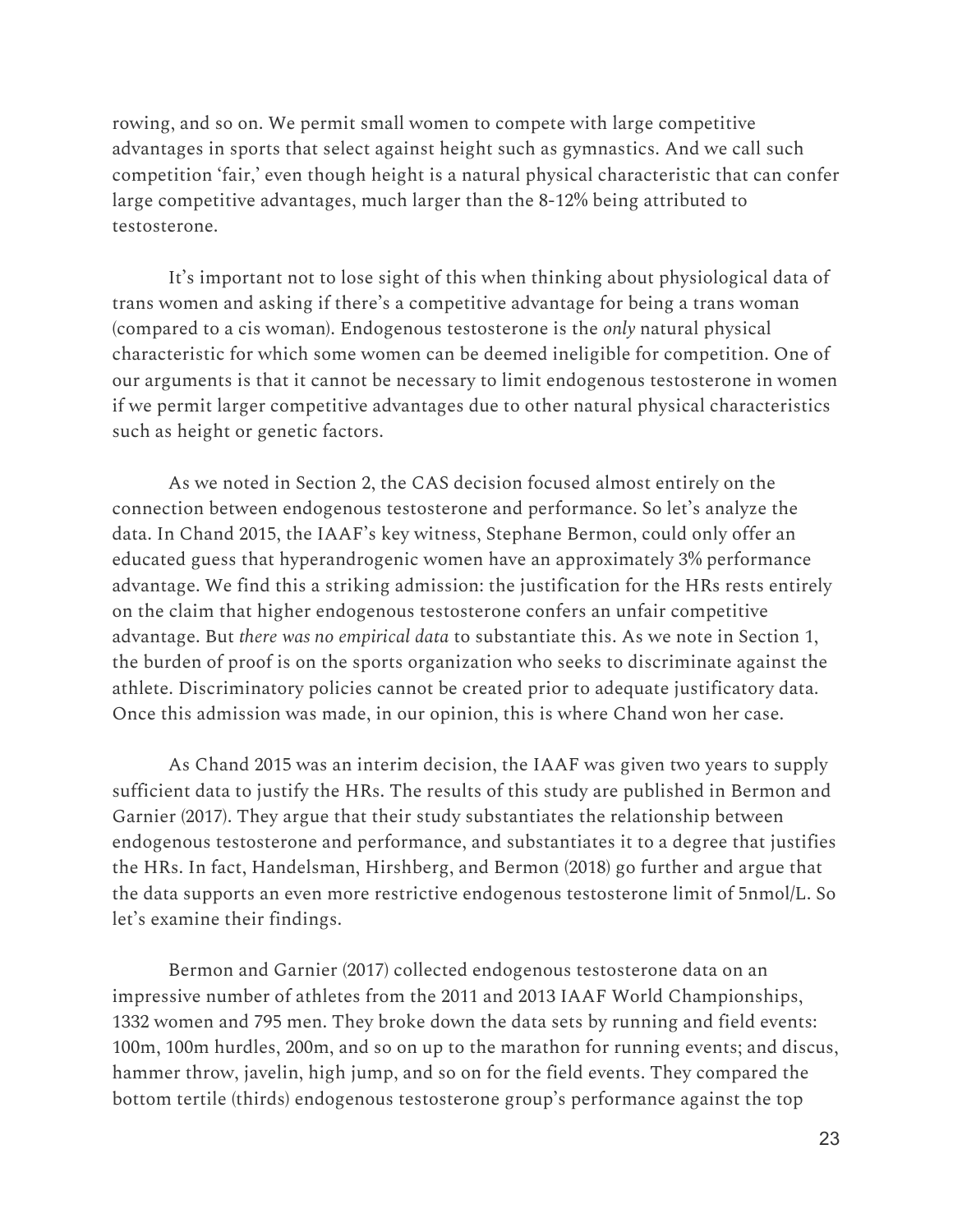tertile group's performance (already a red flag: typically quintiles are used--tertiles are largely unheard of in such analyses).

| <b>Event</b>     | n   | <b>All athletes</b> | Lowest fT<br>tertile | <b>Highest fT</b><br>tertile | <b>Event</b>                                   | n  | <b>All athletes</b>                                       | <b>Lowest fT</b><br>tertile | <b>Highest fT</b><br>tertile |
|------------------|-----|---------------------|----------------------|------------------------------|------------------------------------------------|----|-----------------------------------------------------------|-----------------------------|------------------------------|
| 100 <sub>m</sub> |     |                     |                      |                              | <b>Discus</b>                                  |    |                                                           |                             |                              |
| <b>Time s</b>    | 112 | 11.88 (0.88)        | 11.78 (0.83)         | 12.09 (0.97)                 | Distance m                                     | 48 | 60.18 (4.24)                                              | 59.58 (4.97)                | 60.69 (4.34)                 |
| fT pmol/L        |     | $(1.4 - 32.8)$      | $(1.4 - 8.2)$        | $(12.1 - 32.8)$              | fT pmol/L                                      |    | $(2.1 - 33.4)$                                            | $(2.1 - 7.5)$               | $(12.7 - 33.4)$              |
| T nmol/L         |     | 0.90(0.52)          | 0.53(0.18)           | 1.32(0.63)                   | T nmol/L                                       |    | 0.82(0.44)                                                | 0.60(0.24)                  | 1.16(0.53)                   |
| 100mH            |     |                     |                      |                              | Hammer throw                                   |    |                                                           |                             |                              |
| <b>Time s</b>    | 73  | 13.15 (0.48)        | 13.02 (0.46)         | 13.24 (0.54)                 | Distance m                                     | 54 | 69.31 (4.34)                                              | 67.76 (2.75)                | 70.83 (5.16)*                |
| fT pmol/L        |     | $(1.0 - 29.6)$      | $(1.0 - 6.6)$        | $(9.9 - 29.6)$               | fT pmol/L                                      |    | $(1.0 - 50.4)$                                            | $(1.0 - 8.5)$               | $(13.1 - 50.4)$              |
| T nmol/L         |     | 0.75(0.33)          | 0.52(0.20)           | 0.92(0.34)                   | <b>T</b> nmol/L                                |    | 0.82(0.40)                                                | 0.62(0.31)                  | 1.13(0.36)                   |
| 200 <sub>m</sub> |     |                     |                      |                              | Shot put                                       |    |                                                           |                             |                              |
| <b>Time s</b>    | 71  | 23.43 (0.90)        | 23.28 (0.74)         | 23.65 (1.11)                 | Distance m                                     | 54 | 18.21 (1.33)                                              | 17.94 (1.58)                | 18.54 (1.23)                 |
| fT pmol/L        |     | $(1.0 - 28.2)$      | $(1.0 - 6.3)$        | $(11.1 - 28.2)$              | fT pmol/L                                      |    | $(1.8 - 319.9)$                                           | $(1.8 - 10.0)$              | $(16.8 - 319.9)$             |
| T nmoVL          |     | 0.78(0.48)          | 0.47(0.15)           | 1.11(0.62)                   | T nmol/L                                       |    | 1.03(1.57)                                                | 0.57(0.22)                  | 1.72 (2.45)                  |
| 400 m            |     |                     |                      |                              | Javelin                                        |    |                                                           |                             |                              |
| <b>Time s</b>    | 67  | 52.23 (2.56)        | 52.60 (3.30)         | 51.16 (1.06)*                | Distance m                                     | 55 | 60.40 (4.35)                                              | 61.9 (4.64)                 | 60.37 (4.40)                 |
| fT pmol/L        |     | $(1.2 - 124.4)$     | $(1.2 - 6.5)$        | $(13.0 - 124.4)$             | fT pmol/L                                      |    | $(2.2 - 26.8)$                                            | $(2.2 - 7.3)$               | $(9.9 - 26.8)$               |
| T nmol/L         |     | 2.82 (7.41)         | 0.45(0.21)           | 7.08 (11.64)                 | T nmol/L                                       |    | 0.73(0.27)                                                | 0.59(0.21)                  | 0.90(0.16)                   |
| 400 m H          |     |                     |                      |                              | Long jump                                      |    |                                                           |                             |                              |
| <b>Time s</b>    | 67  | 56.34 (2.65)        | 57.38 (3.53)         | 55.78 (1.60)*                | Distance m                                     | 62 | 6.46(0.28)                                                | 6.39(0.34)                  | 6.47(0.30)                   |
| fT pmol/L        |     | $(1.4 - 174.5)$     | $(1.4 - 7.9)$        | $(12.4 - 174.5)$             | fT pmol/L                                      |    | $(2.1 - 24.2)$                                            | $(2.1 - 6.9)$               | $(10.4 - 24.2)$              |
| T nmol/L         |     | 1.03(1.13)          | 0.54(0.26)           | 1.68(1.63)                   | T nmol/L                                       |    | 0.80(0.43)                                                | 0.53(0.23)                  | 1.00(0.26)                   |
| 800 m            |     |                     |                      |                              | Triple jump                                    |    |                                                           |                             |                              |
| Time s           | 64  | 121.80 (5.42)       | 122.68 (3.71)        | 120.50 (2.90)*               | Distance m                                     | 54 | 14.00 (0.49)                                              | 14.05 (0.52)                | 13.95 (0.43)                 |
| fT pmol/L        |     | $(1.1 - 469.3)$     | $(1.1 - 7.0)$        | $(12.2 - 469.3)$             | fT pmol/L                                      |    | $(1.4 - 242.8)$                                           | $(1.4 - 6.4)$               | $(9.2 - 242.8)$              |
| <b>T</b> nmoVL   |     | 1.47(4.03)          | 0.40(0.14)           | 3.26 (6.60)                  | T nmol/L                                       |    | 0.92(1.59)                                                | 0.42(0.16)                  | 1.66(2.54)                   |
| 1500 m           |     |                     |                      |                              | High jump                                      |    |                                                           |                             |                              |
| Time s           | 66  | 250.16 (6.42)       | 250.00 (3.23)        | 250.65 (7.10)                | Distance m                                     | 56 | 1.91(0.07)                                                | 1.89(0.06)                  | 1.90(0.06)                   |
| fT pmol/L        |     | $(0.6 - 48.7)$      | $(0.6 - 7.0)$        | $(10.8 - 48.7)$              | fT pmol/L                                      |    | $(3.6 - 23.4)$                                            | $(3.6 - 6.0)$               | $(8.9 - 23.4)$               |
| T nmoVL          |     | 0.79(0.49)          | 0.50(0.27)           | 1.12(0.62)                   | T nmol/L                                       |    | 0.74(0.42)                                                | 0.48(0.21)                  | 1.07(0.51)                   |
| 3000 m SC        |     |                     |                      |                              | Pole vault                                     |    |                                                           |                             |                              |
| Time s           | 56  | 581.61 (17.39)      | 579.81 (17.74)       | 581.03 (18.70)               | Distance m                                     | 48 | 4.51 (0.18)                                               | 4.41 (0.18)                 | $4.54(0.17)$ *               |
| fT pmol/L        |     | $(2.0 - 43.2)$      | $(2.0 - 4.9)$        | $(8.0 - 43.2)$               | fT pmol/L                                      |    | $(2.0 - 22.9)$                                            | $(2.0 - 6.3)$               | $(8.7 - 22.9)$               |
| T nmoVL          |     | 0.73(0.54)          | 0.39(0.15)           | 1.20(0.66)                   | T nmol/L                                       |    | 0.78(0.31)                                                | 0.63(0.28)                  | 0.98(0.31)                   |
| 5000 m           |     |                     |                      |                              | 20 km RW                                       |    |                                                           |                             |                              |
| <b>Time s</b>    | 40  | 932.67 (39.73)      | 932.80 (32.4)        | 935.80 (48.30)               | <b>Time s</b>                                  | 97 | 5600 (617)                                                | 5680 (235)                  | 5647 (232)                   |
| fT pmol/L        |     | $(2.8 - 51.8)$      | $(2.8 - 6.1)$        | $(8.0 - 51.8)$               | fT pmol/L                                      |    | $(1.8 - 31.9)$                                            | $(1.8 - 5.9)$               | $(9.7 - 31.9)$               |
| T nmoVL          |     | 0.73(0.59)          | 0.41(0.14)           | 1.07(0.84)                   | T nmol/L                                       |    | 0.62(0.29)                                                | 0.43(0.16)                  | 0.87(0.30)                   |
| 10 000 m         |     |                     |                      |                              | Heptathlon                                     |    |                                                           |                             |                              |
| <b>Times</b>     | 33  | 1912.6 (55.6)       | 1903.6 (61.8)        | 1913.8 (50.6)                | Point                                          | 53 | 6121 (309)                                                | 6095 (353)                  | 6096 (263)                   |
| fT pmol/L        |     | $(2.7 - 26.4)$      | $(2.7 - 4.5)$        | $(9.0 - 26.4)$               | fT pmol/L                                      |    | $(1.8 - 30.4)$                                            | $(1.8 - 5.7)$               | $(8.9 - 30.4)$               |
| T nmoVL          |     | 0.59(0.27)          | 0.33(0.13)           | 0.85(0.21)                   | T nmol/L                                       |    | 0.69(0.36)                                                | 0.47(0.12)                  | 1.02(0.43)                   |
| Marathon         |     |                     |                      |                              |                                                |    | Data are presented as mean (SD) or (min-max).             |                             |                              |
|                  | 92  |                     |                      |                              | Different from the lowest fT tertile: *p<0.05. |    |                                                           |                             |                              |
| <b>Time s</b>    |     | 9726.6 (790.9)      | 9921.3 (1018.9)      | 9620.1 (736.5)               |                                                |    | fT, free testosterone; RW, race walking; T, testosterone. |                             |                              |
| fT pmol/L        |     | $(2.1 - 363.6)$     | $(2.1 - 5.6)$        | $(9.0 - 363.6)$              |                                                |    |                                                           |                             |                              |

Data are presented as mean (SD) or (min-max).

Different from the lowest fT tertile: \*p<0.05.

T nmoVL

fT, free testosterone; H, hurdles; SC, Steeple Chase; T, testosterone.

 $0.97(2.55)$ 

Figure 4. Data tables from Bermon and Garnier (2017).

 $0.41(0.14)$ 

1.85 (4.23)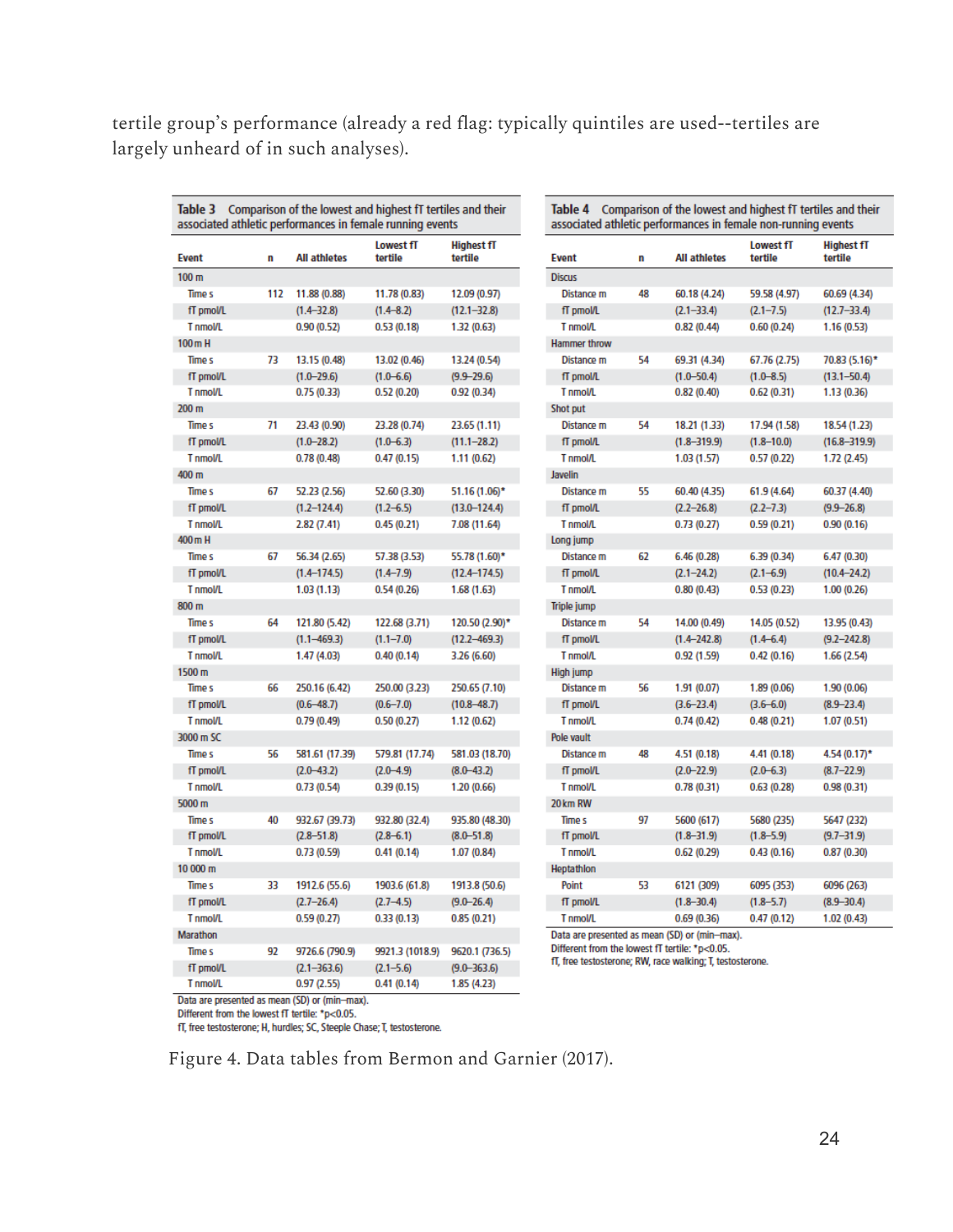They show some interesting results. "When compared with the lowest female [fT = free endogenous testosterone] tertile, women with the highest fT tertile performed significantly (p<0.05) better in 400m, 400m hurdles, 800m, hammer throw, and pole vault with margins of 2.73%, 2.78%, 1.78%, 4.53%, and 2.94%, respectively" (Bermon and Garnier 2017, p. 1). We should note, though, that after criticism about data duplication, Bermon et al (2018) revised the 400m, 400m hurdles, and 800m to 2.1% (from 2.73%), 2.9% (from 2.78%), and 2.1% (from 1.78%), respectively. Still, these are the only events to be found in the abstract or discussion. This could lead one to think that there is a relationship between endogenous testosterone and performance, which is what would be expected as 'common sense.' However, there are at least two things to note.

First, the paper focuses almost exclusively on women. When discussing men, they note that "[a]mong the 795 male athletes, 101 showed an fT value <0.23 nmol/L" (*ibid*., 2). There was no observable pattern for event: there were sprinters, middle distance, and long distance runners, jumpers, and throwers with low fT. A surprising proportion of the men studied are overlapping with the top of the reference range for non DSD women. Let's pause: a significant proportion of cisgender men are within the high end of female range for endogenous testosterone.<sup>24</sup> Yet they are competing at the highest levels of international competition. This is consistent with findings in Healy et al (2014) and Sonksen et al (2018). Unfortunately, Bermon and Garnier (2017) don't give us sufficient reporting of the data to see just how many men may be well within the 'normal' female range. There is no table for the men's results analogous to the women's.

Bermon and Garnier (2017) don't dwell on the fact that while they found the aforementioned advantages for higher testosterone in those specific women's events, "[s]uch a pattern was not found in any of the male athletic events" (*ibid*., 1). That is, this study is some striking evidence that *there is no relationship between performance and endogenous testosterone in men*. Wow! It's a wonder that this hasn't gained greater traction in the social imaginary.

Recall the data in Figure 2 above from Sonksen et al (2018). They found that 25.4% of elite cisgender men athletes, across a large variety of sports, were below 10nmol/L. Healy et al (2014, Figure 3 above) found that 16.5% of the elite male athletes in their sample were below 8.4nmol/L. Further, we can calculate from the men's mean and standard deviations in the samples that approximately 3% of elite cis male athletes are below the geometric mean for women of 1.78nmol/L. All of these values are for total testosterone. Finally, Bermon and Garnier (2017) themselves found that 12.7% of the

<sup>24</sup> Bui et al (2015).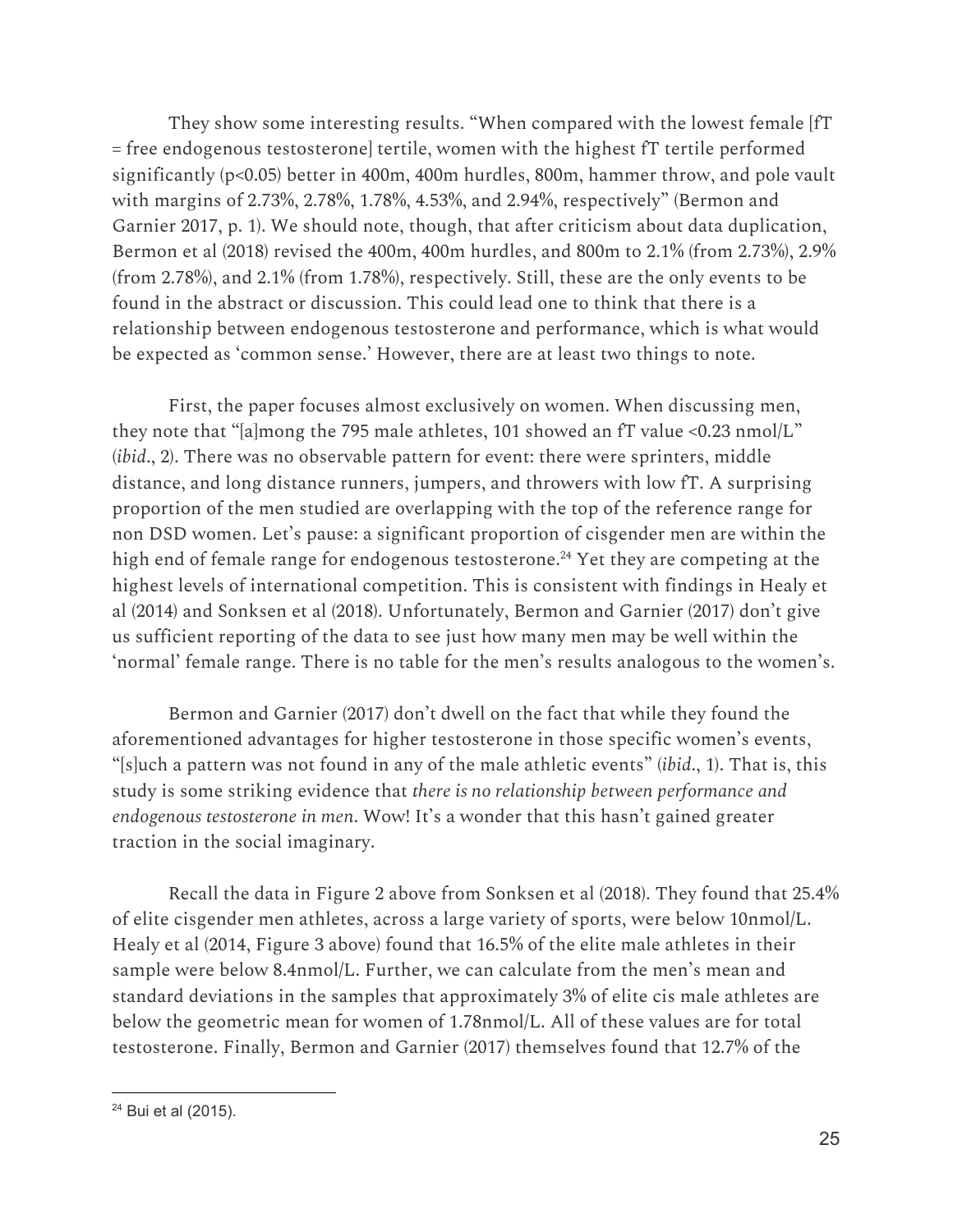elite cis male athletes in their sample were below 0.23nmol/L fT (they did not report total testosterone, which is normally what is reported--another red flag).

Here's a surprising, unnoticed consequence of this: lowering the endogenous testosterone limit for women from 10nmol/L to 5nmol/L won't do what they think it will if some percentage of elite cisgender men are already well below that. These men could get legal recognition as women from their home country and compete as is. This is, we think, an overwhelming point against such testosterone policies being necessary or effective at promoting fairness (the core criterion of justifying *prima facie* discrimination on the basis of a natural physical trait).

In fact, we argue that this finding alone demonstrates that an endogenous testosterone limit on women cannot be necessary and effective at promoting fairness in sport. Any such policy would allow some elite cisgender men to compete as they are (provided they obtained legal recognition of a 'female' gender, which we imagine unscrupulous nations could do). $^{25}$  But let's press on nonetheless. We think the the case against endogenous testosterone limits only gets stronger.

Second, as can be seen in Figure 4, the data is presented in a table that does *not* report the percentage differences in performance between the top and bottom tertiles. One has to break out the calculator or spreadsheet to see the effects of testosterone on performance in other events. A casual reader, reporter, or even relatively interested reader will not see the data and know that there are indeed events where Bermon and Garnier found *disadvantages* for the high fT tertile. And since they don't mention any of these disadvantage events anywhere in the paper, one might come away from reading this paper thinking that there aren't any. We reproduce their data in the following table that includes all of the percentages.

Before you look, humor us. What track and field events would you expect to see an advantage? What events would you expect to see a disadvantage?

 $25$  In fact, although the 2016 Rio Olympics were the first Olympics after the IOC revised their trans participation policy to the 10nmol/L limit, unscrupulous nations could have simply found elite cisgender men with testosterone below the limit, given them a passport listing a 'F' sex, and allegedly won more medals. But we're happy to see that this hasn't happened in either the 2016 Rio or 2018 Sochi Olympics.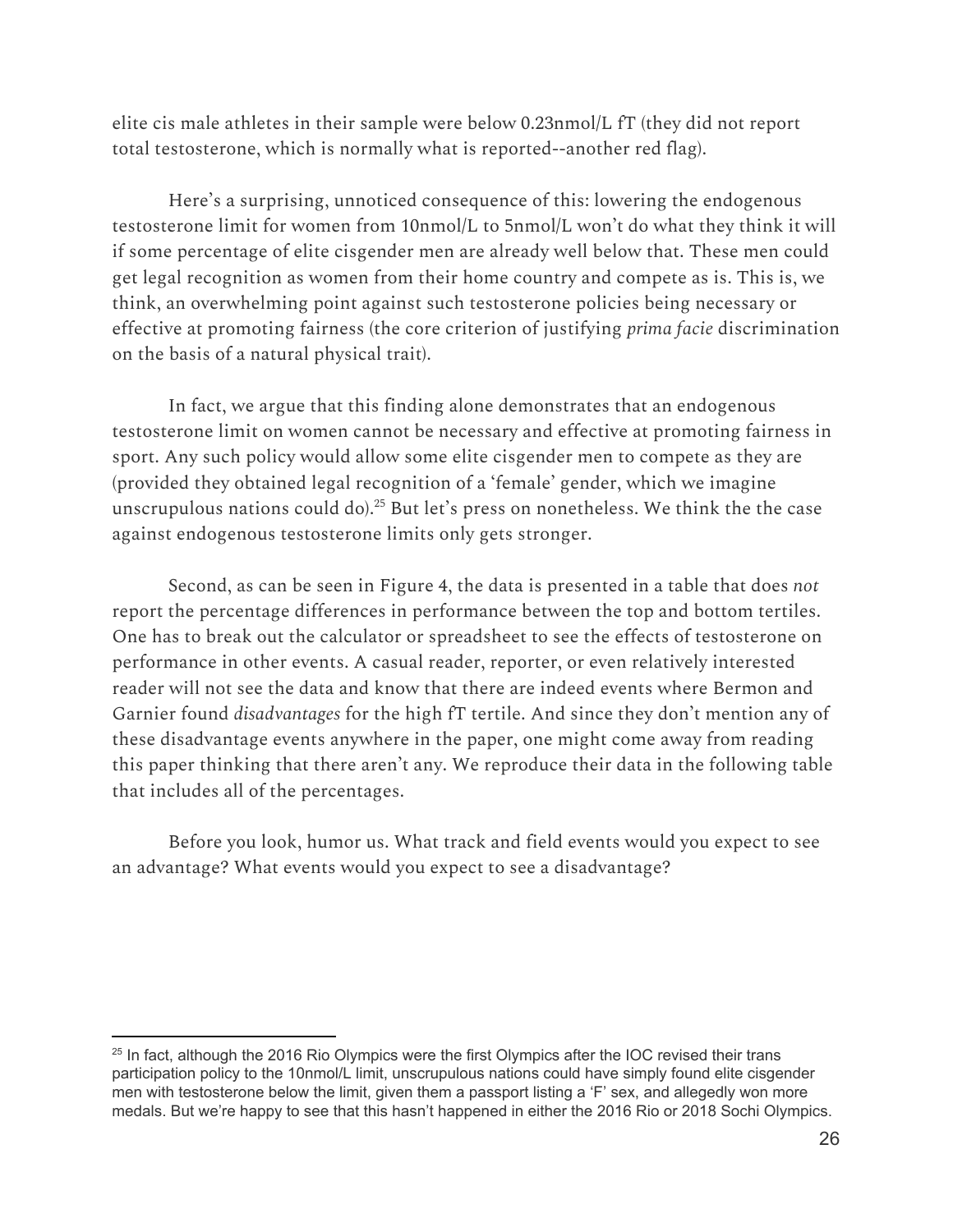#### INCLUDING TRANS ATHLETES IN SPORT

| n   | <b>Running Sport</b> | $\frac{0}{a}$ | n  | Non-Running Sport         | $\%$     |
|-----|----------------------|---------------|----|---------------------------|----------|
| 112 | 100m                 | $-2.63%$      | 48 | <b>Discus</b>             | 1.83%    |
| 73  | 100m H               | $-1.69%$      | 54 | Hammer                    | 4.33%    |
| 71  | 200m                 | $-1.59%$      | 54 | Shot put                  | 3.24%    |
| 67  | 400m                 | 2.74%         | 55 | Javelin                   | $-2.53%$ |
| 67  | 400m H               | 2.79%         | 62 | Long Jump                 | 1.24%    |
| 64  | 800m                 | 1.78%         | 54 | Triple Jump               | $-0.72%$ |
| 66  | 1500m                | $-0.26%$      | 56 | High Jump                 | 0.53%    |
| 56  | 3000m SC             | $-0.21%$      | 48 | Pole vault                | 2.86%    |
| 40  | 5000m                | $-0.32%$      | 97 | 20km Walk                 | 0.58%    |
| 33  | 10km                 | $-0.54%$      | 53 | Heptathlon (pts)<br>0.02% |          |
| 92  | Marathon             | 3.04%         |    |                           |          |

# **BERMON and Garnier 2017**

Figure 5. Calculated net 'advantage' for highest tertile fT women compared to lowest tertile fT women from Bermon and Garnier (2017).

If you humored us, you probably thought that the pure power/sprint events (100m, 100m hurdles, 200m) would show an advantage for the high fT tertile, but they showed a *dis*advantage to the tune of -2.63%, -1.69%, and -1.59%, respectively. And an event where one might expect a disadvantage (marathon) showed an advantage. As for the field (non-running) events, one might not be surprised to see an advantage for pure power events like hammer throw and shot put, but javelin showed a *disadvantage* of -2.53%.

Here's the kicker: the weighted average "advantage" for running events is a paltry 0.31% and 1.07% for non-running events. And yet, these results are nowhere near the ~8-12% performance gap that is attributed to testosterone (by Handelsman et al 2018, for example). This is a serious mark against using endogenous testosterone as an eligibility criterion.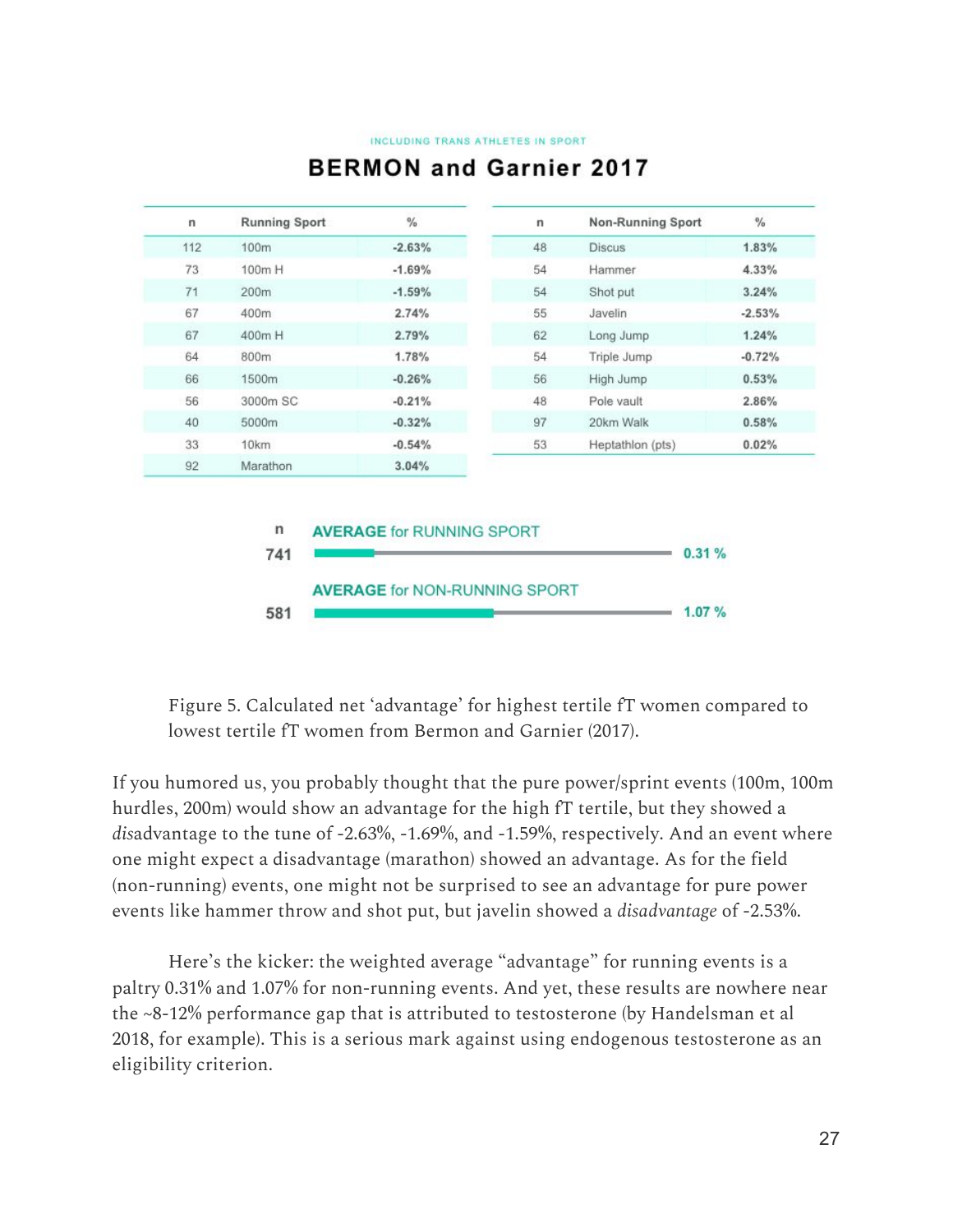And while it's certainly true that at the highest level of competition, small advantages can be decisive, sport permits other natural physical characteristics that confer much larger advantages than these the 1-3% being attributed to endogenous testosterone in women.<sup>26</sup> Some such genetic factors related to athletic performance include genes related to skeletal muscle. Ma et al (2013, p. 8), for example, write:

In conclusion, the present study summarized the associations of sport performance with ACE I/D and ACTN3 R577X polymorphisms. The results consistently provided more solid evidence for associations between ACE II genotype and endurance events, and between ACTN R allele and power events. Our findings provided more solid evident to support that human physical performance might be influenced by genetic profiles.

Yang et al (2003, p. 629) continue: "Although at least 73 genetic loci have been associated with fitness and performance phenotypes (Rankinen et al. 2002), ACTN3 is the first structural skeletal-muscle gene for which such an association has been demonstrated."

This is consistent with Eynon et al (2013, p. 803), who write:

Several genetic variants (i.e. polymorphisms) have been associated with elite power and sprint performance in the last few years and the current paradigm is that elite performance is a polygenic trait, with minor contributions of each variant to the unique athletic phenotype. … ACTN3 is the only gene that shows a genotype and performance association across multiple cohorts of elite power athletes, and this association is strongly supported by mechanistic data from an Actn3 knockout mouse model.

Elite athletic performance is more complicated than 'more endogenous testosterone means better athlete.' The Bermon and Garnier (2017) show this in the lack of an effect in men, and the sporadic and weak effect (if it's correct to call it a causal effect at all) in women. None of these are used as eligibility criteria, but for some reason endogenous testosterone is even though it confers a smaller competitive advantage (if at all).

<sup>&</sup>lt;sup>26</sup> Epstein (2014) details dozens of genetic mutations that confer very large competitive advantages. And again, even ignoring intersex and trans women, the gap between the bottom of the 'normal' range for female athletes is much farther away from the top of the 'normal' range (pick your attribute) than 8-12%.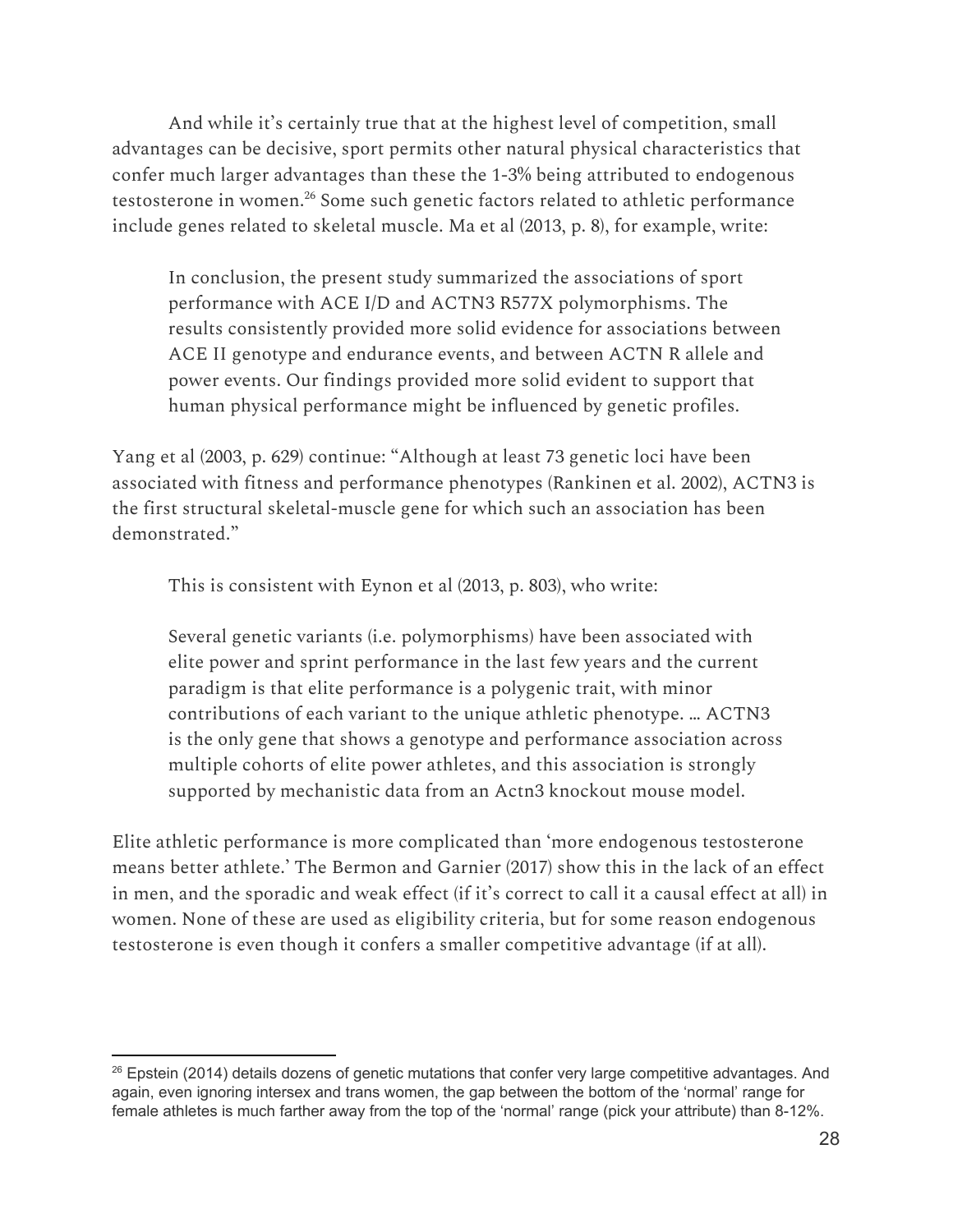As Guth and Roth (2013, p. 656) note, bodies are extremely complicated and it's not as simple as isolating one or a few genetic or hormonal factors as predictive of athletic success:

It remains to be seen whether the complex contribution of genetic factors to athletic performance can be used to improve talent selection. It is important to remember that genetic association studies reveal factors that are associated with athletic performance traits at a population level and the relative importance of any given variant for an individual is undoubtedly more variable, thus genetic screening cannot be used to conclusively predict or rule out athletic success. There is neither currently nor is there likely to be a gene variant that is either required or sufficient for superior athletic performance.

However, let's continue to dig deeper into the claims that endogenous testosterone are predictive of athletic performance such that a limit on women may be justified.

Bermon and Garnier (2017) do not mention any of the events that showed a disadvantage for the top fT tertile. Why is that? Moreover, looking at the data, there's no observable, predictable pattern for which events will show which advantages or disadvantages. Even though the average "advantage" in running events is only 0.31%, while the sample size is impressive for a study of this kind, the sample sizes for each individual event are relatively low. We shouldn't draw conclusions for event-specific testosterone limits (as Bermon and Garnier 2017, Bermon et al 2018, and Handelsman et al 2018 do). Bermon et al (2018, p. 1) claims, of the 2017 study, that "the hypothesis is that elevated testosterone levels enhance performance in certain events but not others." They offer no mechanism for why this would be the case.

In fact, it's a mistake to even speak about these results in terms of "advantage" of one group over another. At best we can say that one tertile performed better or worse than another, but it's too hasty to say that they have a competitive *advantage*. Correlation is not causation, after all. Admittedly this is a small, but we think important, linguistic point.

One additional worry with Bermon and Garnier (2017) is that singling out only the events where high fT tertile athletes outperformed low fT tertile athletes is that the study may fall prey to a practice known as "p-hacking" or "data dredging." Very roughly, p-hacking "occurs when researchers collect or select data or statistical analyses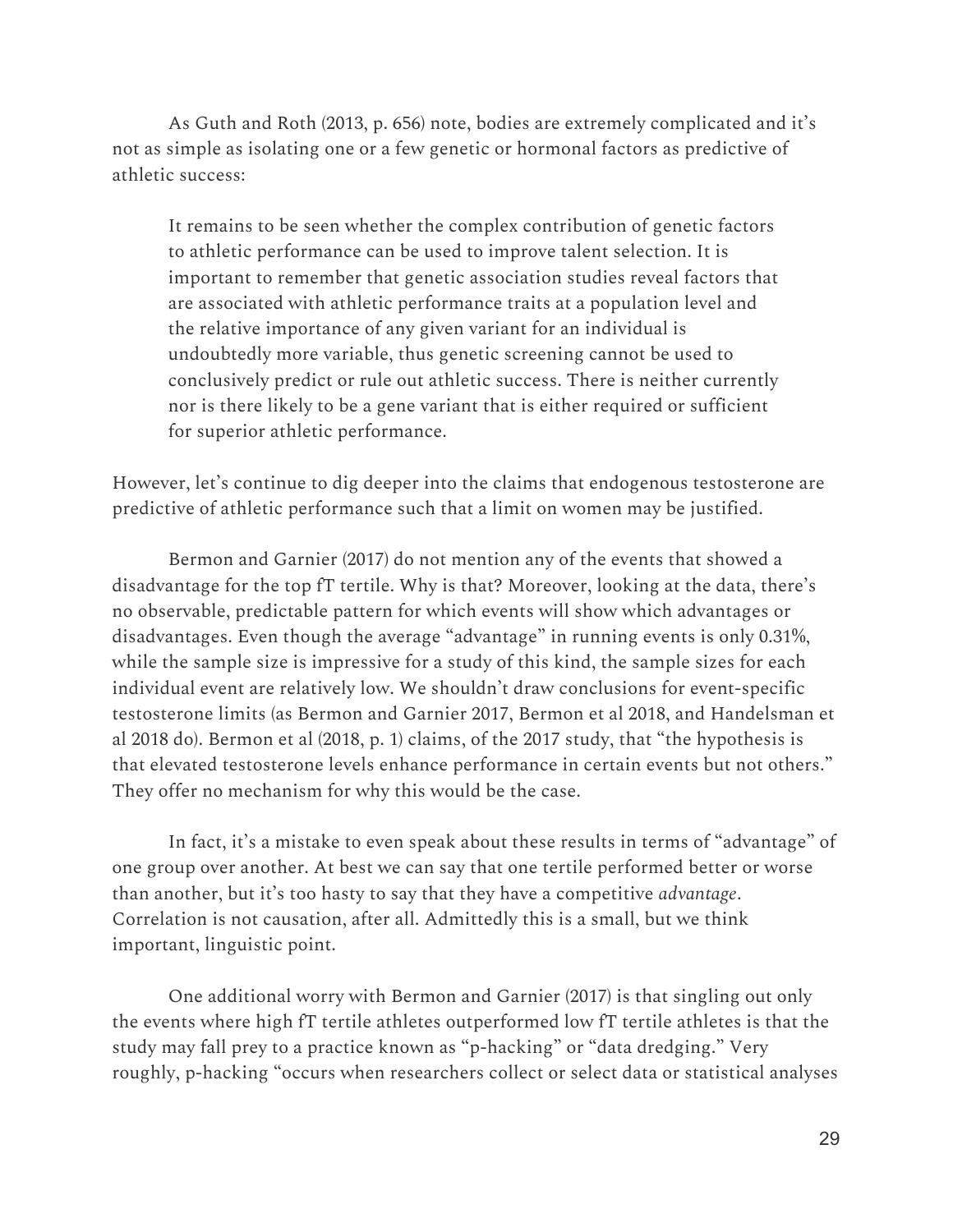until nonsignificant results become significant."<sup>27</sup> There are two worries: first, did Bermon and Garnier (2017) use tertiles, instead of the more standard quintiles, because only tertiles produced significant results? We'd like to see the data analyzed using quintiles.

Second, the claim is that endogenous testosterone confers an unfair competitive advantage. Why would fT only affect women's performances, but not men's, especially when the claim is that what gives men the 8-12% performance advantage over women is testosterone? And why would fT only affect a select few events, including some events that are physiologically similar to events that showed a *disadvantage*?

The 100m, 100m hurdles, and 200m sprints are power events, much like the hammer and shot put: why would the latter show a performance 'advantage,' but not the former? Why would the 200m show a 'disadvantage,' but the 400m an advantage? We think that these are serious worries, particularly for drawing policy conclusions from the 2017 study, as the IAAF has apparently done in attempting to update its HRs only for the 400m to 1500m (and the mile) events for women. $^{28}$  Recall that the 1500m showed a -0.26% difference between the high vs low fT tertiles: why was this event included? $^{29}$ 

Much more importantly, these data outcomes are completely consistent with there being *no advantage* for high fT tertile women, and for the performance differences being what we expect from randomness. Think of it this way. Suppose we ask a group of 50 people to flip a fair coin 10 times. Results will range from 10H:0T to 0H:10T. The mean will be 5H:5T. However, we will see a normal distribution of results spanning this range with a realized mean probably a little above or below the true mean. The realized distribution from the sample size of 50 is *unlikely* to be exactly 5H:5T, with a binomial probability of 8%. That is, we should expect the results of our random trial *not* to indicate the true mean. The upshot is that if there's no effect of endogenous testosterone and performance, we will still expect some samples to "show" an advantage and disadvantage, to be unpredictably distributed (in terms of which events have which dis/advantage), and to average out close to 0%, but not exactly 0% depending on our sample size.

 $27$  Head et al (2015, p. 1).

<sup>&</sup>lt;sup>28</sup> <https://www.iaaf.org/news/press-release/eligibility-regulations-for-female-classifica> We note that this policy has been put on hold, pending a CAS challenge by South African intersex sprinter Caster Semenya.

<sup>&</sup>lt;sup>29</sup> In Bermon et al (2018) they claim that the revised result is 1.5%. But what about the marathon? Why are the long sprints and middle distance events singled out for the new 5nmol/L policy, but not the marathon?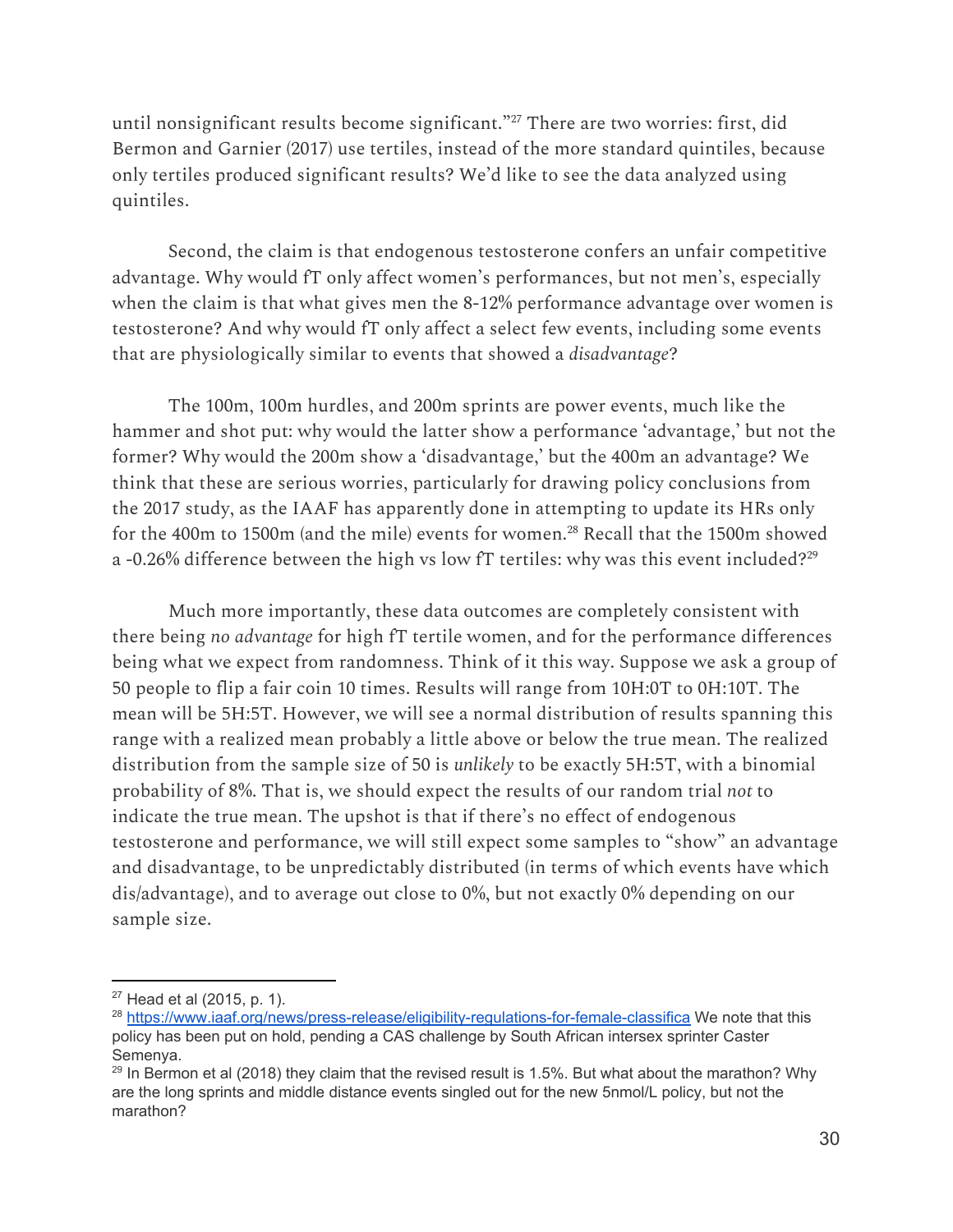To reiterate, many of the power-based events we'd expect to see an advantage for being in the top fT tertile actually showed a disadvantage. They showed a disadvantage of the magnitude that Bermon and Garnier singled out when it was an advantage. For example, while the 400m showed a 2.74% advantage, the 100m showed a -2.63% disadvantage; shot put showed a 3.24% advantage, the javelin showed a -2.53% disadvantage. However, *this is precisely what we would expect to see if*, just like the data for the men, *there is no relationship between fT and performance*! There's no pattern to the data. There's no reason to think that there's something special about 'middle distance' events like the 400m-800m events, that then disappears for the 1500m, and where the 100m-200m events show a disadvantage. A better hypothesis is that, just like for the men's data, there is no relationship between endogenous testosterone and performance.

Simply put, it is a serious mistake to take the results of a random variable and only single out those that are greater than the mean, which is what Bermon and Garnier (2017) have done, singling out the highest positive results, while completely ignoring the corresponding negative results in physiologically similar events. This would be like taking anyone who flipped more than 7H in the coin experiment, and banning them from competition, claiming that what explains their achieving 7H is some advantage. But the results of the coin flipping are random around the mean of 5. We *expect* some people to get 7H some of the time, just like we should expect some events to show a phantom 'effect.' But this is just a result of noise in the data, not an actual physiological effect of fT on performance. Remember, for men, there is *no* relationship between fT and performance.

Two final notes on Bermon and Garnier (2017): first, they don't report the performance results for the men, broken down by event and fT tertiles like they did for the women. When they report that "such a pattern was not found in any of the male athletic events," are they reporting that every event resulted in identical performances for the bottom and top fT tertiles? That would be remarkable. It's also unlikely. It crucial to see the men's data represented in a table just like the women. We suspect that, just like the women, some events would show a slight disadvantage, and others would show a slight advantage. Again, this is what we would expect if there's no relationship between fT and performance: the results will be randomly distributed close to the mean.

Second Bermon and Garnier (2017) split the tertiles based on fT, or free testosterone in serum. However, the IAAF's HRs control *total* testosterone (T) in serum. It's true that fT is the biologically active level of testosterone in one's body (in addition to albumin-bound testosterone). However, the relationship between fT and T values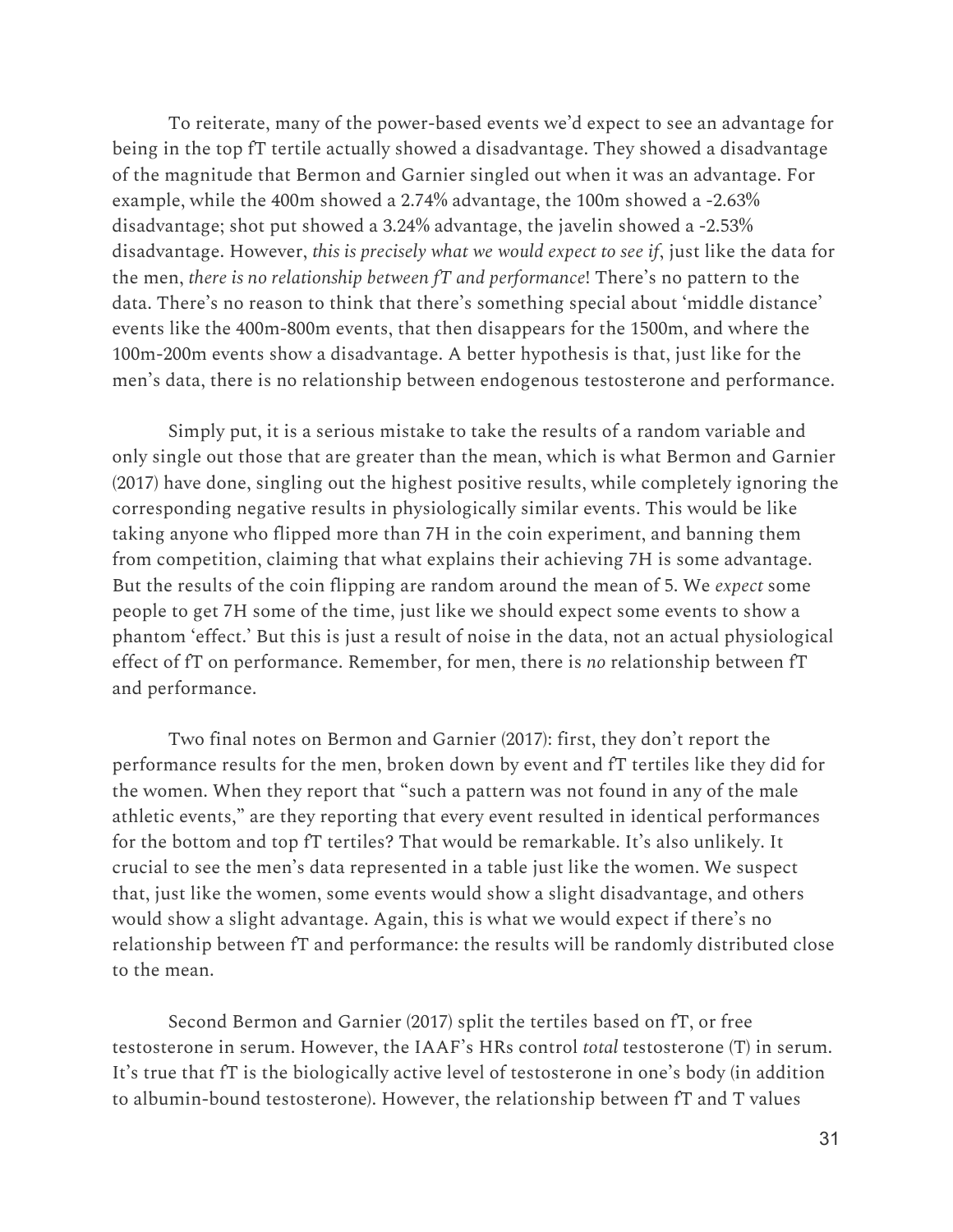varies wildly from person to person, depending on the binding proteins in a given person's body. For example, one could instead use the free androgen index (FAI), which is the ratio of total testosterone to sex hormone binding globulin (SHBG), which can range from nearly 0 to 1,000 (ng/dL). $^{30}$  According to Bui et al (2015), the reference interval for women without PCOS (polycystic ovarian syndrome) or any DSDs is an fT of 5.2-26pmol/L. That's a five-fold difference between the high and low end of the 'healthy' interval. $31$  The range is even larger when we include women with PCOS and DSDs. This is all to say that given the IAAF's HRs is based on total testosterone, it's odd that Bermon and Garnier (2017) focused on fT.

There are other methodological issues with using fT. It is notoriously difficult to measure accurately.<sup>32</sup> Moreover, other factors such as pregnancy, testosterone-secreting tumors, PCOS, and much more can contribute wildly different free testosterone values. There have been rumors that some women engage in "abortion doping," though there seems to be little empirical evidence of this. $33$  And given that the relationship between total testosterone and free testosterone varies wildly by the person, using fT to establish a connection to performance, to be enforced on the basis of total testosterone is methodologically odd.

Moving on, in support of either the 10nmol/L or 5nmol/L limits, Handelsman et al (2018) focus heavily on the claim that performance is dose-responsive to testosterone (whether endogenous or exogenous). We do not dispute the studies they cite. However, we dispute their conclusions from those studies. The write (Handelsman et al 2018, p. 803):

from puberty onward a clear sex difference in athletic performance emerges as circulating testosterone concentrations rise in men because testes produce 30 times more testosterone than before puberty with circulating testosterone exceeding 15-fold that of women at any age. 34 There is a wide sex difference in circulating testosterone concentrations and a reproducible dose-response relationship between circulating testosterone and muscle mass and strength as well as circulating

<sup>30</sup> Bui et al (2015).

 $31$  And there are issues in defining what constitutes "healthy" such that one doesn't beg the question against women with naturally higher testosterone!

<sup>32</sup> Rosner et al (2007).

<sup>&</sup>lt;sup>33</sup> Sorensen (2009).

<sup>34</sup> This claim is only true making a few additional assumptions: they don't mean the *average* male post-pubertal testosterone is 15-fold the post-pubertal testosterone in all women (even excluding women with PCOS or a DSD). They likely mean that the upper limit of men's post-pubertal testosterone is 15-fold some value for women, excluding PCOS and DSD women.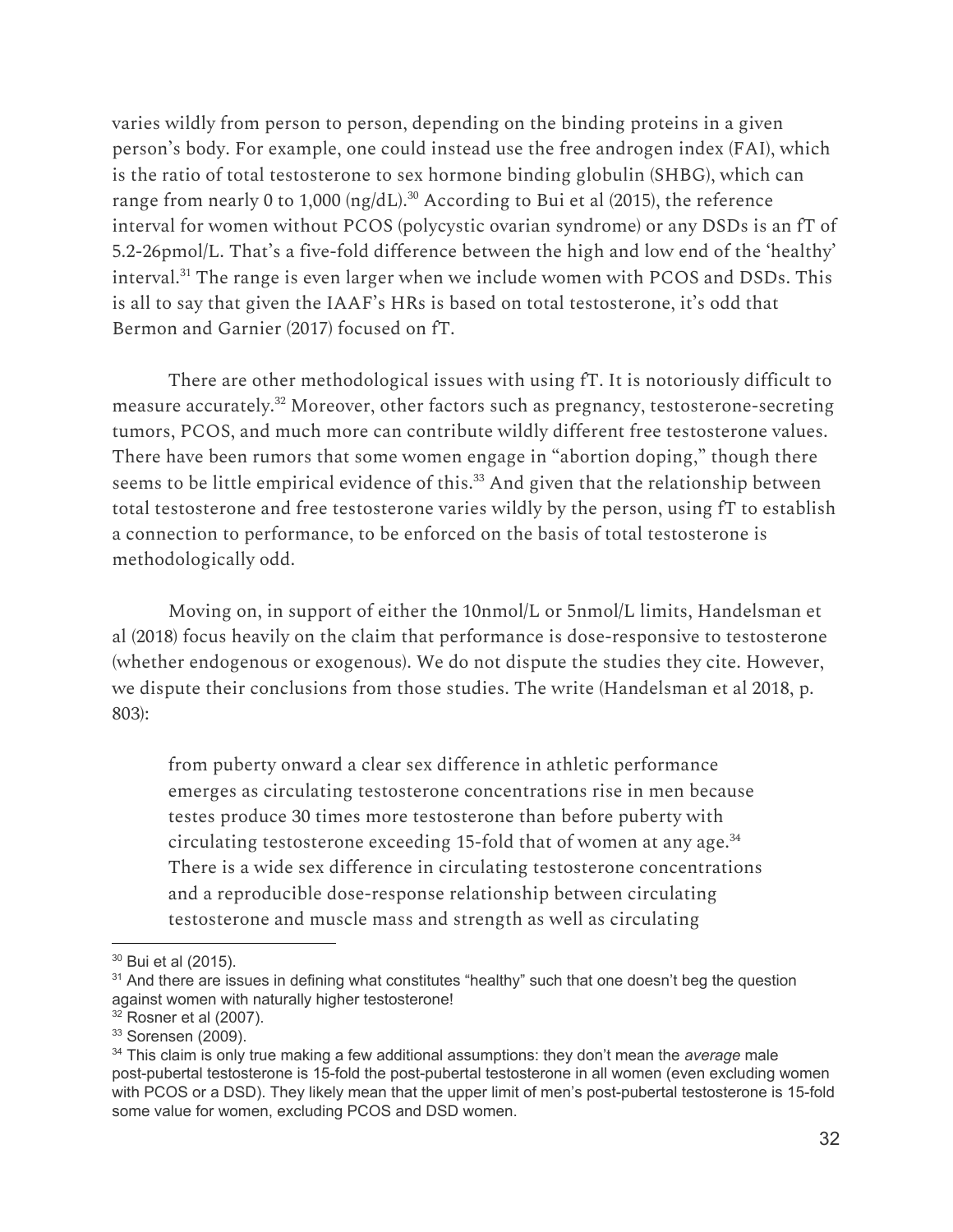hemoglobin in both men and women. These dichotomies largely account for the sex differences in muscle mass and strength and circulating hemoglobin levels that result in at least an 8% to 12% ergogenic advantage in men.

This elides the wide range of endogenous testosterone values for cisgender men. As found in Bermon and Garnier (2017), 12.7% of elite cisgender men had fT testosterone values <0.23nmol/L. The men on the low end of the range do not have ~15 times as much endogenous testosterone as the women on the high end of the women's range. There is complete overlap with the women's range for men on the low end of the men's range.

Moreover, when reporting "healthy" ranges, Bermon and Garnier (2017) and Handelsman et al (2018) potentially beg the question by excluding DSD women. DSD women are not an aberration: about 1% of the population is intersex.<sup>35</sup> While not every intersex condition involves elevated testosterone, when considering the reference ranges for endogenous testosterone for women, it's important not to arbitrarily exclude high testosterone women, since that will bias the conclusions we want to draw from the data, and it obscures how much overlap there is between populations, and complete overlap if we include hypogonadal men who produce next to no endogenous testosterone.

Additionally, recall that *there is no relationship between endogenous testosterone and performance* for men. Even if we were to grant that what entirely explains men's performance gap, on average, over women is pubertal testosterone (which we dispute as far from uncontroversial!), why wouldn't higher peri- and post-pubertal testosterone men tend to outperform low peri- and post-pubertal testosterone men? Handelsman (2018) note that the lower 95% confidence limit for men's endogenous testosterone is 7.7nmol/L, while the upper 95% confidence limit is 29.4nmol/L. But the upper limit men are not any bigger, faster, or stronger than the lower limit men. Bermon and Garnier (2017) showed us that.

If athletic performance were so clearly dose-responsive to pubertal testosterone, why is there no performance gap *within* the men's range, especially with a 4-fold difference? After all, the difference between the upper 95% confidence limit for women (excluding DSD women) is 1.68nmol/L, which is 4.58-fold below the bottom 95% confidence limit value for men. If we include women with PCOS, the upper 95% limit is 3.1nmol/L, putting the lower 95% limit men a mere 2.48-fold higher. That is, if men who

<sup>35</sup> <http://www.isna.org/faq/frequency>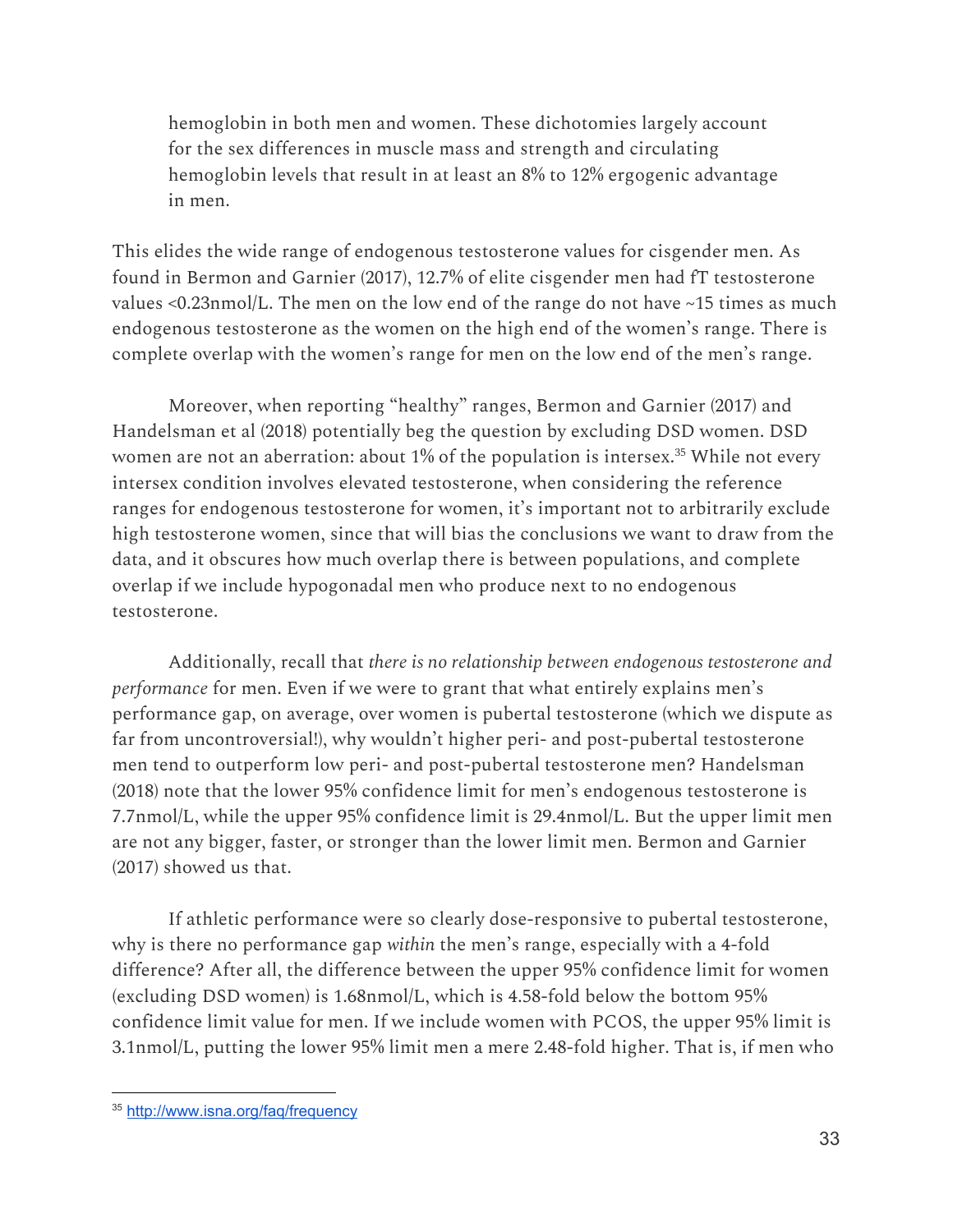have approximately a 4-fold more testosterone than other men aren't any bigger, faster, and stronger, why would men with approximately a 4-fold testosterone than women be bigger, faster, and stronger? The problem here is that isolating endogenous testosterone as the primary source of physiological differences in men and women is fundamentally flawed. 36

So the irony is that we think that Bermon and Garnier (2017) establish our argument against testosterone limits for women's sport. One eighth of cisgender men are naturally already below the upper 'normal' range for cisgender women. There's no relationship between endogenous testosterone and performance in men. There is a highly dubious relationship, at best, in women. Testosterone is a hopeless unreliable predictor of performance in post-puberty athletes. It cannot serve the function the IOC, IAAF, and other sports organizations want it to.<sup>37</sup>

For these reasons, no endogenous testosterone limit policy will be effective at promoting fairness in competition. This is a necessary condition for justifying *prima facie* discrimination. But we have also argued that such policies are not necessary for promoting fairness in sport, since we permit much larger competitive advantages (than even the 8-12% people want to attribute to endogenous testosterone) between women based on natural physical traits such as height, myostatin mutations, and dozens of other physiological sources of competitive advantages.

Therefore, endogenous testosterone is clearly neither necessary nor effective for promoting fairness in sport.

We close this section with one final thought. In Chand 2015, the IAAF claimed that the HRs are not a sex-verification policy, but rather an eligibility criterion for female athletes.<sup>38</sup> In various places, Bermon has argued for reducing the endogenous testosterone limit for women down to 5nmol/L, while maintaining that such a policy is merely an eligibility criterion, *not* a sex-verification criterion. But Handelsman et al (2018, p. 803) write the following: "the appropriate eligibility criterion for female athletic events should be a circulating testosterone of <5.0nmol/L. This would include all women other than those with untreated hyperandrogenic disorders of sexual development and

<sup>&</sup>lt;sup>36</sup> Karkazis et al (2012) discuss many of the reasons for this.

<sup>&</sup>lt;sup>37</sup> Unfortunately, for the purposes of length, we cannot discuss Handelsman, Hirschberg, and Bermon (2018) in detail. We save that for a future paper. Suffice it to say, but our position is that their conclusions do not follow from the data.

<sup>&</sup>lt;sup>38</sup> Behrensen (2013) argues that the HRs are a sex verification policy by another name.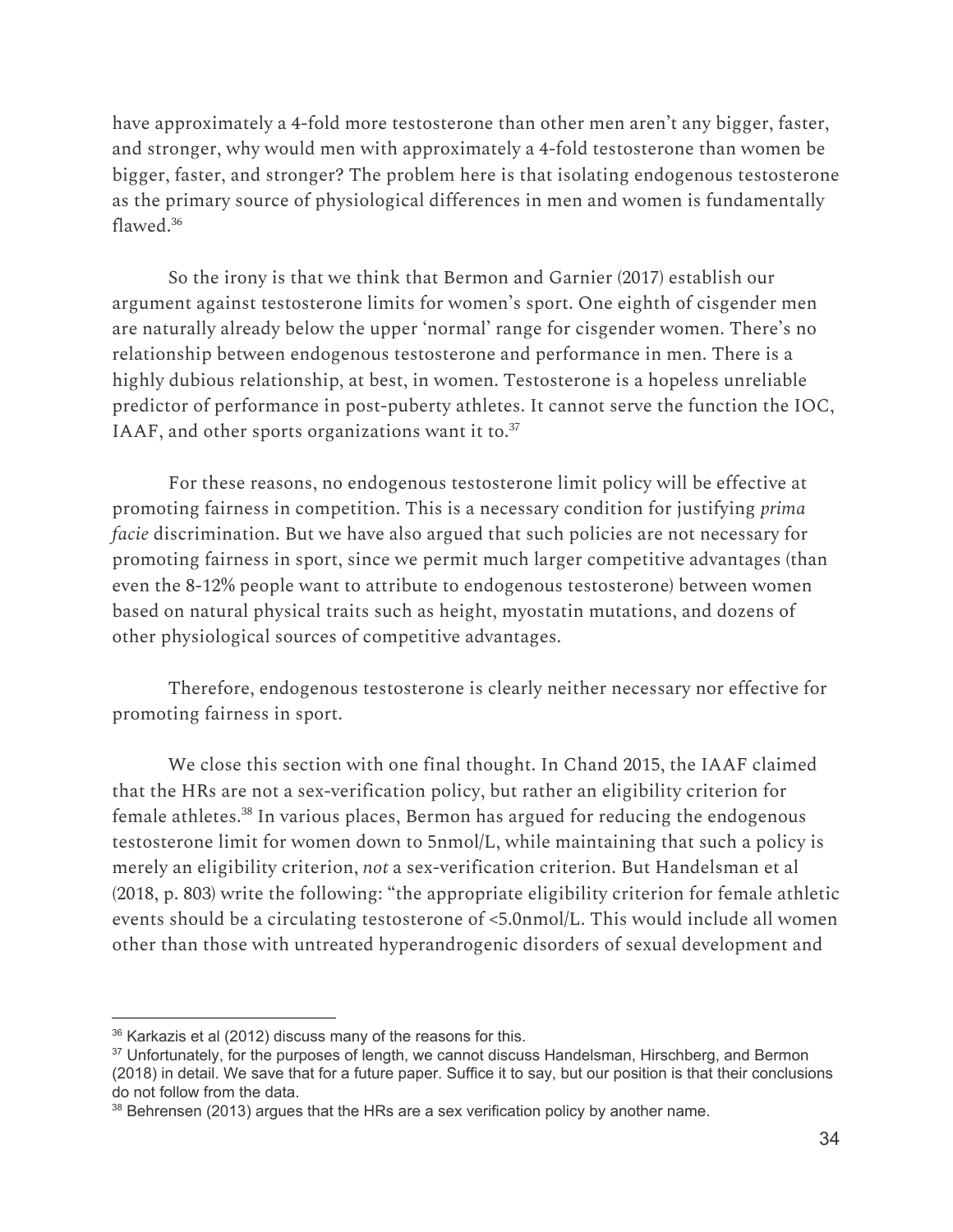noncompliant male-to-female transgender [sic] as well as testosterone-treated female-to-male transgender [sic] or androgen dopers."<sup>39</sup>

Why would a female eligibility criterion need to do the work of excluding "testosterone-treated" trans men and androgen doping women? Trans men are *men*. They are excluded from women's sport, under IOC policies, if they are legally recognized as men: trans men do not need to undergo testosterone hormone therapy in order to compete as men. In fact, once they do undergo testosterone hormone therapy, while they can acquire a TUE, they are immediately ineligible for women's competition. For similar reasons, we do not need a gender eligibility criterion to exclude testosterone doping women: that's what anti-doping policies are for.

Bermon (via Handelsman et al 2018), we think, has tipped his hand that the endogenous testosterone policies *are* in fact a kind of sex-verification policy. Moreover, the assumption is that "non-compliant" trans women (that is, trans women who have not undergone testosterone suppression) should be deemed ineligible. But this grossly ignores that a significant proportion of pre-transition trans women already have endogenous testosterone levels below even 5nmol/L. Moreover, remember, Bermon and Garnier (2017) found that 12.7% of cisgender men had endogenous testosterone levels below 0.23nmol/L fT. And as noted above, surprisingly large percentages of elite cis male athletes are naturally below 5nmol/L. Of course, trans women are not cis men. But nonetheless, the newly proposed policy of 5nmol/L wouldn't exclude these athletes from women's competition (provided they received a legal document that they're 'female,' even by an unscrupulous government).

Again, simply put, no endogenous testosterone policy will be necessary or effective at promoting fairness in (women's) sport.

We close with this summary of the available data on the (lack of) relationship between endogenous testosterone and performance from Sonksen et al (2018, pp. 14-15, in text citations omitted, emphasis ours):

More recently Eklund et al. [2017] related serum androgen levels to performance in a group of female athletes. They found no differences in testosterone levels between sports and no correlation between serum testosterone and performance but were able to show weak correlations between some androgen precursors and performance. In a recent review

<sup>&</sup>lt;sup>39</sup> 'Transgender' and 'trans' are adjectives, not nouns. Also, the language of 'male-to-female' and 'MtF' is increasingly dispreferred and outdated.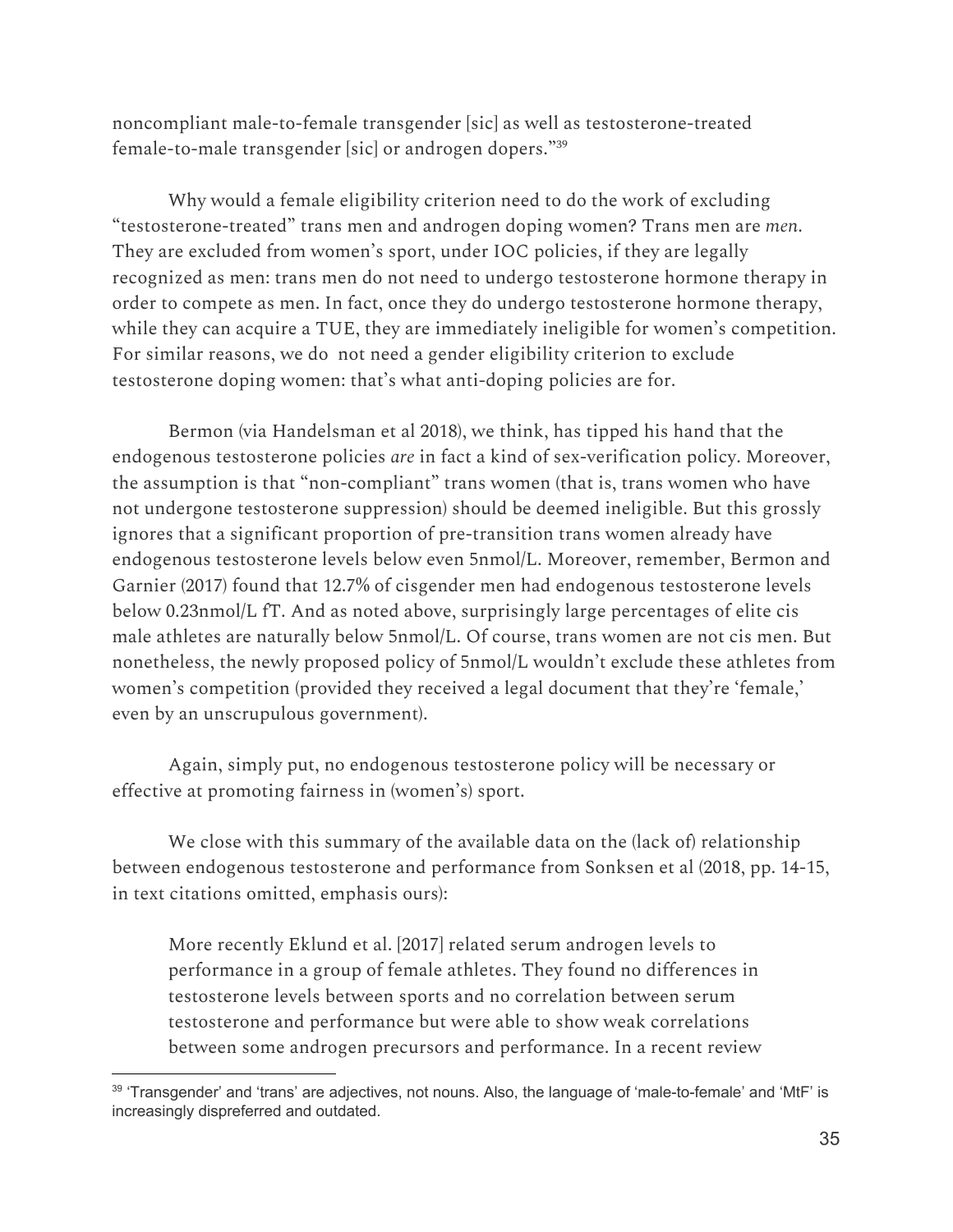Bermon [2017] reported that he was able to find a relationship between free testosterone levels and performance such that those with the highest free testosterone levels had between 1.8 and 4.5% advantage; they found no relation between free testosterone and performance in elite men. In the full paper [Bermon and Garnier 2017] *it is clear that they showed no relationship between endogenous testosterone concentration and performance in elite women athletes nor, unlike the men, any differences in free testosterone between sports*. Thus neither group showed a significant correlation between serum total testosterone (the endocrine variable used in the 'hyperandrogenism' rule) and performance. They did claim to show a relationship between (estimated) free testosterone and performance in five out of the 21 sub-groups *but in nine of these sub-groups, those with the lower testosterone performed better*.

The current state-of-the-art scientific evidence all shows no relationship between endogenous testosterone and performance. It's time to shed this myth.

## **5. Fairness Requires That Trans\* Athletes Compete in Their Post-Transition Sex/Gender (Conclusion)**

Endogenous testosterone is the only natural physical characteristic for which we deem some athletes ineligible for competition, and it's only ever women. There is no limit to endogenous testosterone for men. Moreover, all available scientific evidence (Healy et al 2014, Bermon and Garnier 2017, Eklund et al 2017, and Sonksen et al 2018) shows that there is *no relationship between endogenous testosterone and performance*, even for women. There is no scientific justification for an endogenous testosterone limit on women, whether they're cis, trans, or intersex.

Moreover, even if we granted the premise that there is a relationship between endogenous testosterone and performance, we permit much larger competitive advantages than is being attributed to testosterone, such as height, metabolic mutations, socioeconomic status, coaching, access to facilities, etc.. Therefore, placing a limit on endogenous testosterone for women, including trans women, is neither necessary nor effective at promoting fairness in sport.

We have argued for a Rawlsian conception of 'fairness in competition.' When we consider the question, "Should trans women, who are legally women/female, have the right to compete in women's sport?" from behind the veil of ignorance, we argue that the only rational answer is 'Yes.' Fairness cannot require the elimination of all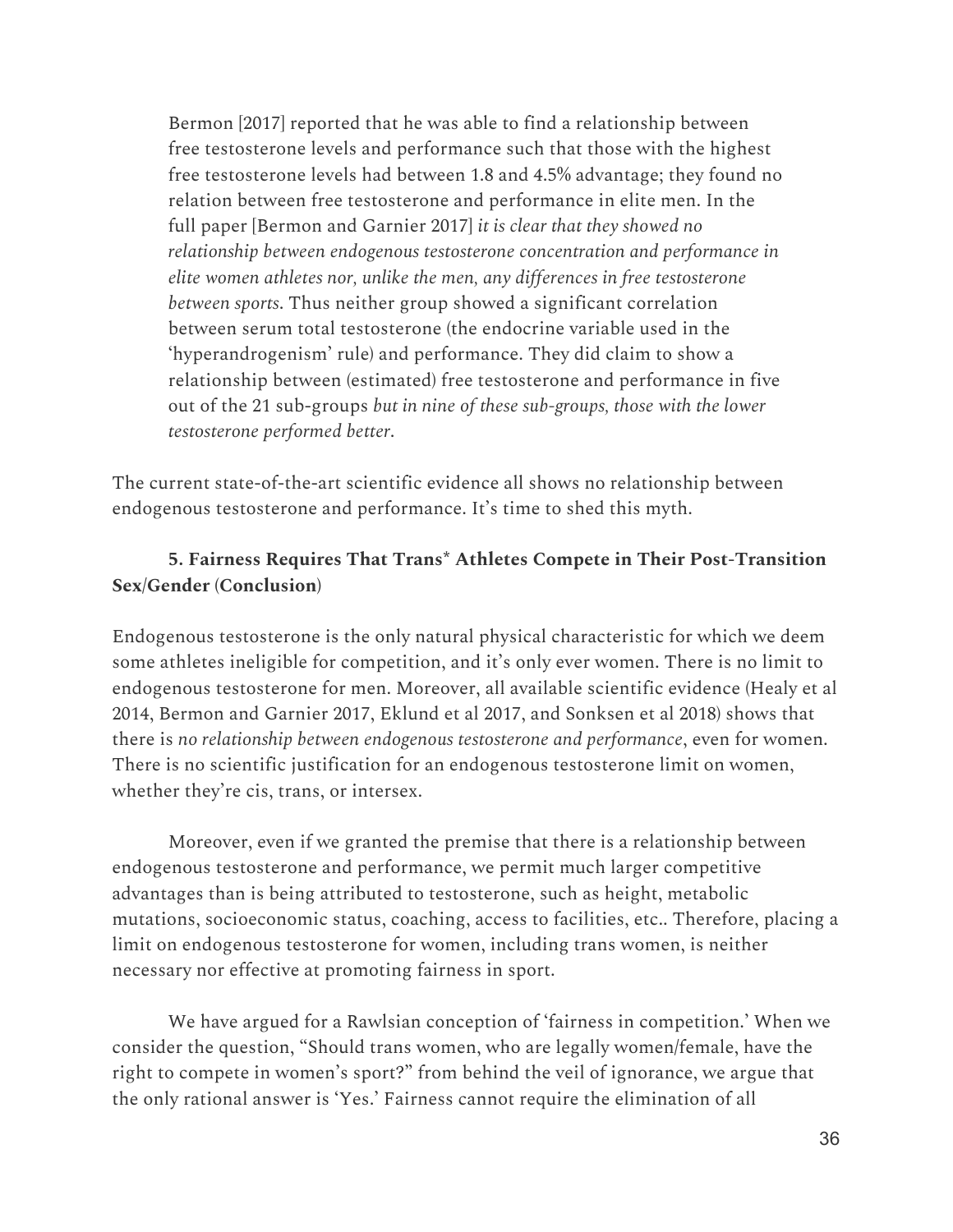significant competitive advantages, for the purpose of training, coaching, equipment, and so on is explicitly to *un-level* the playing field in terms of competitive advantage. This is as it should be.

Simply put: trans women are women, and it's fair for trans women to compete in women's sport.

## **Works Cited**

Andow, James. 2018. Are Intuitions About Moral Relevance Susceptible to Framing Effects? *Review of Philosophical Psychology* 9(1), pp. 115-141.

Betancurt, J., Zakynthinaki, M., Martinez-Patiño, M., and Martinez, C.. 2018. Hyperandrogenic athletes: performance differences in elite-standard 200m and 800m finals. *Journal of Sports Sciences*, 36 (21), pp. 2464-2471, DOI: 10.1080/02640414.2018.1464620

Behrensen, M.. 2013. In the halfway house of ill repute: Gender verification under a different name, still no contribution to fair play. *Sport, Ethics and Philosophy* 7(4), pp. 450-466. DOI: 10.1080/17511321.2013.856460

Bermon, Stephane. 2017. Androgens and athletic performance of elite female athletes. *Current Opinion in Endocrinology, Diabetes, and Obesity*, 24(3), pp. 246-251.

Bermon, S. and Garnier, P-Y.. 2017. Serum androgen levels and their relation to performance in track and field: Mass spectrometry results from 2127 observations in male and female athletes. *British Journal of Sports Medicine*, 51, pp. 1309-1314.

Bermon, S., Hirschberg, A., Kowalski, J., and Eklund, E.. 2018. Serum androgen levels are positively correlated with athletic performance and competition results in elite female athletes. *British Journal of Sports Medicine*. Available online June 20, 2018. doi:10.1136/bjsports-2018-099700

Bermon, S., Ritzen, M., Hirschberg, A., and Murray, T.. 2013. Are the new policies on hyperandrogenism in elite female athletes really out of bounds? Response to "Out of bounds? A critique of the new policies on hyperandrogenism in elite female athletes." *The American Journal of Bioethics*, 13(5), pp. 63-65. DOI: 10.1080/15265161.2013.776129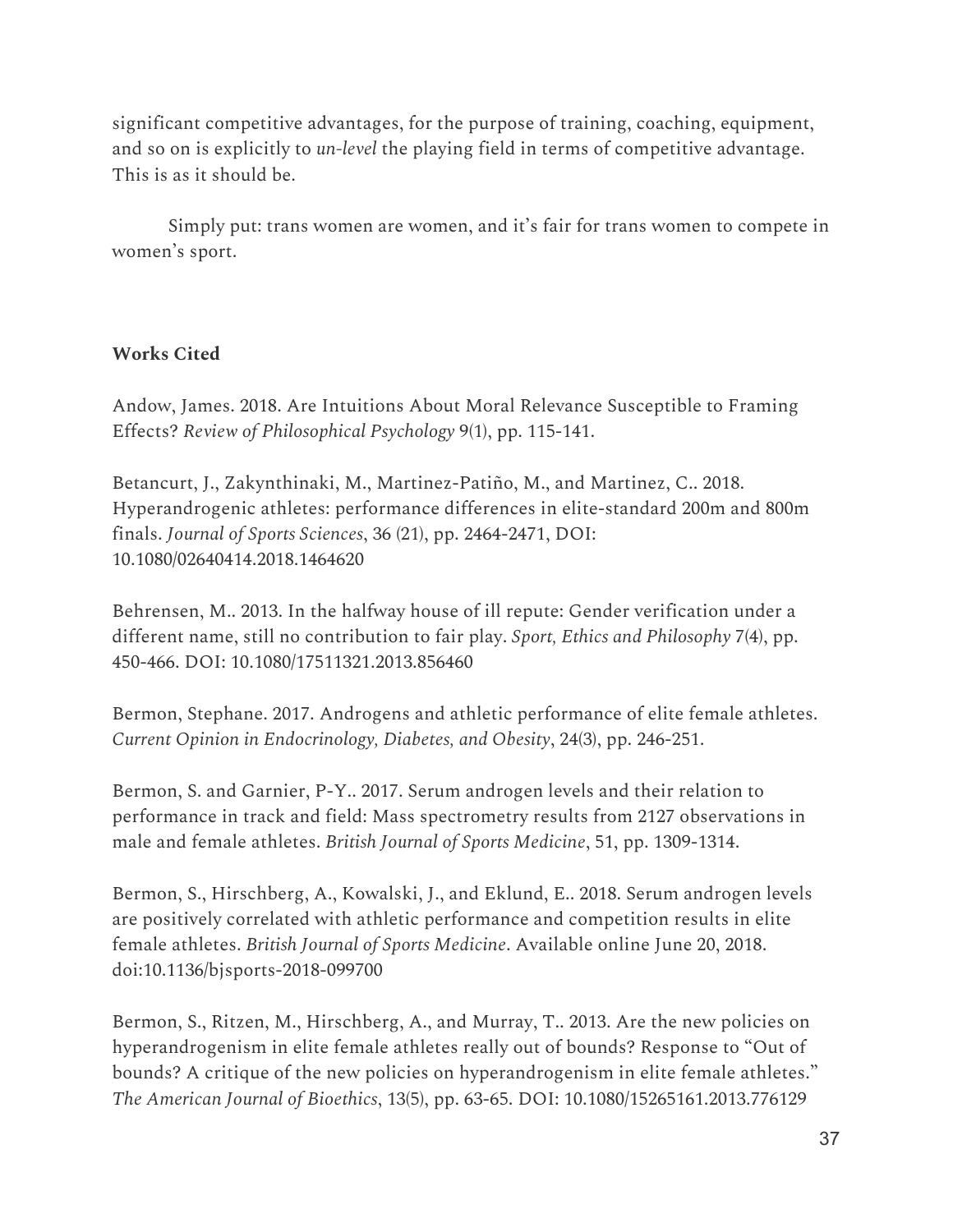Bialystok, L.. 2016. Transgender inclusion in single-sex competition: The case of beauty pageants. *Social Theory and Practice*, 42(3), pp. 605-635. DOI: 10.5840/soctheorpract201642318

Bui, H.N., Sluss, P.M., Hayes, F.J., Blincko, S., Knol, D.L., Blankenstein, M.A., and Heijboer, A.C. 2015. Testosterone, free testosterone, and free androgen index in women: Reference intervals, biological variation, and diagnostic value in polycystic ovary syndrome. *Clinica Chimica Acta* 23(450), pp. 227-232.

Coggon, J., Hammond, N., and Holm, S.. 2008. Transsexuals in Sport--Fairness and Freedom, Regulation and Law. *Sport, Ethics and Philosophy* 2(1), pp. 4-7. DOI: 10.1080/17511320801896091

Demaree-Cotton, Joanna. 2014. Do framing effects make moral intuitions unreliable? *Philosophical Psychology* 29(1), pp. 1-22.

Eklund, Emma, Bo Berglund, Fernand Labrie, Kjell Carstrom, Lena Ekstrom, and Angelica Linden Hirschberg. 2017. Serum androgen profile and physical performance in women Olympic athletes. *British Journal of Sports Medicine* 51, pp. 1301-1308.

Epstein, David. 2014. *The Sports Gene: Inside the Science of Extraordinary Athletic Performance*. Portfolio/Penguin: New York.

Franklin S., Betancurt J., and Camporesi S.. 2018. What statistical data of observational performance can tell us and what they cannot: the case of Dutee Chand v. AFI & IAAF British Journal of Sports Medicine, 52, pp. 420-421.

Gauthier, David. 1986. *Morals by Agreement*. Oxford: Oxford University Press.

Harper, J.. 2015. Race times for transgender athletes. *Journal of Sporting Cultures and Identities*, 6(1), pp. 1-9.

Harper, Joanna, Jonathan Ospina Betancurt, Maria Jose Martinez-Patino. 2018. Analysis of the performance of transgender athletes. <https://www.sportsci.org/2016/WCPASabstracts/ID-1699.pdf>Last accessed March 3 2019.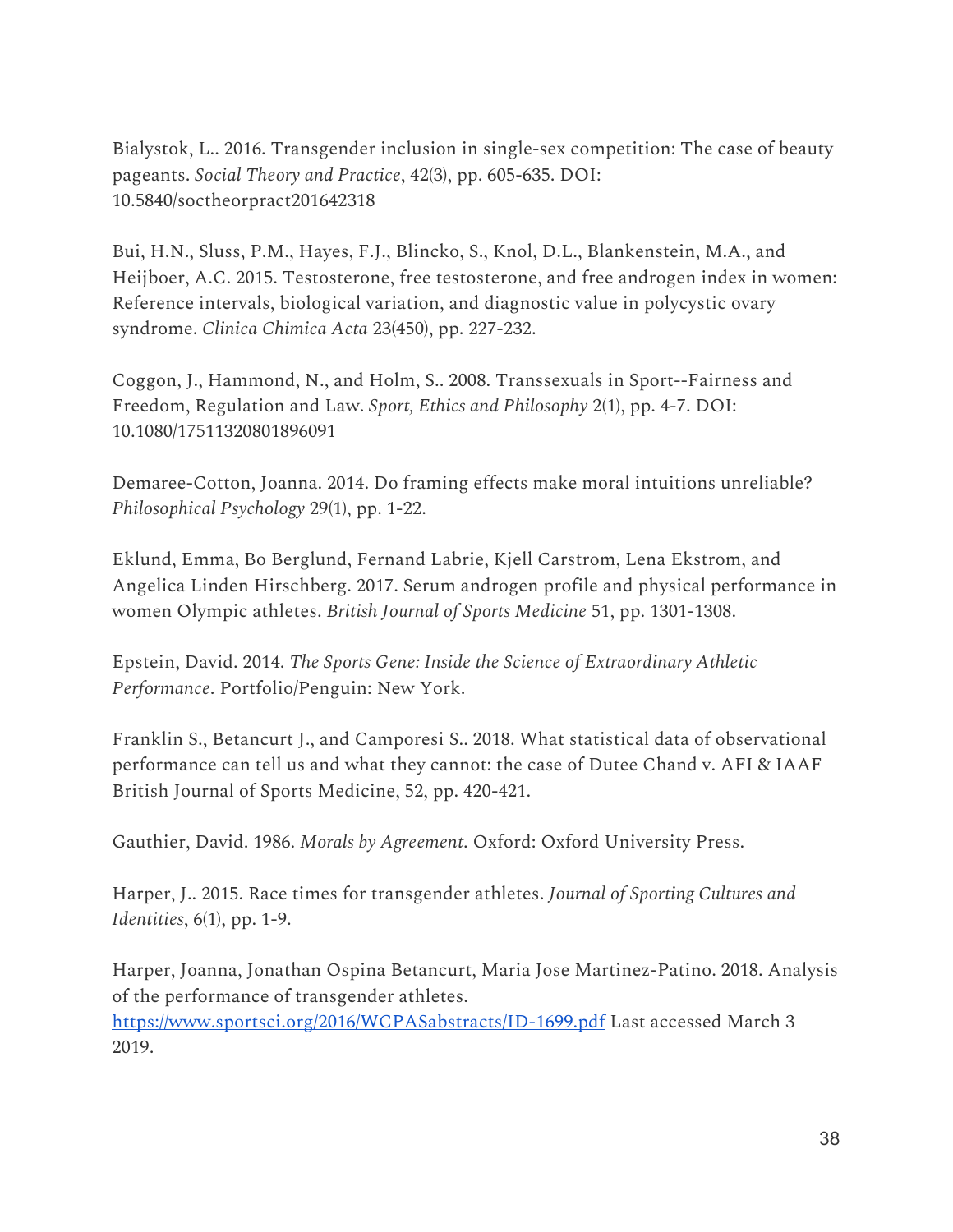Healy, M.L., J. Gibney, C. Pentecost, M.J. Wheeler, and P.H. Sonksen. Endocrine profiles in 693 elite athletes in the postcompetition setting. *Clinical Endocrinology* 81, pp. 294-305.

Guth, Lisa M and Stephen M Roth. 2013. Genetic influence on athletic performance. *Current opinion in pediatrics*, vol. 25(6), pp. 653-8.

Head M.L., Holman L., Lanfear R., Kahn A.T., and Jennions M.D.. 2015. The Extent and Consequences of P-Hacking in Science. *PLoS Biology* 13(3), pp. 1-15. <https://doi.org/10.1371/journal.pbio.1002106>

Jones, Eric, Bishop, Phil, Woods, Amanda, and Green, James. 2008. Cross-sectional area and muscular strength. *Sports Medicine* 38(12), pp. 987-994.

Kanehisa, Hiroaki, Ikegawa, Shigeki, and Fukunaga, Tesuo. 1994. Comparison of muscle cross-sectional area and strength between untrained women and men. *European Journal of Applied Physiology and Occupational Physiology* 68(2), pp. 148-154.

Karkazis, K., Jordan-Young, R., Davis, G., and Camporesi, S.. 2012. Out of bounds? A critique of the new policies on hyperandrogenism in elite female athletes. *The American Journal of Bioethics*, 12(7), pp. 3-16. DOI: [10.1080/15265161.2012.680533](http://dx.doi.org/10.1080/15265161.2012.680533)

Karkazis, Katrina and Jordan-Young, Rebecca. 2015. Debating a testosterone "sex gap." *Science* 22(348), pp. 858-860.

CAS 2014/A/3759 Dutee Chand v. Athletics Federation of India (AFI) & The International Association of Athletics Federations (IAAF)

Loland, Sigmund and McNamee, Mike. 2000. Fair play and the ethos of sports: An eclectic philosophical framework. *Journal of the Philosophic Society for the Study of Sport*, 27, pp. 63-80.

Loland, Sigmund. 2001. *Fair Play in Sport: A Moral Norm System*. London: Routledge.

Ma, F., Yang, Y., Li, X., Zhou, F., Gao, C., Li, M., & Gao, L. (2013). The association of sport performance with ACE and ACTN3 genetic polymorphisms: a systematic review and meta-analysis. *PloS One*, 8(1), e54685.